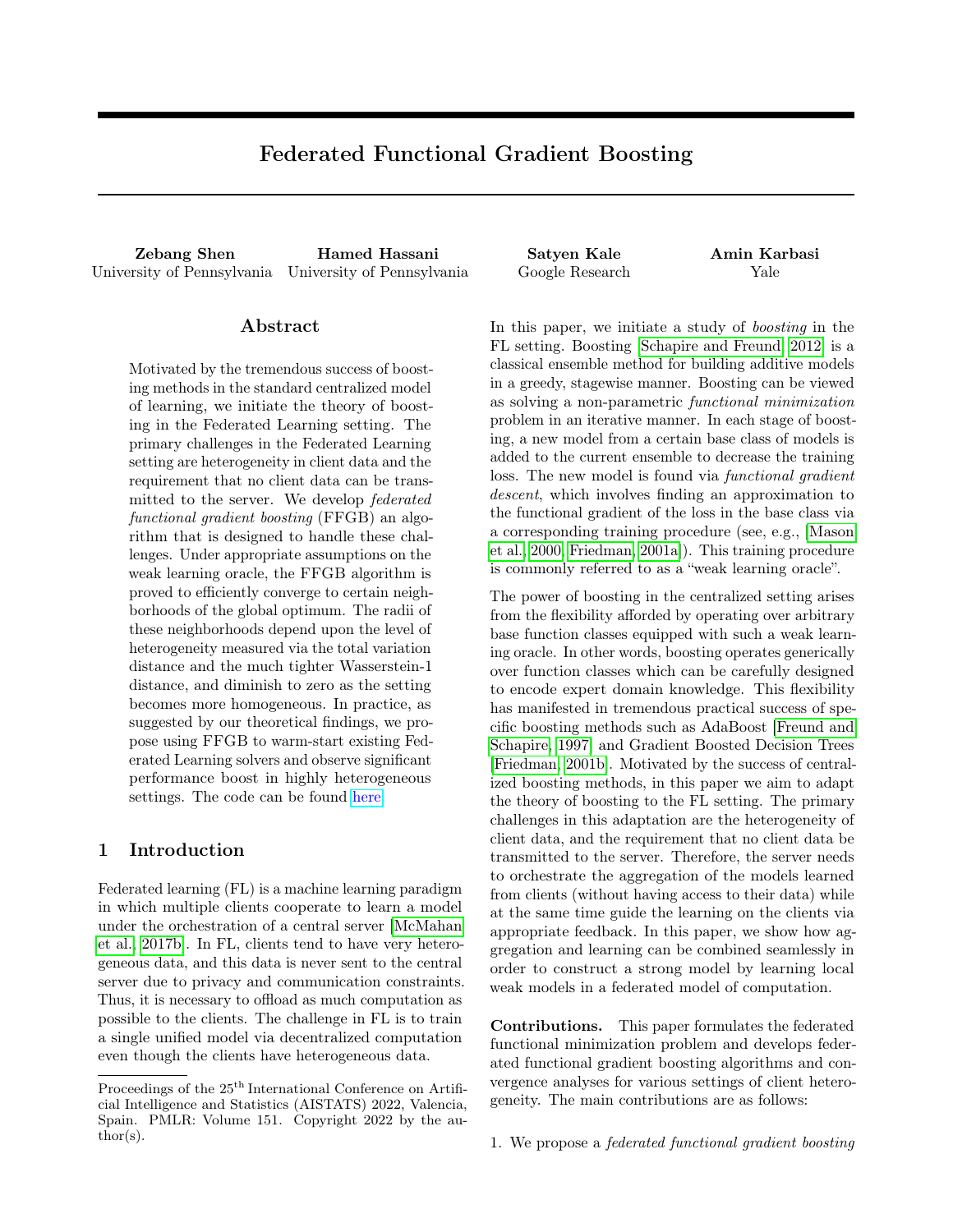(FFGB) algorithm for solving functional minimization under the federated learning paradigm. The algorithm adapts to different data heterogeneity settings via appropriate choices of weak learning oracles. The algorithm relies on the clients running multiple *restricted* functional gradient descent (RFGD) steps locally, but augmented with residual variables that are crucial for proving global convergence of the algorithm.

2. We consider the most general setting without specifying the loss function or the relations between the marginal distributions of the feature vectors on the clients. We show that FFGB converges to a neighborhood centered around the global minimizer, whose radius depends on the average Total Variation distance between the local marginal distributions and the population marginal distribution. We also construct an example that shows that convergence to the exact minimizer is not possible without further assumptions.

3. We improve the above convergence analysis under the setting that the marginal distributions are identical and heterogeneity arises due to differing conditional distributions of labels. Under a weaker assumption on the weak learning oracle, we show that FFGB converges to the global minimizer in a sublinear rate. Interestingly, our analysis suggests that the number of interestingly, our analysis suggests that the number of local steps of FFGB should be  $\Omega(\sqrt{T})$  in order to have the best convergence rate where  $T$  is the number of boosting stages. This is a rather surprising result that shows the benefit of taking multiple local steps in FL.

4. We tighten the bound on the convergence radius from the TV distance to Wasserstein-1 distance for the special case of square loss. Such an improvement can be significant especially when there are mismatches between the support of the local marginal distributions.

5. From a practical perspective, we incorporate the knowledge distillation technique in the model aggregation step of FFGB. Inspired by our theoretical analyses, we propose to use the resulting method FFGB-DISTILL as a warm start for SOTA FL solvers. Our experiments show clear evidence for the benefits of such a scheme on practical datasets.

### 1.1 Related work

In the FL setting, FEDAVG [\[McMahan et al., 2017b\]](#page-9-0) is the most popular algorithm for solving standard parametric optimization problems. In every round of FEDAVG, the server sends a global average parameter to the local machines, which then perform multiple local steps (usually stochastic gradient descent) to update the received parameters. These improved local parameters are aggregated by the server for the next round. It has been noted by several papers (see, e.g.

[\[Karimireddy et al., 2020b\]](#page-9-6) and the references therein) that FEDAvG deteriorates in the presence of client heterogeneity. Federated optimization algorithms such as SCAFFOLD [\[Karimireddy et al., 2020b\]](#page-9-6), Fed-Prox [\[Li et al., 2020b\]](#page-9-7), Mime [\[Karimireddy et al.,](#page-9-8) [2020a\]](#page-9-8), FedDyn [\[Acar et al., 2020\]](#page-8-0) etc. were designed to tackle this issue.

In the centralized setting of gradient boosting, rigorous analysis with rates of convergence were given by [Duffy](#page-9-9) [and Helmbold](#page-9-9) [\[2002\]](#page-9-9), [Rätsch et al.](#page-9-10) [\[2001\]](#page-9-10), [Zhang and](#page-10-0) [Yu](#page-10-0) [\[2005\]](#page-10-0), [Grubb and Bagnell](#page-9-11) [\[2011\]](#page-9-11). The algorithms in this paper and their analyses build upon the prior work of [Grubb and Bagnell](#page-9-11) [\[2011\]](#page-9-11).

In the FL setting, [Li et al.](#page-9-12) [\[2020a\]](#page-9-12) propose a stagewise algorithm named SimFL that trains gradient Gradient Boosted Decision Trees. However, we note that a prerequisite for the proposed method is the pairwise similarity over all the data points. The concept of similarity is heavily task specific as it completely depends on the data labelling, and requires strong domain knowledge. In contrast, in our work we focus on methods that are agnostic to the data similarity in order to have a broader applicability. We therefore did not compare with SimFL in our experiment. [Hamer](#page-9-13) [et al.](#page-9-13) [\[2020\]](#page-9-13) have developed a method called FEDBOOST which, despite its name, is *not* a boosting method in the traditional sense, but rather a communication-efficient method to learn a linear classifier over features provided by pre-trained classifiers in the FL setting. While this linear classifier is an ensemble of the pre-trained models, FEDBOOST doesn't guide the training of new models. Hence we do not provide further comparison with this method.

# 2 Preliminaries

In this section, we define the necessary notation as well as the federated functional minimization problem that is solved via boosting algorithms.

#### 2.1 Notation.

For a positive integer n, we define  $[n] := \{1, 2, \ldots, n\}.$ For a vector  $x \in \mathbb{R}^d$ , we use  $x_i$  to denote its  $i^{th}$  entry. We use  $\langle \cdot, \cdot \rangle$  to denote the standard Euclidean inner product in  $\mathbb{R}^d$  and use  $\|\cdot\|$  for the corresponding standard Euclidean norm.

Let  $\mathcal{X} \subseteq \mathbb{R}^d$  denote the input space, and  $\mathcal{M}^1_+(\mathcal{X})$ denote the set of probability measures on  $X$ . For two measures  $\alpha, \beta \in M^1_+(\mathcal{X})$ , let  $TV(\alpha, \beta)$  denote their total variation distance and  $W_p(\alpha, \beta)$  denote their Wasserstein- $p$  distance (definitions in appendix).

For a fixed distribution  $\alpha \in \mathcal{M}^1_+(\mathcal{X}),$  we define the corresponding weighted  $\mathcal{L}^p$  space  $(1 \leq p < \infty)$  of functions from X to  $\mathbb{R}^c$  as follows: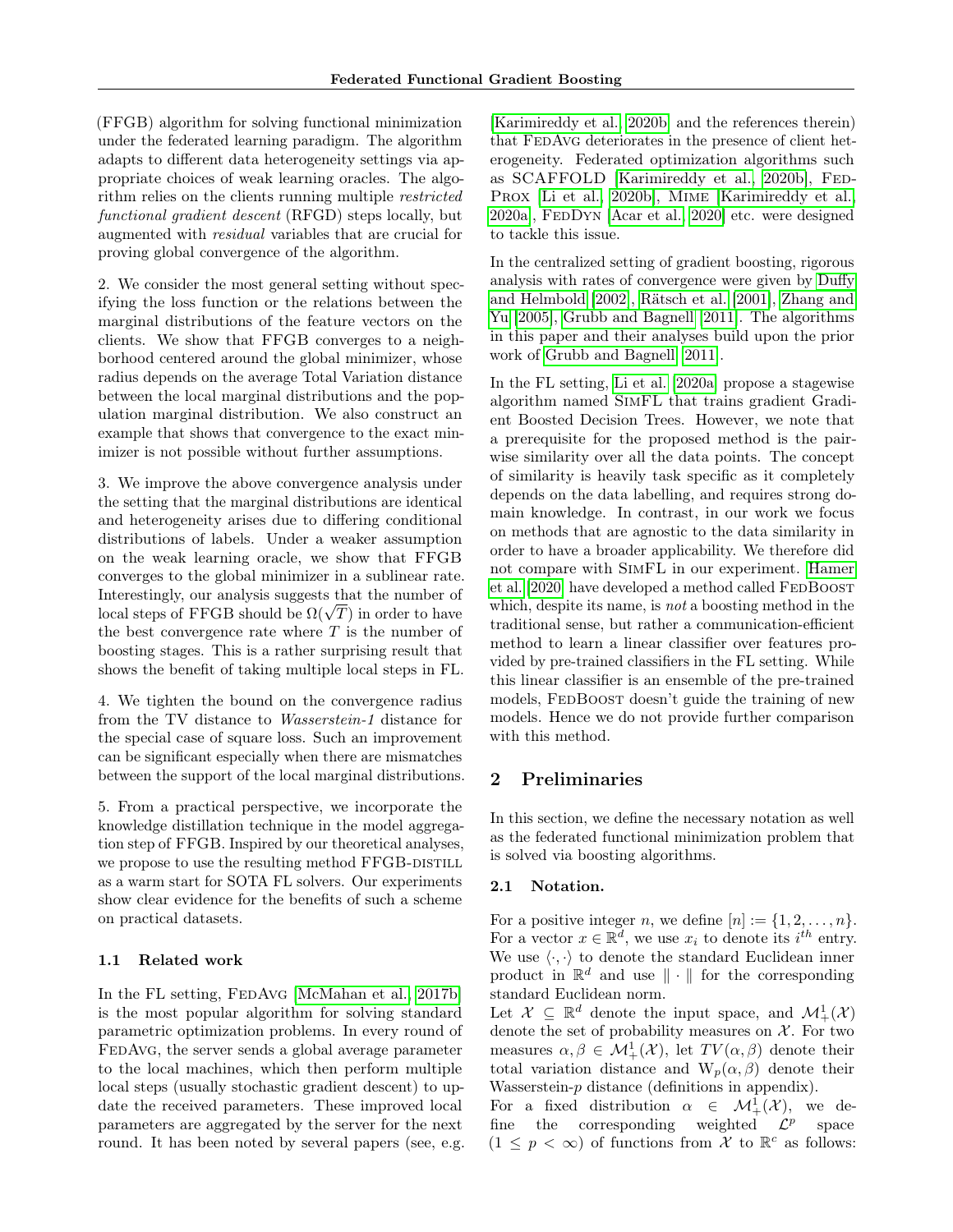$\mathcal{L}^p(\alpha) \triangleq \{f \; : \; \mathcal{X} \; \rightarrow \; \mathbb{R}^c \, | \; \left(\int_{\mathcal{X}} \|f(x)\|^p d\alpha(x) \right)^{\frac{1}{p}} \; < \; \infty \}.$ The space  $\mathcal{L}^2(\alpha)$  is endowed with natural inner product and norm: for two functions  $f, g \in \mathcal{L}^2(\alpha)$ , we have  $\langle f, g \rangle_{\alpha} = \int_{\mathcal{X}} \langle f(x), g(x) \rangle d\alpha(x)$  and  $||f||_{\alpha} = \sqrt{\langle f, f \rangle_{\alpha}}$ . In the limiting case when  $p \rightarrow \infty$ , we define  $\mathcal{L}^{\infty}(\alpha) \stackrel{\Delta}{=} \{f: \mathcal{X} \to \mathbb{R}^c \mid \forall x \in \text{supp}(\alpha), ||f(x)|| < \infty \},$ where supp $(\alpha)$  denotes the support of  $\alpha$ . We define the  $\alpha$ -infinity norm of a function  $f : \mathcal{X} \to \mathbb{R}^c$ by  $||f||_{\alpha,\infty} \triangleq \sup_{x \in \text{supp}(\alpha)} ||f(x)||$ . We will also use  $\mathcal{L}^{\infty} \stackrel{\Delta}{=} \{f: \mathcal{X} \to \mathbb{R}^c \, \big| \, \forall x \in \mathcal{X}, \|f(x)\| < \infty\},\$ and define  $||f||_{\infty} \triangleq \sup_{x \in \mathcal{X}} ||f(x)||.$  We denote the Lipschitz constant of a continuous function  $f: \mathcal{X} \to \mathbb{R}^c$  as

$$
||f||_{\text{lip}} \stackrel{\Delta}{=} \inf \{ L : \forall x, x' \in \mathcal{X}, ||f(x) - f(x')|| \le L ||x - x'|| \}.
$$

# 2.2 Functional Minimization in  $\mathcal{L}^2$  Space

For some output space  $\mathcal{Y}$ , let  $\ell : \mathbb{R}^c \times \mathcal{Y} \to \mathbb{R}$  be a loss function that is convex in the first argument. An important example of  $\ell$  is the cross entropy loss, where  $\mathcal{Y} = [c]$ , and

<span id="page-2-4"></span>
$$
\ell(y', y) = -\log\left(\frac{\exp(y'_y)}{\sum_{i=1}^c \exp(y'_i)}\right). \tag{1}
$$

Given a joint distribution P on  $\mathcal{X} \times \mathcal{Y}$ , we use  $\alpha$  to denote the marginal distribution of  $P$  on  $\mathcal{X}$ , and for every  $x \in \mathcal{X}$ , we let  $\beta^x \in \mathcal{M}^1_+(\mathcal{Y})$  be the distribution on  $\mathcal{Y}$ under  $P$  conditioned on  $x$ . We then define the risk functional  $\mathcal{R}: \mathcal{L}^2(\alpha) \to \mathbb{R}$  as  $\mathcal{R}[f] \triangleq \mathbb{E}_{(x,y)\sim P}[\ell(f(x), y)].$ We consider the following Tikhonov regularized functional minimization problem:

<span id="page-2-1"></span>
$$
\min_{f \in \mathcal{L}^2(\alpha)} \mathcal{F}[f] \stackrel{\Delta}{=} \mathcal{R}[f] + \frac{\mu}{2} \|f\|_{\alpha}^2. \tag{2}
$$

Here,  $\mu \geq 0$  is some regularization parameter. To solve such a problem, we define the *subgradient*  $\nabla \mathcal{F}[f]$ of F at f as the set of all  $g \in \mathcal{L}^2(\alpha)$  such that  $\mathcal{F}[g] \ge \mathcal{F}[f] + \langle g - f, \nabla \mathcal{F}[f] \rangle_\alpha$ . Since  $\mathcal{L}^2(\alpha)$  is a Hilbert space, according to the Riesz representation theorem, the subgradient can also be represented by a function in  $\mathcal{L}^2(\alpha)$ . Concretely, the subgradient can be explicitly computed as follows:  $\nabla \mathcal{F}[f]$  is the collection of functions  $h \in \mathcal{L}^2(\alpha)$ , such that for any  $x \in \text{supp}(\alpha)$ ,

<span id="page-2-0"></span>
$$
h(x) = \mathbb{E}_{y \sim \beta^x} [\nabla_1 \ell(f(x), y)] + \mu f(x), \tag{3}
$$

where  $\nabla_1 \ell(y', y) = \partial \ell(y', y) / \partial y'$ . In particular, when only empirical measures of  $\alpha$  and  $\beta^x$  are available, i.e. when  $P$  is the empirical distribution on the set  $\{(x_1,y_1),\ldots,(x_M,y_M)\in\mathcal{X}\times\mathcal{Y}\}\,$ , the empirical version of the above subgradient computation [\(3\)](#page-2-0) is as follows: tor all  $j \in [M]$ ,  $h(x_j) = \nabla_1 \ell(f(x_j), y_j) + \mu f(x_j)$ .

Restricted Functional Gradient Descent (Boosting). A standard approch to solve the functional minimization problem [\(2\)](#page-2-1) is the functional gradient descent method  $f^{t+1} := f^t - \eta^t h^t$ ,  $h^t \in \nabla \mathcal{F}[f^t]$ . In the empirical case described above, one can construct  $h^t \in \nabla \mathcal{F}[f^t]$ by interpolating  $\{x_j, \nabla_1 \ell(f^t(x_j), y_j) + \mu f^t(x_j)\}_{j=1}^M$ . However, this choice of  $h^t$  has at least two drawbacks: 1. Evaluating  $h^t$  at a single point requires going through the whole dataset; 2.  $h^t$  is constructed explicitly on the data points  $(x_j, y_j)$  and thus cannot be transmitted to the server in the FL setting. One alternative to the explicit functional gradient descent method is restricted functional gradient descent, also known as Boosting [\[Mason et al., 2000\]](#page-9-2):

<span id="page-2-3"></span>
$$
f^{t+1} := f^t - \eta^t h^t_{weak}, \text{ where } h^t_{weak} = \mathcal{Q}^2_{\alpha}(\nabla \mathcal{F}[f^t]). \tag{4}
$$

Here,  $\mathcal{Q}^2_{\alpha}$  is a *weak learning oracle* such that for any  $\phi \in \mathcal{L}^2(\alpha)$ , the output  $h = \mathcal{Q}^2_{\alpha}(\phi)$  is a function in  $\mathcal{L}^2(\alpha)$ satisfying the following weak learning assumption:

<span id="page-2-5"></span>
$$
||h - \phi||_{\alpha} \le (1 - \gamma) ||\phi||_{\alpha}, \tag{5}
$$

for some positive constant  $0 < \gamma \leq 1$ . Replacing the interpolating  $h^t$  with  $h_{weak}^t$  alleviates the aforementioned two drawbacks and the restricted functional gradient descent can be proved [\[Grubb and Bagnell, 2011\]](#page-9-11) to converge to the global optimum under standard regularity conditions.

Implementing the Weak Learning Oracle. Let  $\phi$  be the input to the oracle and let  $h_{\theta}$  be the candidate weak learner, e.g. a neural network with parameter  $\theta$ . We can implement  $\mathcal{Q}^2_\alpha$  by solving

<span id="page-2-6"></span>
$$
\min_{\theta} \sum_{x \in \text{supp}(\alpha)} \|\phi(x) - h_{\theta}(x)\|^2.
$$
 (6)

### 3 Federated Functional Minimization

In this paper, we consider the federated functional minimization problem. We assume that there are N client machines. Client machine i draws samples from distribution  $P_i$  over  $\mathcal{X} \times \mathcal{Y}$ . We denote the marginal distribution of  $P_i$  on X by  $\alpha_i$  and the conditional distribution on  $\mathcal Y$  given x by  $\beta_i^x$ . Due to the heterogeneous nature of the federated learning problems, the  $P_i$ 's differ across different clients.

We define  $\alpha$  to be the "arithmetic" mean of the local input probability measures<sup>[1](#page-2-2)</sup>:

$$
\alpha \stackrel{\Delta}{=} \frac{1}{N} \sum_{i=1}^{N} \alpha_i.
$$
 (7)

<span id="page-2-2"></span><sup>&</sup>lt;sup>1</sup>More precisely, for any Borel subset of  $\mathcal{X}$ , its measure under  $\alpha$  is the average of the measures under  $\alpha_i$ 's.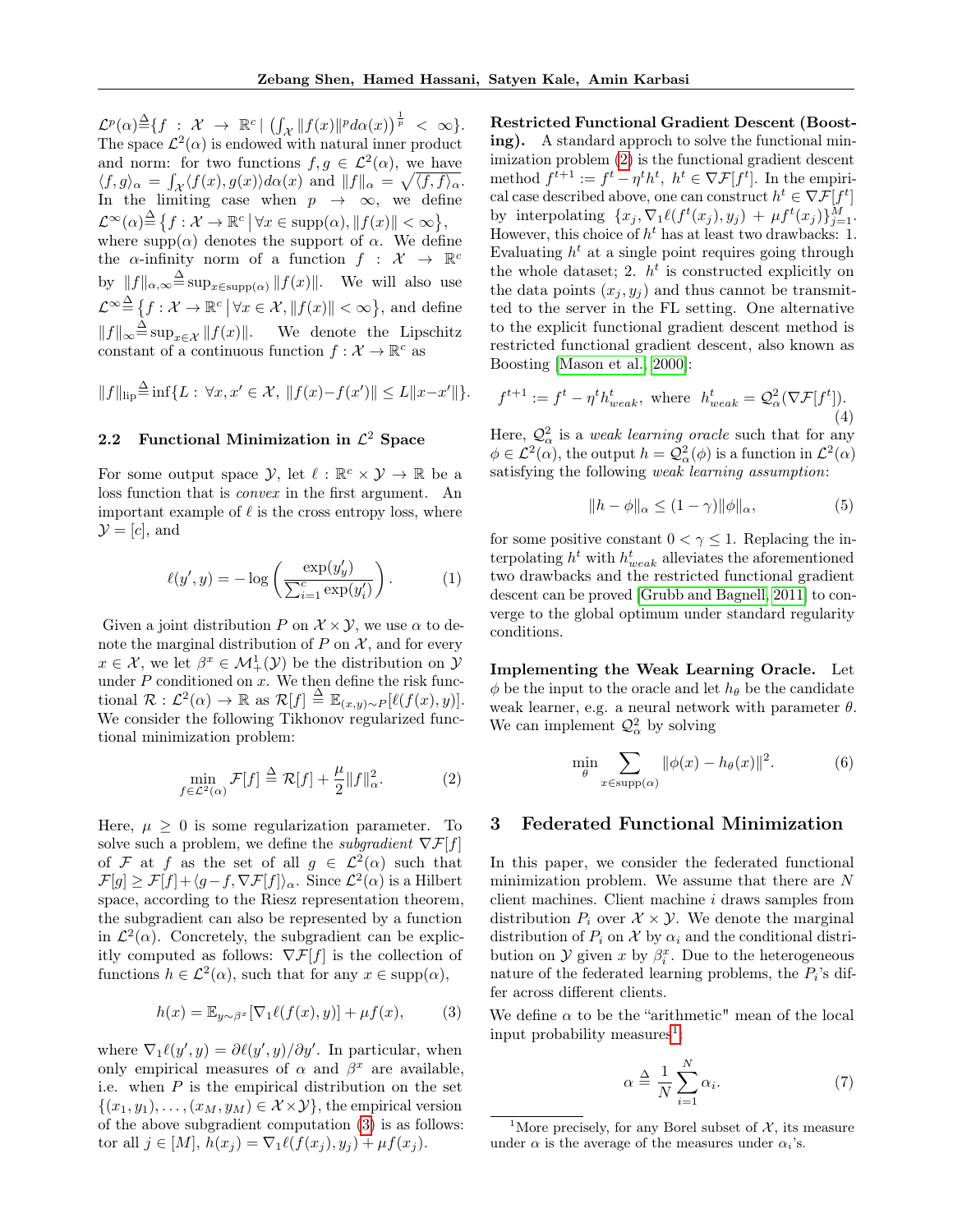<span id="page-3-1"></span>

| Algorithm 1 SERVER procedure |                                                                                           |  |  |  |  |  |  |
|------------------------------|-------------------------------------------------------------------------------------------|--|--|--|--|--|--|
|                              | 1: procedure $\text{SERVER}(f^0, T, \mathcal{C})$                                         |  |  |  |  |  |  |
| 2:                           | for $t \leftarrow 0$ to $T - 1$ do                                                        |  |  |  |  |  |  |
| 3:                           | Sample set $\mathcal{S}^t$ of clients.                                                    |  |  |  |  |  |  |
| 4:                           | $f^{t+1} = \frac{1}{ \mathcal{S}^t } \sum_{i \in \mathcal{S}^t} \text{CIIENT}(i, t, f^t)$ |  |  |  |  |  |  |
| 5:                           | return $f^T$ .                                                                            |  |  |  |  |  |  |

It is easy to see that  $\mathcal{L}^2(\alpha) \subseteq \mathcal{L}^2(\alpha_i)$  for all *i*. We define  $\mathcal{R}_i: \mathcal{L}^2(\alpha) \to \mathbb{R}$  to be

<span id="page-3-3"></span>
$$
\mathcal{R}_i[f] \stackrel{\Delta}{=} \mathbb{E}_{(x,y)\sim P_i}[\ell(f(x), y)] \tag{8}
$$

and denote  $\mathcal{F}_i[f] = \mathcal{R}_i[f] + \frac{\mu}{2} ||f||_{\alpha_i}^2$ . The goal of federated learning is to minimize the average loss functional

<span id="page-3-0"></span>
$$
\min_{f \in \mathcal{L}^2(\alpha)} \mathcal{F}[f] = \frac{1}{N} \sum_{i=1}^N \mathcal{F}_i[f]. \tag{9}
$$

In the rest of the paper, we use  $f^*$  to denote the optimizer of [\(9\)](#page-3-0). We emphasize that in federated optimization, due to the privacy requirement, the local inner product structure  $\langle \cdot, \cdot \rangle_{\alpha_i}$  as well as the subgradient cannot be shared with the server during training phase, which constitutes the major challenge of the federated functional minimization problem [\(9\)](#page-3-0). In the following, we first present the proposed federated functional gradient boosting (FFGB) method and show that it converges to certain neighborhoods of the global optimum whose radii depend upon the level of heterogeneity.

The FFGB algorithm shares a similar structure as FedAvg. The Server procedure (Algorithm [1\)](#page-3-1) performs global variable aggregation in each round, and then sends the global consensus function  $f<sup>t</sup>$  to the clients. While in line [4](#page-3-1) we aggregate the functions received from the clients by averaging them, for a practical implementation we can also use knowledge distillation, as discussed in Section [5.](#page-6-0) The Client procedure (Algo-rithm [2\)](#page-3-2) performs  $K$  local steps of the RFGD update  $(4)$ tracked via the local variable  $g_i^{k,t}$ , for  $k = 1, 2, ..., K$ , with the initialization  $g_i^{1,t} = f^t$ . The crucial twist on the RFGD update is the use of an additional residual variable  $\Delta_i$ , which is initialized to the constant zero function (Alg. [2,](#page-3-2) line [2\)](#page-3-2). This residual variable accumulates the approximation error of the descent direction  $h_i^{k,t}$  incurred by the weak oracle (Alg. [2,](#page-3-2) line [6\)](#page-3-2). Such a residual is then used to compensate the next functional subgradient (Alg. [2,](#page-3-2) line [4\)](#page-3-2) and is used in the query to the weak learning oracle. Since the gradient of the Tikhonov's regularization in  $\mathcal{F}_i$  exactly known, there is no need to approximate that part with the weak learning oracle. The local variable function  $g_i^{k,t}$  is then refined by the approximated functional gradient  $\left(h_i^{k,t} + \mu g_i^{k,t}\right)$  (Alg. [2,](#page-3-2) line [5\)](#page-3-2). Note that the residual  $\Delta_i$  only tracks the error of estimating  $\nabla \mathcal{R}_i$  since the

<span id="page-3-2"></span>Algorithm 2 CLIENT procedure for Federated Functional Gradient Boosting (FFGB)

|    | 1: <b>procedure</b> $CLIENT(i, t, f)$                                                       |
|----|---------------------------------------------------------------------------------------------|
| 2: | $\Delta_i^{0,t} = 0, q_i^{1,t} = f^t;$                                                      |
| 3: | for $k \leftarrow 1$ to K do                                                                |
| 4: | $h_i^{k,t} := \mathcal{Q}_{\alpha_i}^*(\Delta_i^{k-1,t} + \nabla \mathcal{R}_i[g_i^{k,t}])$ |
| 5: | $g_i^{k+1,t} := g_i^{k,t} - \eta^{k,t} \left( h_i^{k,t} + \mu g_i^{k,t} \right)$            |
| 6: | $\Delta_i^{k,t} := \Delta_i^{k-1,t} + \nabla \mathcal{R}_i[g_i^{k,t}] - h_i^{k,t}$          |
| 7: | return $g_i^{K+1,t}$ .                                                                      |

rest of  $\nabla \mathcal{F}_i$  is exactly available. After K such updates, the local function  $g^{K+1,t}$  is communicated to the server which aggregates these functions across the clients.

**Residual.** The residual  $\Delta_i$  used in FFGB (Algorithm [2\)](#page-3-2) is crucial to our convergence analysis which smoothly interpolates different heterogeneous setting. When we have homogeneous local input distributions, i.e.  $\forall i \in [N], \alpha_i = \alpha$ , our goal is to show that FFGB converges to the global minimizer (note that in this case the conditional distributions may still be heterogeneous, i.e.  $\beta_i^x$  may not be equal to  $\beta_j^x$  for  $i \neq j$ . However, such a result is not possible without the residual term: in its absence, the error accumulated by the RFGD updates via the calls to the weak learning oracle may not vanish since in FL the local subgradient is non-zero even at the global optimal solution due to client heterogeneity. This is in sharp contrast to the single machine case where, at the global optimal solution, the subgradient vanishes and so does the approximation error incurred by the weak oracle, leading to convergence of RFGD. This technique has also been applied for functional minimization in the much simpler centralized setting [\[Grubb and Bagnell, 2011\]](#page-9-11).

Weak Learning Oracle. Given the local input distribution  $\alpha_i$ , the description of FFGB in Algorithm [2](#page-3-2) does not specify the implementation of the weak learning oracle  $\mathcal{Q}_{\alpha_i}^*$  in line [4.](#page-3-2) The  $*$  in the superscript in  $\mathcal{Q}_{\alpha_{i}}^{*}$  indicates that in our convergence analyses, three types of weak learning oracle are used for different heterogeneous settings:  $\ell^2$  oracle  $\mathcal{Q}^2_\alpha$ ,  $\ell^\infty$  oracle  $\mathcal{Q}^\infty_\alpha$ , and Lipschitz oracle  $\mathcal{Q}_{\alpha}^{\text{lip}}$ , as listed in Table [1.](#page-4-0)

#### 4 Convergence Analysis

In this section, we present the convergence results of FFGB under different settings which are summarized in Table [1.](#page-4-0) Note that we present the convergence rate in the case when all  $N$  clients participate in each round. The analysis easily extends to the case when only a few clients are sampled in each round, incurring a penalty for the variance in the sampling. Qualitatively the convergence bound stays the same. Details can be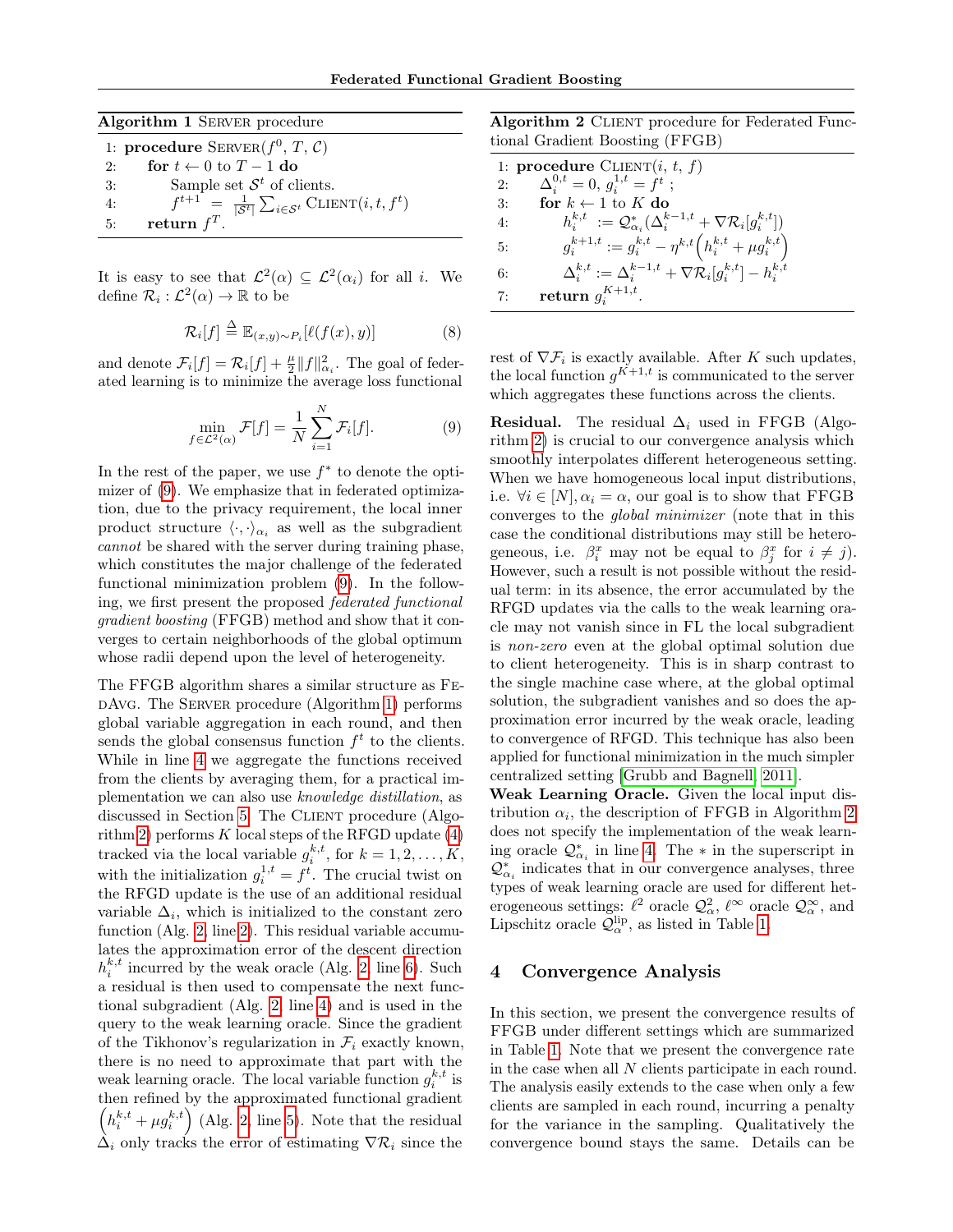found in the appendix.

### 4.1 General Setting

First, we consider the most general setting where we assume no specific form of the loss functional  $\ell$  in the objective [\(8\)](#page-3-3) and the local input distributions are potentially heterogeneous, i.e.  $\exists i, j \in [N]$  such that  $\alpha_i \neq \alpha_j$ . To analyze the convergence of FFGB, we make the following standard regularity assumption, which is satisfied e.g. by the cross entropy loss [\(1\)](#page-2-4).

<span id="page-4-1"></span>**Assumption 4.1.** The subgradients of  $\mathcal{R}_i[f]$  are Gbounded under the  $\mathcal{L}^{\infty}(\alpha_i)$  norm, i.e.

$$
\forall f \in \mathcal{L}^{\infty}(\alpha_i), \|\nabla \mathcal{R}_i[f]\|_{\alpha_i, \infty} \leq G.
$$

Additionally, we make the following assumption on the weak learning oracle  $\mathcal{Q}_{\alpha_i}^{\infty}$  which is slightly stronger than the standard  $\mathcal{L}^2$  weak learning oracle (see [\(5\)](#page-2-5)): for any  $h \in \mathcal{L}^{\infty}(\alpha_i)$ , we assume that

<span id="page-4-2"></span>
$$
\|\mathcal{Q}_{\alpha_i}^{\infty}(h) - h\|_{\alpha_i, \infty} \le (1 - \gamma) \|h\|_{\alpha_i, \infty}, \qquad (10)
$$

for some positive constant  $0 < \gamma \leq 1$  and that

<span id="page-4-3"></span>
$$
\|\mathcal{Q}_{\alpha_i}^{\infty}(h)\|_{\infty} \le \bar{G}_{\gamma},\tag{11}
$$

for  $||h||_{\alpha_i,\infty} \leq \overline{G}_{\gamma}$ , where  $\overline{G}_{\gamma}$  is some constant that depends on both  $G$  and  $\gamma$  and will be determined in the following analysis.

The following theorem states that FFGB.C converges to a neighborhood of the global minimizer, with a radius proportional to the average TV distance between the local input distribution  $\alpha_i$  and the arithmetic mean  $\alpha$ :

<span id="page-4-5"></span>**Theorem 4.1.** Let  $f^0$  be the initializer function. We define a proxy of the heterogeneity among the local input distributions  $\alpha$ 's in the TV distance as

<span id="page-4-4"></span>
$$
\omega_{\rm TV} \triangleq \frac{1}{N} \sum_{i=1}^{N} \text{TV}(\alpha, \alpha_i). \tag{12}
$$

Under Assumption [4.1,](#page-4-1) and supposing the weak learning oracle  $\mathcal{Q}_{\alpha}^{\infty}$  satisfies [\(10\)](#page-4-2) and [\(11\)](#page-4-3) with constant  $\gamma$  and  $\bar{G}_{\lambda} = 2G/\lambda$ , using the step sizes  $\eta^{k,t}$  =  $4/(\mu(tK + k + 1))$ , the output of FFGB satisfies

$$
||f^T - f^*||_{\alpha}^2 = O\left(\frac{||f^0 - f^*||_{\alpha}^2}{KT} + \frac{KG^2 log(KT)}{T\mu^2 \gamma^2} + \frac{(1 - \gamma)^2 G^2}{K\mu^2 \gamma^2} + \frac{G^2 \omega_{\text{TV}}}{\mu \gamma^2}\right).
$$

The key to prove the above theorem is to ensure that the local variable function  $g_i^{k,t}$  remains bounded during the entire optimization procedure, which allows us to exploit the variational formulation of the total variation

<span id="page-4-0"></span>Table 1: Convergence results and oracle assumptions under different heterogeneous settings. The radii  $\omega_{\text{TV}}$  and  $\omega_{W_1}$ are defined in [\(12\)](#page-4-4) and [\(16\)](#page-6-1) respectively. These two quantities measure the degree of the data heterogeneity under the Total-Variation and the Wasserstein-1 norm respectively. The capability of a weak learning oracle is measured by the corresponding constant  $\gamma$ , which appears in the requirements [\(5\)](#page-2-5), [\(10\)](#page-4-2), and [\(15\)](#page-5-0). For the three settings below, the quantities  $\gamma$ 's of the listed oracles are obtained under the  $\mathcal{L}^2$ norm, the  $\mathcal{L}^{\infty}$  norm, and a Sobolev-type norm respectively.

| Setting                                  | Oracle                                                   | Result                                                                                 |  |  |
|------------------------------------------|----------------------------------------------------------|----------------------------------------------------------------------------------------|--|--|
| $\alpha_i = \alpha$<br>(general loss)    | $\mathcal{Q}^2_{\alpha_i},$<br>see $(5)$                 | $  f^T - f^*  ^2_{\alpha} \stackrel{T \to \infty}{\longrightarrow} 0$                  |  |  |
| $\alpha_i \neq \alpha$<br>(general loss) | $\overline{\mathcal{Q}^\infty_{\alpha_i}}$<br>see $(10)$ | $  f^T - f^*  ^2_{\alpha} \stackrel{T \to \infty}{\longrightarrow} O(\omega_{\rm TV})$ |  |  |
| $\alpha_i \neq \alpha$<br>(square loss)  | $\mathcal{Q}^{\text{lip}}_{\alpha_i},$<br>see $(15)$     | $  f^T - f^*  _{\alpha}^2 \stackrel{T \to \infty}{\longrightarrow} O(\omega_{W_1})$    |  |  |

(TV) distance in order to relate the local inner product structure to the global one:

$$
|\langle f,g\rangle_{\alpha_i} - \langle f,g\rangle_{\alpha}| \le 2||f||_{\infty}||g||_{\infty}TV(\alpha,\alpha_i).
$$

This is the reason we need the stronger weak learner oracle [\(10\)](#page-4-2): while the standard  $\mathcal{L}^2(\alpha)$  oracle [\(5\)](#page-2-5) ensures the residual is reduced in average, it may still have large spiky values on  $\text{supp}(\alpha_i)$ .

For sufficiently large  $K$  and  $T$ , the first three terms of Theorem [4.1](#page-4-5) diminishes to zero. However, the last term that depends on  $\omega_{\text{TV}}$ , the heterogeneity of the local input distributions, will not vanish, which prevents FFGB converging to the global minimizer  $f^*$ . The following example shows that it is impossible to reach the exact minimizer without further assumptions for a large class of deterministic algorithms.

<span id="page-4-6"></span>Theorem 4.2. Consider the federated functional minimization problem [\(9\)](#page-3-0). For any deterministic algorithm A such that its output  $f^t$  is the affine combination of outputs of the weak learning oracle  $\mathcal{Q}^{\infty}_{\alpha_i}$ . There exists an instance of the problem [\(9\)](#page-3-0) with  $G = O(1)$  and  $\omega_{\text{TV}} = 1$ and an adversarial weak learning oracle  $\mathcal{Q}^{\infty}_{\alpha_i} = \mathcal{Q}^{\infty}_{\alpha_i}(\mathcal{A})$ constructed according to the update rule of A with  $\gamma = 1$ such that  $f^t(x) = \mathbf{0}$  for any t and  $x \in \text{supp}(\alpha)$ .

As a consequence of the above example, the output of algorithm  $\mathcal A$  is independent of the conditional distributions  $\beta_i^x$  which is clearly not optimal.

#### 4.2 Special Case: Homogeneous  $\alpha_i$ 's

A direct implication of Theorem [4.1](#page-4-5) is that, when the input distributions are homogeneous, i.e.  $\forall i \in$ [N],  $\alpha_i = \alpha$ , FFGB converges to the global minimizer of the federated functional minimization problem [\(9\)](#page-3-0). Note that, in this case, the conditional distribution  $\beta_i^x$ can still vary among different clients and so does the joint distributions  $P_i$ . In the following, we show that,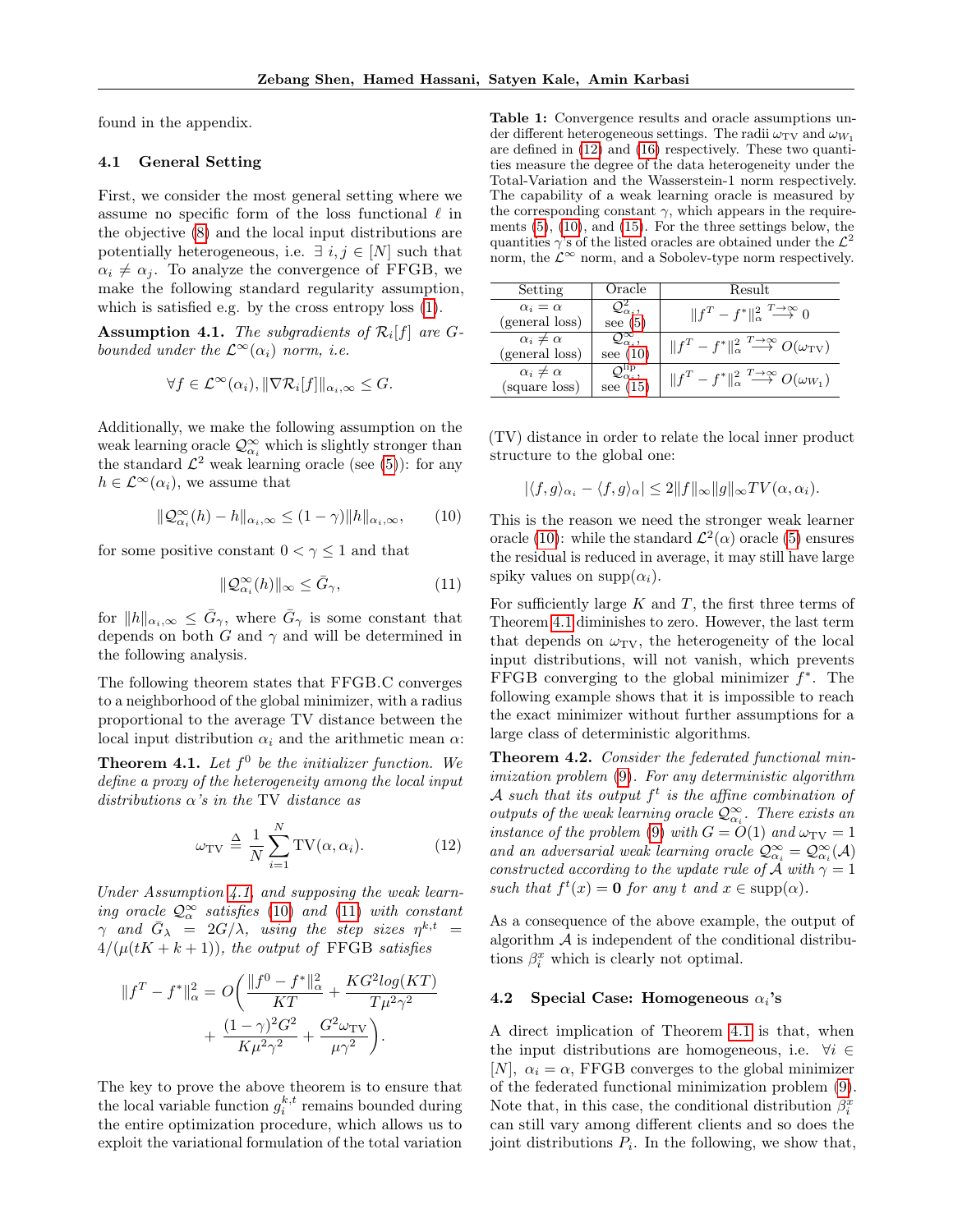as long as the input distributions are homogeneous, we can obtain the global convergence of FFGB under weaker regularity and oracle assumptions: We relax Assumption [4.1](#page-4-1) to the following one.

<span id="page-5-1"></span>**Assumption 4.2.** For all  $i \in [N]$ , the subgradients of  $\mathcal{R}_i[f]$  are G-bounded under the  $\mathcal{L}^2(\alpha_i)$  norm, i.e. for any  $f \in \mathcal{L}^2(\alpha)$ , we have  $\|\nabla \mathcal{R}_i[f]\|_{\alpha_i} \leq G$ .

and we relax the oracle assumption [\(10\)](#page-4-2) to the standard one [\(5\)](#page-2-5), i.e. the one in the  $\mathcal{L}^2$  sense.

<span id="page-5-2"></span>**Theorem 4.3** (Convergence result of FFGB). Let  $f^0$ be the initializer function. Suppose that Assumption [4.2](#page-5-1) holds, and suppose the weak learning oracle  $\mathcal{Q}^2_\alpha$ satisfies [\(5\)](#page-2-5) with constant  $\gamma$ . Using the step size  $\eta^{k,t} =$  $\frac{2}{\mu(tK+k+1)}$ , the output of FFGB satisfies

$$
||f^T - f^*||_{\alpha}^2 = O\left(\frac{||f^0 - f^*||_{\alpha}^2}{KT} + \frac{KG^2 \log(KT)}{T\gamma^2 \mu^2} + \frac{(1 - \gamma)G^2}{K\mu^2 \gamma^2} + \frac{(1 - \gamma)G^2 \log(KT)}{KT\mu\gamma^2}\right).
$$

In the limit case when  $\gamma = 1$ , the weak oracle exactly approximates its input and hence the above result degenerates to the one of FEDAvG [\[Li et al., 2019\]](#page-9-14):  $||f^T - f^*||^2_{\alpha} = O\left(\frac{||f^0 - f^*||^2_{\alpha}}{KT} + \frac{KG^2 \log(KT)}{T \mu^2}\right)$ . Note that when  $\gamma$  < 1, in order to have the best convergence rate (up to log factors), we need to set the number of local (up to log factors), we need to set the number of local<br>steps  $K = \Omega(\sqrt{T})$ , leading to the following corollary. **Corollary 4.1.** Under the conditions of Theorem  $\angle 4.3$ ,

when  $\gamma < 1$ , the best convergence rate (up to log factors) when  $\gamma < 1$ , the best convergence rate (up to log factor.<br>is  $\|f^T - f^*\|_\alpha^2 = O(1/\sqrt{T})$  by choosing  $K = \Omega(\sqrt{T})$ .

#### 4.3 Special Case: Square Loss

We show that when the loss  $\ell$  in the local objective functional [\(8\)](#page-3-3) is the square loss  $\ell(y', y) = \frac{1}{2} ||y' - y||^2$  for  $y, y' \in \mathcal{Y} \subseteq \mathbb{R}^c$ , we can improve the bound on radius of convergence by replacing the TV distance with the Wasserstein-1 distance, if the optimal solution  $f^*$  is L-Lipschitz continuous. Note that the Wasserstein distance usually provides a better characterization for the distance between two distributions with mismatched supports. The purpose of this section is to show that at least for certain problems the TV norm type result can be further strengthened. The following improved convergence radius heavily relies on the special structure of the functional gradient  $\nabla \mathcal{R}_i$  and the choice of the weak learning oracle. For simplicity, we assume that the domain  $\mathcal{Y} \subseteq \mathbb{R}$ , the extension to  $\mathbb{R}^c$  is analogous.

Assumption on local dataset. In this special case, we assume that  $P_i$  is the empirical measure on a finite set of client data  $\{(x_{i,j}, y_{i,j}) : j \in [M]\}.$  We also assume that the labels are generated from the

inputs via the  $L$ -Lipschitz optimal solution  $f^*$  with no additive noise, i.e., the data satisfies the following Lipschitzness property: for any  $j, j' \in [M]$ , we have  $|y_{i,j} - y_{i,j'}| \le L \|x_{i,j} - x_{i,j'}\|$ . This assumption is crucial to our choice of subgradient in order to obtain a improved convergence radius.

Choice of subgradient. Note that the functional subgradient  $\nabla \mathcal{R}_i[g]$  at g is any function h satisfying that for all  $j \in [M]$ ,  $h(x_j) = g(x_{i,j}) - y_{i,j}$ . The above assumption allows us to construct an L-Lipschitz function  $u_i : \mathbb{R}^d \to \mathbb{R}$  that interpolates the data  $\{(x_{i,j}, y_{i,j}) : j \in [M]\}$ : specifically, this Lipschitz extension is defined as<sup>[2](#page-5-3)</sup>

<span id="page-5-6"></span>
$$
u_i(x) \stackrel{\Delta}{=} \min_{j \in [M]} (y_{i,j} + L \|x - x_{i,j}\|). \tag{13}
$$

Importantly, the function  $h = g - u_i$  is one such subgradient  $\nabla \mathcal{R}_i[g]$  and will be used when querying the weak learning oracle.

Choice of weak learning oracle. To obtain the desired convergence radius, the weak learning oracle needs to exploit the special structure of the functional gradient  $\nabla \mathcal{R}_i[g] = g - u_i$ . Specifically, let g be the variable function which is explicitly known. Upon the query  $\phi + g$  with  $\|\phi\|_{\text{lip}} < \infty$ , the weak learning oracle  $\mathcal{Q}_{\alpha_i}^{\text{lip}}$  outputs  $h + g$  such that  $||h||_{\text{lip}} \le ||\phi||_{\text{lip}}$  and the following two conditions hold simultaneously

<span id="page-5-5"></span>
$$
||h - \phi||_{\alpha, \infty} \le (1 - \gamma) ||\phi||_{\alpha, \infty} \tag{14}
$$

<span id="page-5-0"></span>
$$
||h - \phi||_{\text{lip}} \le (1 - \gamma) ||\phi||_{\text{lip}}, \tag{15}
$$

for some positive constant  $0 < \gamma \leq 1$ . Note that, in the notation, we use the superscript "lip" to emphasize that we measure the quality the oracle's output with additional consideration on its Lipschitz continuity. We can implement this oracle using the Sobolev training [\[Czarnecki et al., 2017\]](#page-9-15). This is further discussed in the appendix.

Before we present the convergence result of FFGB in this special case, we need the following boundedness assumptions:

<span id="page-5-4"></span>Assumption 4.3. All labels are B-bounded: i.e.  $\forall i \in$  $[N], j \in [M], -B \le y_{i,j} \le B$ , for some  $B > 0$ . For every pair of measures  $\alpha_i$  and  $\alpha_{i'}$ ,  $\forall x_{i,j} \in \text{supp}(\alpha_i)$ ,  $\exists x_{i',j'} \in \text{supp}(\alpha_{i'}) \text{ such that } ||x_{i,j} - x_{i',j'}|| \leq D.$ 

<span id="page-5-7"></span>Theorem 4.4. Consider the special case of the federated functional minimization problem with square loss. Assume that the optimal solution  $f^*$  is L-Lipschitz continuous. Let  $f^0$  be the initializer. We define a proxy of the heterogeneity among the local input distributions

<span id="page-5-3"></span><sup>&</sup>lt;sup>2</sup>If the output domain  $\mathcal Y$  is high dimensional, i.e.  $\mathcal Y \subseteq$  $\mathbb{R}^c$ , then the construction of  $u_i$  follows from Kirszbaum's Lipschitz extension theorem [\[Schwartz, 1969\]](#page-9-16).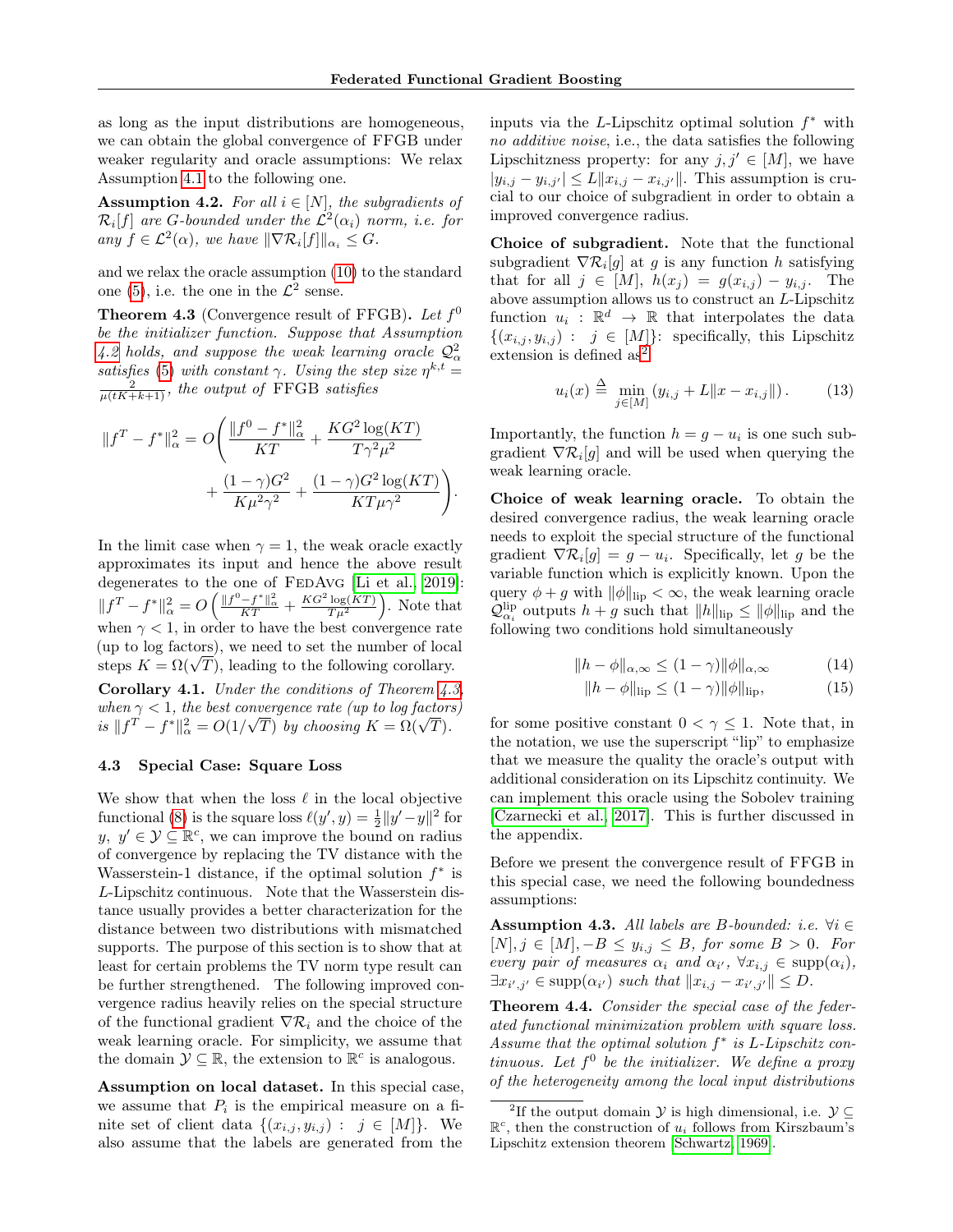$\alpha$ 's in the Wasserstein-1 distance as

<span id="page-6-1"></span>
$$
\omega_{W_1} = \frac{1}{N} \sum_{i=1}^{N} \mathcal{W}_1(\alpha, \alpha_i)
$$
 (16)

Define  $G^2 = \frac{2L^2}{N^2}$  $\frac{2L^2}{N^2} \sum_{i,s=1}^{N} W_2^2(\alpha_s, \alpha_i) + 2B^2$ . Under As-sumption [4.3,](#page-5-4) and supposing the weak learning oracle  $\mathcal{Q}_{\alpha}^{lip}$  satisfies [\(14\)](#page-5-5) and [\(15\)](#page-5-0) with constant  $\gamma$ , using the step sizes  $\eta^{k,t} = 4/(\mu(tK + k + 1)),$  the output of FFGB satisfies

$$
||f^T - f^*||_{\alpha}^2 = O\bigg(\frac{K(L(LD + B)\omega_{W_1} + G^2) \log(KT)}{T\mu^2 \gamma^2} + \frac{||f^0 - f^*||^2}{KT} + \frac{(1 - \gamma)^2 B^2}{\mu^2 \gamma^2 K} + \frac{L(LD + B)\omega_{W_1}}{\gamma^2 \mu}\bigg).
$$

The key component in the above analysis is to ensure that the variable function remains Lipschitz continuous along the entire optimization trajectory. However, maintaining such a property of the variable is subtle and heavily relies on the structure of the chosen subgradient. We elaborate this in the appendix.

### <span id="page-6-0"></span>5 Practical Usage of FFGB

Reducing memory and communication costs via knowledge distillation. While the FFGB algorithm has theoretical convergence guarantees, it does have two drawbacks for a direct practical implementation. The first is that aggregating the client functions via the direct averaging scheme in line [\(4\)](#page-3-1) of Algorithm [1](#page-3-1) causes the ensemble model to grow in size. A solution to this issue in settings where an unlabeled dataset that is very similar to the client data is publicly available, is the knowledge distillation technique [\[Hinton et al., 2015,](#page-9-17) Bucila et al., 2006. Suppose  $\rho$  denotes the empirical distribution that describes the distillation dataset and let  $h_{\theta}$  be the candidate model, e.g. a neural network with parameter  $\theta$ . An alternative implementation of the client aggregation is to solve:

<span id="page-6-2"></span>
$$
\min_{\theta} \sum_{x \in \text{supp}(\rho)} \|h_{\theta}(x) - \frac{1}{|\mathcal{S}|} \sum_{i \in \mathcal{S}} g_i(x)\|^2, \tag{17}
$$

and return  $h_{\theta}$  as the output of AGGREGATE ( ${g_i}_{i \in S}$ ). We note that [Lin et al.](#page-9-19) [\[2020\]](#page-9-19) has also explored the idea of exploiting knowledge distillation in FL, though with a distillation loss function different from [\(17\)](#page-6-2). The other drawback is that the function returned by the clients is also an ensemble of size  $K$ . This increases communication complexity, and hence, in our experiments, we simply use  $K = 1$ .

FFGB as Warm Start. The example in Theorem [4.2](#page-4-6) shows that fundamental barrier in the federated

functional minimization problem under the fully heterogeneous setting, which precludes the exact convergence to the global minimizer. On the other hand, the convergence result in Theorem [4.1](#page-4-5) suggests that FFGB is able to quickly converge to a neighborhood of the global minimizer. These theoretical findings inspire us to use FFGB to warm start the existing FL solvers: few rounds of FFGB can be used to give a very good initial model to optimize further with other standard FL methods like FEDAVG.

#### 6 Experiments

In this section, we show how FFGB can be used with knowledge distillation to improve the performance of the baseline algorithms on the computer vision task of multiclass classification. The implementation of knowledge distillation requires the access to a unlabelled public dataset, which is usually available for vision tasks. We use FFGB-DISTILL to denote the method that distills the global ensemble into a single model after every FFGB round. Consequently, the per-round communication cost of FFGB-DISTILL is reduced to  $K$  which is significantly smaller than  $O(TNK)$  in FFGB. Moreover, to have the best performance under communication budgets, we fix  $K = 1$  in our current experiments. Note that while the boosting method produces ensemble models with high testing accuracy in the centralized setting, it is excluded from comparison since such a setting is never available in FL. Our code is available here [https://github.com/](https://github.com/shenzebang/Federated-Learning-Pytorch) [shenzebang/Federated-Learning-Pytorch](https://github.com/shenzebang/Federated-Learning-Pytorch).

Datasets. Three datasets are used in our experiment, CIFAR10, CIFAR100 [\[Krizhevsky et al., 2009\]](#page-9-20), and EMNIST [\[Cohen et al., 2017\]](#page-9-21). We use CIFAR100 as the distillation dataset for CIFAR10 and vice versa. For EMNIST, we use the digits as the distillation dataset for the letters and vice versa. These two subsets of EMNIST, letters and digits, are denoted by EMNIST-L and EMNIST-D respectively. In all experiments, the labels of the distillation dataset are never used.

Heterogeneous client distributions The heterogeneity across local datasets is controlled by dividing the dataset among  $N$  clients in the following manner: we choose  $s \in [0, 1]$  as the degree of homogeneity. We then randomly select a portion  $s \times 100\%$  of the data from the dataset and allocate them equally to all clients; for the remaining  $(1-s) \times 100\%$  portion of the data, we sort the data points by their labels and assign them to the clients sequentially. This is the same scheme as employed in [\[Karimireddy et al., 2020b,](#page-9-6) [Hsu et al.,](#page-9-22) [2020\]](#page-9-22) to induce heterogeneity. In our experiment, we are interested in the heterogeneous setting and s takes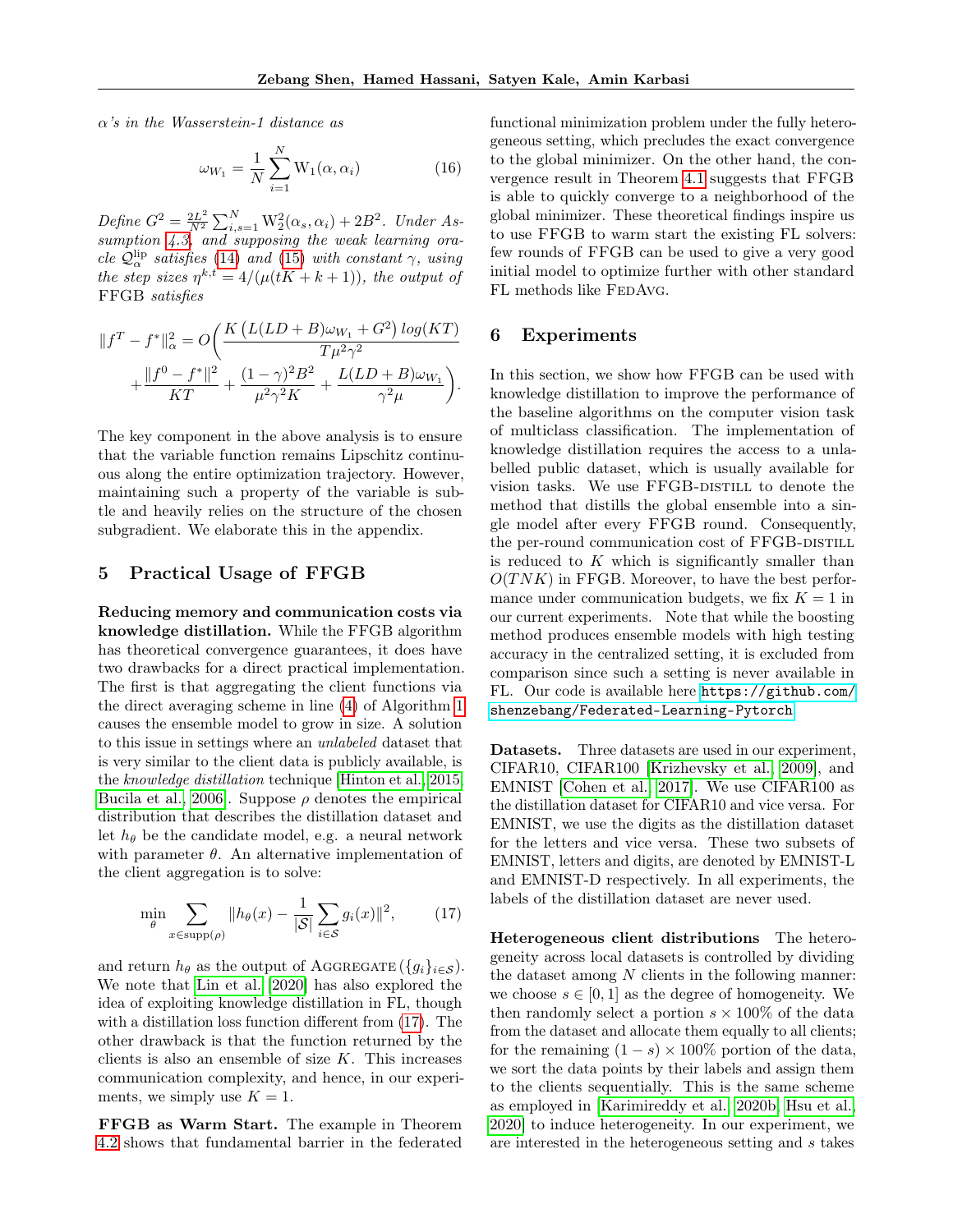| Dataset         | Level of<br>heterogeneity | Target<br>Accuracy | FFGB-DISTILL<br>(this work) | FEDAVG-DISTILL | <b>FEDDYN</b><br>(FEDPD) | <b>FEDAVG</b> |
|-----------------|---------------------------|--------------------|-----------------------------|----------------|--------------------------|---------------|
|                 | $s=0.1$                   | 0.50               | 1                           | 4              | 20                       | 25            |
|                 |                           | 0.55               | 3                           | 19             | 30                       | 39            |
| <b>CIFAR10</b>  | $s=0.2$                   | 0.54               | $\mathbf{1}$                | 3              | 16                       | 18            |
| (CIFAR100)      |                           | 0.60               | 3                           | 25             | 24                       | 32            |
|                 | $s=0.3$                   | 0.55               | $\mathbf{1}$                | 3              | 15                       | 16            |
|                 |                           | 0.60               | 3                           | 11             | 20                       | 24            |
|                 | $s=0.1$                   | $0.2\,$            | $\overline{\mathbf{4}}$     | >100           | 70                       | >100          |
|                 |                           | 0.25               | $20\,$                      | >100           | >100                     | >100          |
| <b>CIFAR100</b> | $s=0.2$                   | 0.2                | 1                           | 81             | 23                       | 74            |
| (CIFAR10)       |                           | 0.25               | 17                          | >100           | 37                       | >100          |
|                 | $s=0.3$                   | 0.2                | 1                           | 66             | 19                       | 25            |
|                 |                           | 0.25               | 7                           | 95             | 29                       | 40            |
| <b>EMNIST-L</b> | $s=0.1$                   | 0.89               | 8                           | >100           | 93                       | >100          |
| (EMNIST-D)      | $s=0.2$                   | 0.89               | $\overline{5}$              | >100           | 68                       | >100          |
|                 | $s=0.3$                   | 0.89               | 3                           | >100           | 43                       | >100          |
| <b>EMNIST-D</b> | $\rm s=0.1$               | 0.99               | $\overline{\mathbf{4}}$     | >100           | >100                     | >100          |
| (EMNIST-L)      | $s=0.2$                   | 0.99               | $\overline{\mathbf{4}}$     | >100           | >100                     | >100          |
|                 | $s = 0.3$                 | 0.99               | $\overline{\mathbf{4}}$     | >100           | >100                     | >100          |

<span id="page-7-0"></span>Table 2: Number of transmitted models for different methods to reach a moderate target testing accuracy, a performance metric used in the previous work [\[Acar et al., 2020\]](#page-8-0). The s numbers indicate degree of homogeneity in the client datasets. In the first column, the datasets in bold are the training sets and the ones in parenthesis are the distillation datasets.

value from  $\{0.1, 0.2, 0.3\}$ . We set  $N = 100$  in all cases.

Architecture of the Neural Network. We follow the choice of model architectures in [\[Acar et al., 2020,](#page-8-0) [McMahan et al., 2017a\]](#page-9-23). For CIFAR10 and CIFAR100, we use a CNN model consisting of 2 convolution layers with  $64.5 \times 5$  filters followed by 2 fully connected layers with 394 and 192 neurons. For EMNIST, we use the same convolution layers and reduce the fully connected layers to (120, 84) neurons. We note that higher testing accuracy on the included datasets can be obtain by using models with high capacity, but is orthogonal to our research.

Choice of hyperparameters. In our implementation of FFGB-DISTILL, we choose  $\mathcal{Q}^2_{\alpha_i}$  as the weak learning oracle. To solve the corresponding optimization problem [\(6\)](#page-2-6) on the clients, we run Adam for 100 epochs on the local data, with learning rate 0.001, batch size 64, without weight decay. The learning rate of FFGB-DISTILL is fixed as 10 which according to our observation gives the best results. We minimize the distillation loss [\(17\)](#page-6-2) using Adam with the same hyperparameters adopted when computing the weak learning oracle. For FEDAvG-DISTILL, the hyperparameters are chosen as suggested by the original paper. For a fair comparison, the number of local epochs is set to 100, same as FFGB-DISTILL. For FEDDYN (or equivalently FEDPD) and FEDAvG, after a global communication round, we run SGD for 10 local epochs with batch size 64. The learning rate is grid searched from  $\{0, 01, 0.05, 0.1\}$  (FEDAVG can diverge with a large learning rate). We use gradient clipping for all experiment setup with maximum gradient norm 5.

Data augmentation. The data augmentation technique has a huge impact on the output accuracy. For the experiments on CIFAR10 and CIFAR100, we use random horizontal flip and random crop with size 32 and padding 4 to transform the minibatch used in each SGD/Adam step. For the experiments on EMNIST, we conduct no data augmentation.

#### 6.1 Result Summary

We run FFGB-DISTILL and its competitors on CI-FAR10 and CIFAR100 with different levels of data heterogeneity. The results are reported in Table [2](#page-7-0) and Figure [1](#page-8-1) and are summarized as follows.

• FFGB-DISTILL quickly converges to a moderate accuracy. In Table [2,](#page-7-0) we report the number of models transmitted so that the included methods reach a moderate target accuracy. We emphasize that the reported target accuracy are obtained after only a few communication rounds, e.g. FFGB-distill obtains a 50% testing accuracy after a single iteration, and are presented to motivate that FFGB-distill provides an effective warm-start. This should not be con-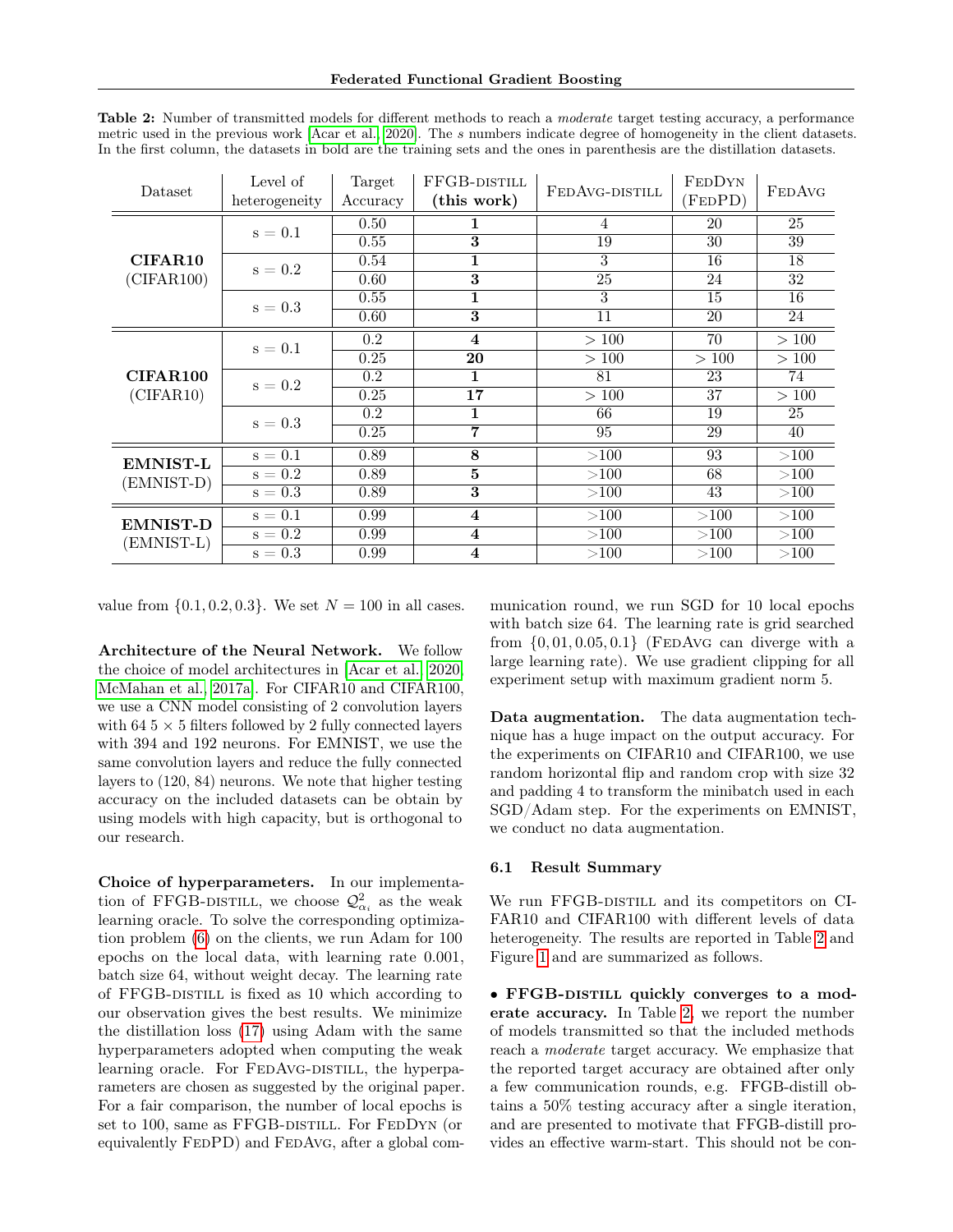<span id="page-8-1"></span>

Figure 1: Performance of baseline methods when initialized with a single FFGB-DISTILL step ( $\degree$ <alg>-d $\degree$ ) and randomly initialized (" $\langle \text{alg}\rangle$ -r"). Here FEDPD is a synonym for FEDDYN as these two methods are proved to be equivalent.

fused with the high accuracy obtained after hundreds of communication rounds. From our results, we see that FFGB-DISTILL has a clear advantage over the baselines, including FEDDYN which to the best of our knowledge is the SOTA FL solver. Note that the comparisons between FFGB-DISTILL and FEDAVG-DISTILL can also be regarded as an ablation study: Both methods use knowledge distillation to fuse the ensemble on the server, but each with a different client update scheme. The clear advantage of FFGB-DISTILL over FEDAVG-DISTILL shows that our functional minimization scheme also has a significant contribution to the observed improvements. Moreover, while FEDAVGdistill improves the performance of FedAvg on CI-FAR10, on the more difficult CIFAR100 in with higher data heterogeneity, FEDAVG-DISTILL has worse performance than FEDAvG. This phenomenon is possibly due to that FEDAvG fails to generate reasonable local models with limited communication rounds, a necessity for the success of knowledge distillation.

• FFGB-distill boosts SOTA FL solver as a warm start. The empirical results in Table [2](#page-7-0) show that FFGB-DISTILL achieve a moderate accuracy within the first few rounds. This observation motivates us to utilize FFGB-DISTILL as a warm start method for existing FL solves. To this end, we conduct the ablation study where we run FEDAVG and FED-DYN using either the output of a single FFGB-DISTILL step as initialization or random initialization. Figure [1](#page-8-1) shows that one step of FFGB-DISTILL significantly boosts the performance of all included baselines.

# Conclusion

In this paper, we initiate the theory of boosting in the Federated Learning setting. We develop federated functional gradient boosting (FFGB) an algorithm that is designed to handle the challenge of data heterogeneity. Under appropriate assumptions on the weak learning oracle, the FFGB algorithm is proved to efficiently converge to certain neighborhoods of the global optimum. The radii of these neighborhoods depend upon the level of heterogeneity measured via the total variation distance and the much tighter Wasserstein-1 distance, and diminish to zero as the setting becomes more homogeneous. While our work serves as the first step towards extending the theory of boosting to the Federated Learning setting, more work is needed to ensure that the memory and communication costs are reduced to have an impact on FL in practice. One of the possible applications, as hinted by our theoretical findings, is to use FFGB with knowledge distillation to warm-start existing Federated Learning solvers. In our experiments, we observe this strategy boosts performance in highly heterogeneous settings.

# Acknowledgement

Amin Karbasi's research is partially supported by NSF CAREER Award (IIS-1845032) and ONR YIA (N00014- 19-1-2406). The research of Zebang Shen and Hamed Hassani is supported by AFOSR Award 19RT0726, NSF HDR TRIPODS award 1934876, NSF award CPS-1837253, NSF award CIF-1910056, and NSF CAREER award CIF-1943064.

### References

<span id="page-8-0"></span>Durmus Alp Emre Acar, Yue Zhao, Ramon Matas, Matthew Mattina, Paul Whatmough, and Venkatesh Saligrama. Federated learning based on dynamic reg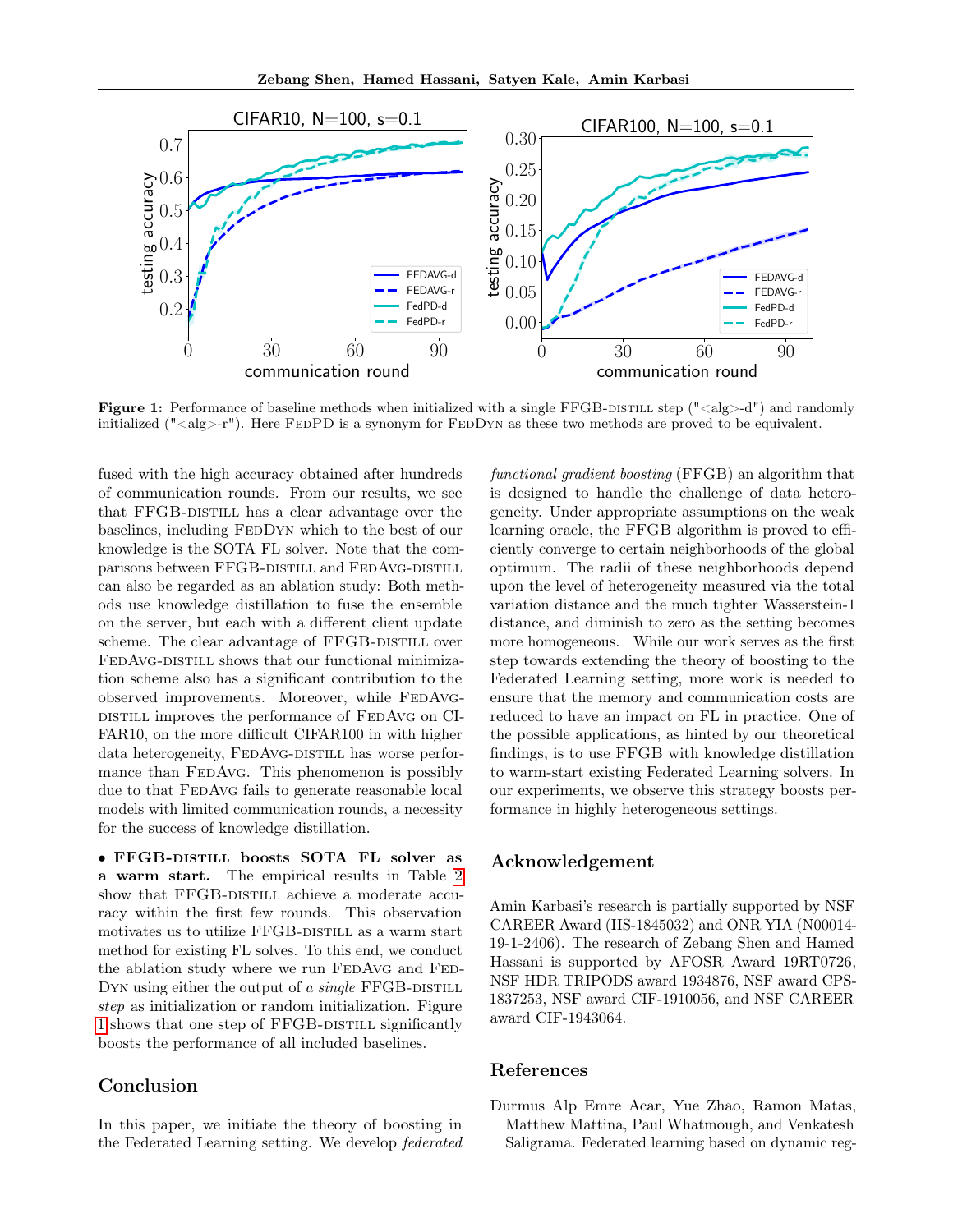ularization. In International Conference on Learning Representations, 2020.

- <span id="page-9-18"></span>Cristian Bucila, Rich Caruana, and Alexandru Niculescu-Mizil. Model compression. In SIGKDD, pages 535–541. ACM, 2006.
- <span id="page-9-21"></span>Gregory Cohen, Saeed Afshar, Jonathan Tapson, and Andre Van Schaik. Emnist: Extending mnist to handwritten letters. In 2017 international joint conference on neural networks (IJCNN), pages 2921–2926. IEEE, 2017.
- <span id="page-9-15"></span>Wojciech M Czarnecki, Simon Osindero, Max Jaderberg, Grzegorz Swirszcz, and Razvan Pascanu. Sobolev training for neural networks. In Advances in Neural Information Processing Systems, pages 4278–4287, 2017.
- <span id="page-9-9"></span>Nigel Duffy and David P. Helmbold. Boosting methods for regression. Mach. Learn., 47(2-3):153–200, 2002.
- <span id="page-9-4"></span>Yoav Freund and Robert E. Schapire. A decisiontheoretic generalization of on-line learning and an application to boosting. J. Comput. Syst. Sci., 55 (1):119–139, 1997.
- <span id="page-9-3"></span>Jerome H. Friedman. Greedy function approximation: A gradient boosting machine. Annals of Statistics, 29(5), October 2001a.
- <span id="page-9-5"></span>Jerome H Friedman. Greedy function approximation: a gradient boosting machine. Annals of statistics, pages 1189–1232, 2001b.
- <span id="page-9-11"></span>Alexander Grubb and J Andrew Bagnell. Generalized boosting algorithms for convex optimization. In Proceedings of the 28th International Conference on International Conference on Machine Learning, pages 1209–1216, 2011.
- <span id="page-9-13"></span>Jenny Hamer, Mehryar Mohri, and Ananda Theertha Suresh. Fedboost: A communication-efficient algorithm for federated learning. In International Conference on Machine Learning, pages 3973–3983. PMLR, 2020.
- <span id="page-9-17"></span>Geoffrey E. Hinton, Oriol Vinyals, and Jeffrey Dean. Distilling the knowledge in a neural network. CoRR, abs/1503.02531, 2015. URL [http://arxiv.org/](http://arxiv.org/abs/1503.02531) [abs/1503.02531](http://arxiv.org/abs/1503.02531).
- <span id="page-9-22"></span>Tzu-Ming Harry Hsu, Hang Qi, and Matthew Brown. Federated visual classification with real-world data distribution. arXiv preprint arXiv:2003.08082, 2020.
- <span id="page-9-8"></span>Sai Praneeth Karimireddy, Martin Jaggi, Satyen Kale, Mehryar Mohri, Sashank J Reddi, Sebastian U Stich, and Ananda Theertha Suresh. Mime: Mimicking centralized stochastic algorithms in federated learning. arXiv preprint arXiv:2008.03606, 2020a.
- <span id="page-9-6"></span>Sai Praneeth Karimireddy, Satyen Kale, Mehryar Mohri, Sashank Reddi, Sebastian Stich, and

Ananda Theertha Suresh. Scaffold: Stochastic controlled averaging for federated learning. In International Conference on Machine Learning, pages 5132–5143. PMLR, 2020b.

- <span id="page-9-20"></span>Alex Krizhevsky et al. Learning multiple layers of features from tiny images. 2009.
- <span id="page-9-12"></span>Qinbin Li, Zeyi Wen, and Bingsheng He. Practical federated gradient boosting decision trees. In Proceedings of the AAAI conference on artificial intelligence, volume 34, pages 4642–4649, 2020a.
- <span id="page-9-7"></span>Tian Li, Anit Kumar Sahu, Manzil Zaheer, Maziar Sanjabi, Ameet Talwalkar, and Virginia Smith. Federated optimization in heterogeneous networks. In MLSys. mlsys.org, 2020b.
- <span id="page-9-14"></span>Xiang Li, Kaixuan Huang, Wenhao Yang, Shusen Wang, and Zhihua Zhang. On the convergence of fedavg on non-iid data. In International Conference on Learning Representations, 2019.
- <span id="page-9-19"></span>Tao Lin, Lingjing Kong, Sebastian U Stich, and Martin Jaggi. Ensemble distillation for robust model fusion in federated learning. Advances in Neural Information Processing Systems, 33:2351–2363, 2020.
- <span id="page-9-2"></span>Llew Mason, Jonathan Baxter, Peter L Bartlett, and Marcus R Frean. Boosting algorithms as gradient descent. In Advances in neural information processing systems, pages 512–518, 2000.
- <span id="page-9-23"></span>Brendan McMahan, Eider Moore, Daniel Ramage, Seth Hampson, and Blaise Aguera y Arcas. Communication-Efficient Learning of Deep Networks from Decentralized Data. In Aarti Singh and Jerry Zhu, editors, Proceedings of the 20th International Conference on Artificial Intelligence and Statistics, volume 54 of Proceedings of Machine Learning Research, pages 1273–1282. PMLR, 20–22 Apr 2017a.
- <span id="page-9-0"></span>Brendan McMahan, Eider Moore, Daniel Ramage, Seth Hampson, and Blaise Aguera y Arcas. Communication-efficient learning of deep networks from decentralized data. In Artificial Intelligence and Statistics, pages 1273–1282. PMLR, 2017b.
- <span id="page-9-24"></span>Gabriel Peyré, Marco Cuturi, et al. Computational optimal transport: With applications to data science. Foundations and Trends $\left(\widehat{\mathbb{R}}\right)$  in Machine Learning, 11 (5-6):355–607, 2019.
- <span id="page-9-10"></span>Gunnar Rätsch, Sebastian Mika, and Manfred K. Warmuth. On the convergence of leveraging. In *NeurIPS*, pages 487–494, 2001.
- <span id="page-9-1"></span>Robert E. Schapire and Yoav Freund. Boosting: Foundations and Algorithms. MIT Press, 2012.
- <span id="page-9-16"></span>Jacob T Schwartz. Nonlinear functional analysis, volume 4. CRC Press, 1969.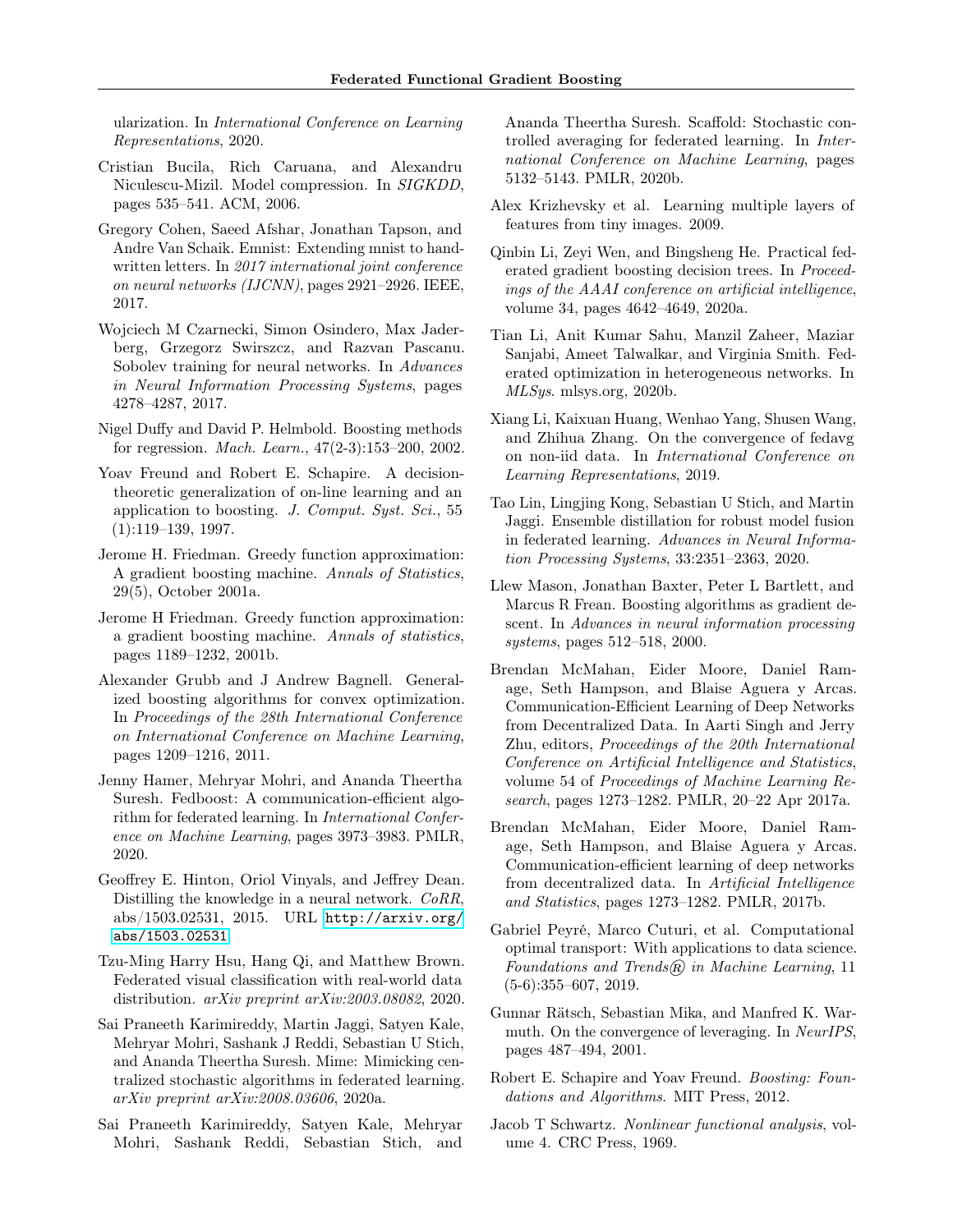<span id="page-10-0"></span>Tong Zhang and Bin Yu. Boosting with early stopping: Convergence and consistency. Annals of Statistics, 33(4):1538–1579, 2005.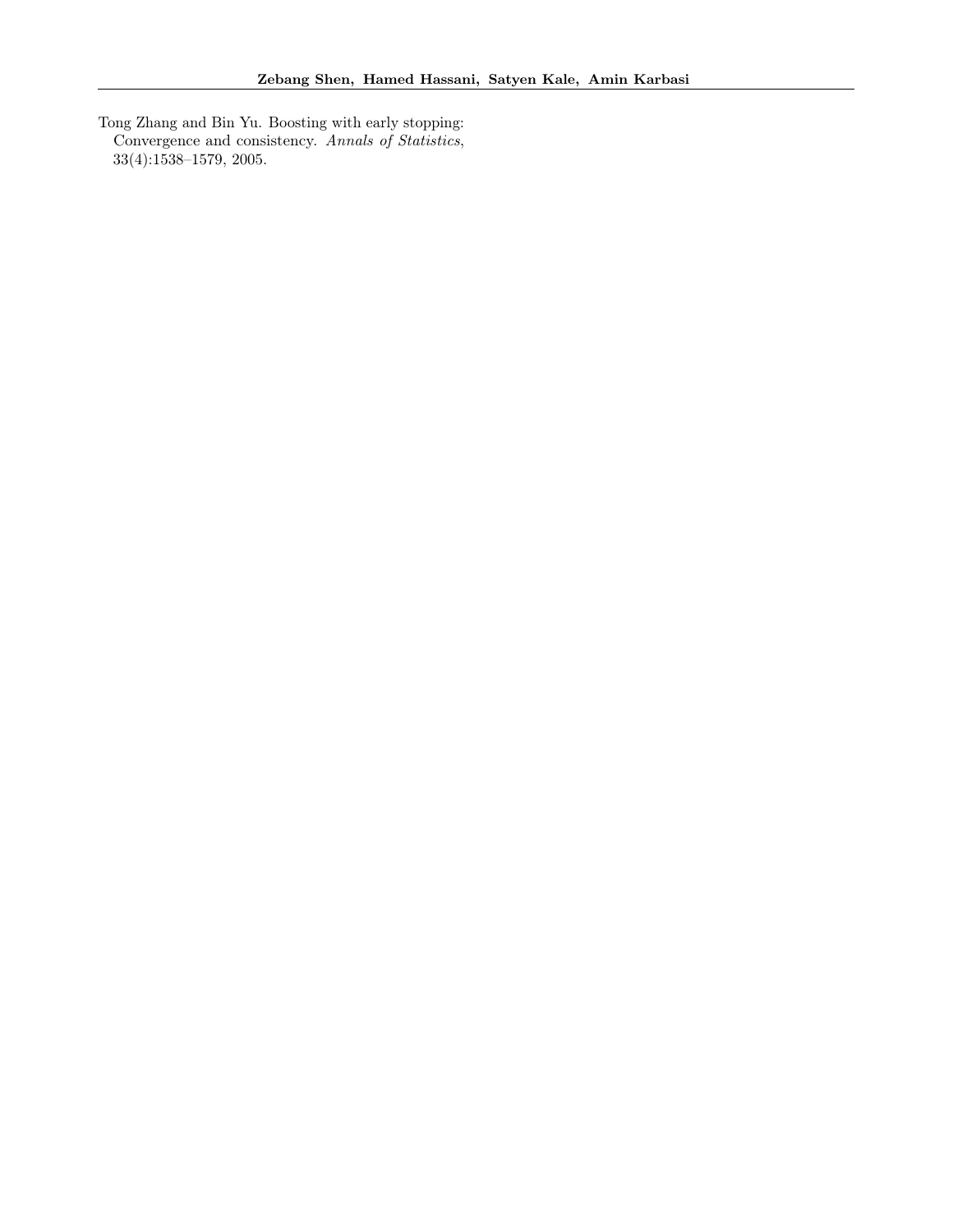# A Total Variation Distance and Wasserstein-1 Distance between Probability Measures

Given two probability distributions  $\alpha, \beta \in M^1_+(\mathcal{X})$ , the total variation distance between  $\alpha$  and  $\beta$  is

$$
TV(\alpha, \beta) = \sup_{A \in \mathcal{F}} |\alpha(A) - \beta(A)|,
$$
\n(18)

where  $\mathcal F$  is the Borel sigma algebra over  $\mathcal X$ .

The p-Wasserstein metric between  $\alpha$  and  $\beta$  is defined as

<span id="page-11-0"></span>
$$
W_p(\alpha, \beta) \stackrel{\Delta}{=} \min_{\pi \in \Pi} \left( \int_{\mathcal{X}^2} ||x - y||^p d\pi(x, y) \right)^{1/p},\tag{19}
$$

where  $\Pi(\alpha,\beta) \triangleq {\pi \in \mathcal{M}_{+}^{1}(\mathcal{X} \times \mathcal{X}) | \sharp_{1} \pi = \alpha, \sharp_{2} \pi = \beta}$  is the set of joint distributions with given marginal distributions  $\alpha$  and  $\beta$ . Here  $\sharp_i$  denotes the marginalization.

# B Experiments: Implementing the Weak Learning Oracles

We now discuss the implementations of the weak learning oracles. In our experiments, we only use the weak learning oracle  $\mathcal{Q}^2_\alpha$ . We discuss the implementation of the oracles  $\mathcal{Q}^\infty_\alpha$  and  $\mathcal{Q}^{\text{lip}}_\alpha$  for completeness, but the suggested schemes may not necessarily be very efficient in practice.

**Implementing**  $Q_{\alpha}^{\infty}$ . Let  $\phi$  be the input to the oracle and let  $h_{\theta}$  be the candidate weak learner to be trained. Here  $h_{\theta}$  is a neural network with parameter  $\theta$ .

We can implement the oracle by solving

$$
\min_{\theta} \max_{x \in \text{supp}(\alpha)} \|\phi(x) - h_{\theta}(x)\|^2. \tag{20}
$$

**Implementing**  $Q_{\alpha}^{lip}$ . Recall that we assume the input to  $Q_{\alpha}^{lip}$  to be of the form  $-\phi+g$ , where g is some function that is explicitly available (usually, the variable function) and recall that  $\mathcal{Q}_{\alpha}^{lip}$  outputs  $-h_{\theta}+g$  where  $h_{\theta}$  is a neural network with parameter  $\theta$ . In other words,  $\mathcal{Q}_{\alpha}^{lip}$  only approximates  $\phi$  in the input with  $h_{\theta}$  and leaves the known part, g, untouched.

We can implement the oracle  $\mathcal{Q}_{\alpha}^{\text{lip}}$  by solving

$$
\min_{\theta} \left( \max_{x \in \text{supp}(\alpha)} \|\phi(x) - h_{\theta}(x)\|^2 \right) + \int_{\mathcal{X}} \|\nabla_x \phi(x) - \nabla_x h_{\theta}(x)\|^2 dx. \tag{21}
$$

Note that the gradient of the input  $\phi$  is available as we have the explicit expression of  $\phi = u_i + \Delta_i^{k,t}$   $(u_i$  is defined in [\(13\)](#page-5-6)). The above scheme is similar to the Sobolev training scheme (1) in [Czarnecki et al.](#page-9-15) [\[2017\]](#page-9-15).

### C Proof of Theorem [4.2](#page-4-6)

Suppose that we have two clients each with Dirac local distributions, i.e.,  $\alpha_1 = \delta_{x_1}$  and  $\alpha_2 = \delta_{x_2}$  with  $x_1 \neq x_2$ . Consider the cross entropy loss  $\ell$  defined in Eq.(1) with  $\ell_2$  regularization. Hence the local objective functional is  $\mathcal{F}_i[f] = \ell(f(x_i), y_i) + ||f(x_i)||^2 * \mu/2$  (there is only one term since  $\alpha_i$  is a Dirac). We can compute that the functional gradient is  $\nabla \mathcal{F}_i[f] = \nabla_1 \ell(f(x_i), y_i) \delta_{x_i} + \mu f(x_i) \delta_{x_i}$ . For simplicity we assume every client takes a single local step, i.e.  $K = 1$  and that the algorithm A updates the variable by  $f^{t+1} = f^t - \eta^t (g_1^t + g_2^t)$  given the outputs of the weak learner  $g_1^t$  and  $g_2^t$ . The following example can be easily generalized to other update rules where  $f^t$  is the affine combination of  $g_i^t$ 's and there are more than one local steps, i.e.  $K > 1$ .

We construct an adversarial weak learning oracle  $\mathcal{Q}(\mathcal{A})$  according to the update rule of  $\mathcal{A}$  such that  $f^t(x_i) = [0,0]$ for any t and i under the initialization  $f^0(x_i) = [0,0]$ , in the following manner: The adversarial oracle  $\mathcal{Q}(\mathcal{A})$ returns  $g_1^t$  and  $g_2^t$  such that

$$
g_1^t(x_1) = \nabla_1 \ell(f(x_1), y_1), \quad g_1^t(x_2) = -\nabla_1 \ell(f(x_2), y_2);
$$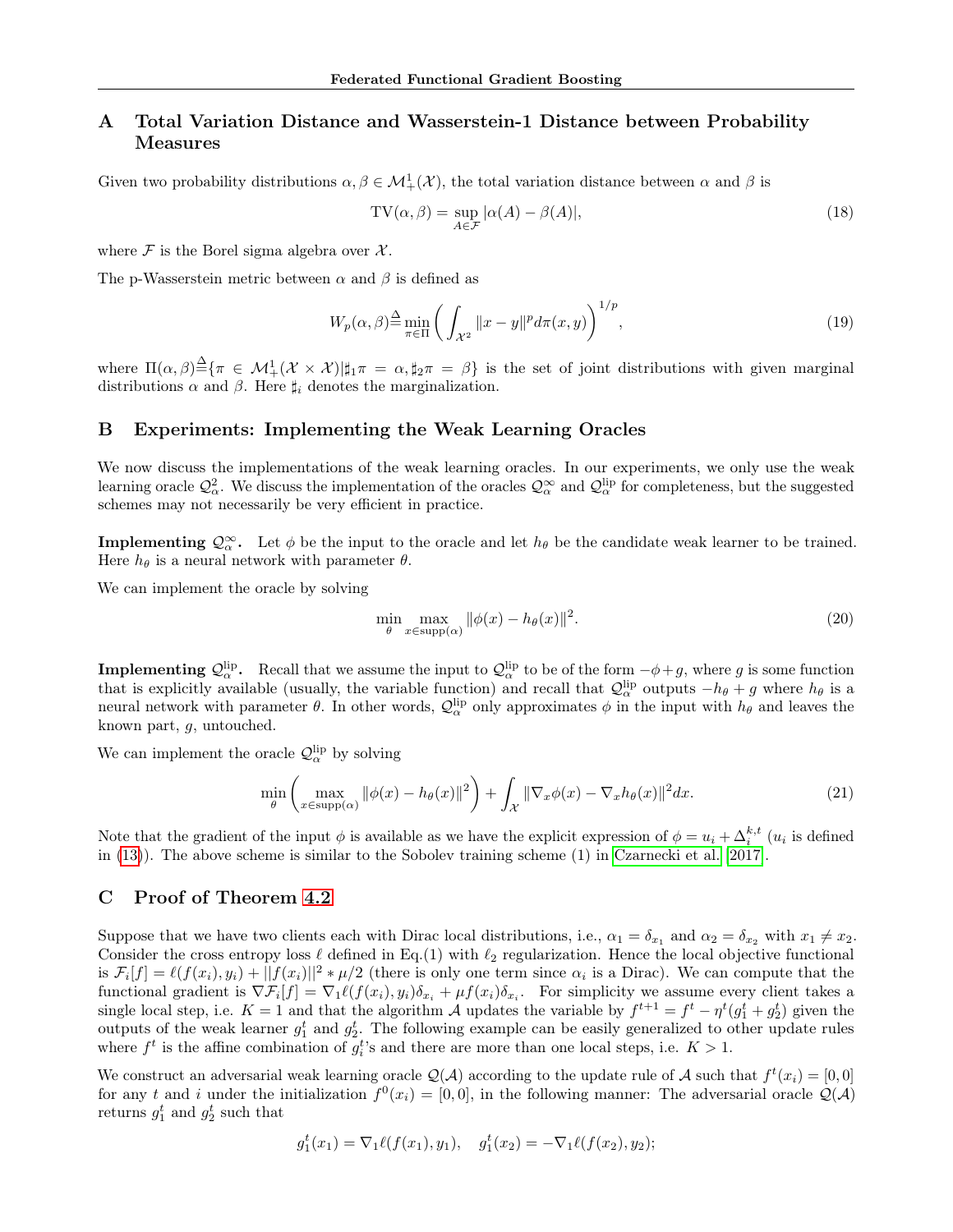$$
g_2^t(x_1) = -\nabla_1 \ell(f(x_1), y_1), \quad g_2^t(x_2) = \nabla_1 \ell(f(x_2), y_2).
$$

Here we note that the regularization term vanishes since  $f^t$  is a zero function. We can check that in this case, the adversarial oracle  $\mathcal{O}(\mathcal{A})$  satisfies [\(10\)](#page-4-2) with  $\gamma = 1$  since on the support of  $\alpha_i$ , we have  $g_i^t(x_i) = \nabla \mathcal{F}_i[f^t](x_i)$ . And we can simply set  $\bar{G}_{\gamma}$  to be G in [\(11\)](#page-4-3).

However, we always have  $f^{t+1} = f^t - \eta^t (g_1^t + g_2^2) \equiv 0$  given that  $f^t \equiv 0$ . Consequently, the output ensemble model of algorithm A is independent of the conditional distributions  $p(y_i|x_i)$  which is clearly not optimal. In fact, we can compute in this special case that

$$
\forall t, \ \|f^t - f^*\|_{\alpha}^2 = \|f^*\|_{\alpha}^2. \tag{22}
$$

This lower bound agrees with the result in Theorem [4.1](#page-4-5) for  $T \to \infty$  if we pick  $||f^*|| = G/\mu$  (see [\(31\)](#page-13-0)).

# D Proof of Theorem [4.1](#page-4-5)

We now present the proof of FFGB in the most general setting where we make no assumption on the homogeneity of  $\alpha$ 's, the distributions over the input space, and the loss function  $\ell$  in the objective [\(8\)](#page-3-3) can be any function that is convex w.r.t. its first input. Unfortunately the statement of Theorem [4.1](#page-4-5) in the main body contains a typo which is fixed in the following restatement and is marked in red.

**Theorem D.1** (Theorem [4.1](#page-4-5) restated). Let  $f^0$  be the initializer function. We define a proxy of the heterogeneity among the local input distributions  $\alpha$ 's in the TV distance as

$$
\omega_{\rm TV} \triangleq \frac{1}{N} \sum_{i=1}^{N} \text{TV}(\alpha, \alpha_i). \tag{23}
$$

Under Assumption [4.1,](#page-4-1) and supposing the weak learning oracle  $\mathcal{Q}_{\alpha}^{\infty}$  satisfies [\(10\)](#page-4-2) and [\(11\)](#page-4-3) with constant  $\gamma$  and  $\bar{G}_{\lambda} = 2G/\lambda$ , using the step sizes  $\eta^{k,t} = 4/(\mu(tK + k + 1))$ , the output of FFGB satisfies

$$
||f^T - f^*||_{\alpha}^2 = O\bigg(\frac{||f^0 - f^*||_{\alpha}^2}{KT} + \frac{KG^2 log(KT)}{T\mu^2 \gamma^2} + \frac{(1 - \gamma)^2 G^2}{K\mu^2 \gamma^2} + \frac{G^2 \omega_{\text{TV}}}{\mu^2 \gamma^2}\bigg).
$$

*Proof.* Similar to the proof of Theorem [4.3,](#page-5-2) for simplicity, in this proof, we define  $\hat{h}_i^{k,t} := h_i^{k,t} + \mu g_i^{k,t}$ .

We first show that  $\Delta_i^{k,t}$ , the residual variable, and  $h_i^{k,t}$ , the output of the weak learing oracle  $\mathcal{Q}^{\infty}_{\alpha_i}$ , are bounded under the  $\mathcal{L}^{\infty}(\alpha_i)$  norm: Note that  $\Delta_i^{0,t} \equiv 0$ . Besides, for  $x \in \text{supp}(\alpha_i)$ , in each iteration  $|\Delta_i^{k,t}(x)|$  is first increased at most by G after adding  $\nabla \mathcal{R}_i[g_i^{k,t}]$  and is then reduced by at least  $1-\gamma$  after subtracting the weak learner  $h_i^{k,t}$ . Consequently, we have

$$
\|\Delta_i^{k,t}\|_{\alpha_i,\infty} \le (1-\gamma) \left( \|\Delta_i^{k-1,t}\|_{\alpha_i,\infty} + G \right) \text{ and } \|\Delta_i^{0,t}\|_{\infty} = 0 \Rightarrow \forall k, \|\Delta_i^{k,t}\|_{\alpha_i,\infty} \le \frac{1-\gamma}{\gamma}G = G_{\gamma}^1. \tag{24}
$$

Further, using the triangle inequality we have  $\|\Delta_i^{k-1,t} + \nabla \mathcal{R}_i[g_i^{k,t}]\|_{\alpha_i,\infty} \leq G + \frac{1-\gamma}{\gamma}G = \frac{G}{\gamma}$  and hence

<span id="page-12-0"></span>
$$
\|h_i^{k,t}\|_{\alpha_i,\infty} \le \|\Delta_i^{k-1,t} + \nabla \mathcal{R}_i[g_i^{k,t}] - h_i^{k,t}\|_{\alpha_i,\infty} + \|\Delta_i^{k-1,t} + \nabla \mathcal{R}_i[g_i^{k,t}]\|_{\alpha_i,\infty} \le \frac{2-\gamma}{\gamma}G = G_\gamma^2. \tag{25}
$$

Based on the above results, the following lemmas characterize the boundedness of  $h_i^{k,t}$ ,  $g_i^{k,t}$ , and  $\hat{h}_i^{k,t}$ .

**Lemma D.1.** Assume that the initial function satisfies  $||f^0||_{\infty} \le \frac{2G}{\gamma \mu}$ . Then for all  $t \ge 0$ ,  $||f^t|| \le \frac{2G}{\mu \gamma}$  and  $\|\bar{g}^{k,t}\|_{\infty} \leq \frac{2G}{\gamma\mu}$  for all  $1 \leq k \leq K$ .

*Proof.* For  $t = 0$ ,  $\bar{g}^{1,0} = f^0$  and hence  $\|\bar{g}^{1,0}\|_{\infty} \leq \frac{2G}{\gamma\mu}$  due to the initialization. Now assume that for  $t = \tau$  the statement holds. Therefore  $||f^{\tau}||_{\infty} \leq \frac{2G}{\gamma \mu}$ . So for  $t = \tau + 1$ ,  $||\bar{g}^{1,t}||_{\infty} \leq \frac{2G}{\gamma \mu}$ . From the update rule in line [\(5\)](#page-3-2) of Algorithm [2,](#page-3-2) we have

$$
\bar{g}^{k+1,t} = (1 - \mu \eta^{k,t}) \bar{g}^{k,t} + \frac{1}{N} \sum_{i=1}^{N} \eta^{k,t} h_i^{k,t}
$$
\n(26)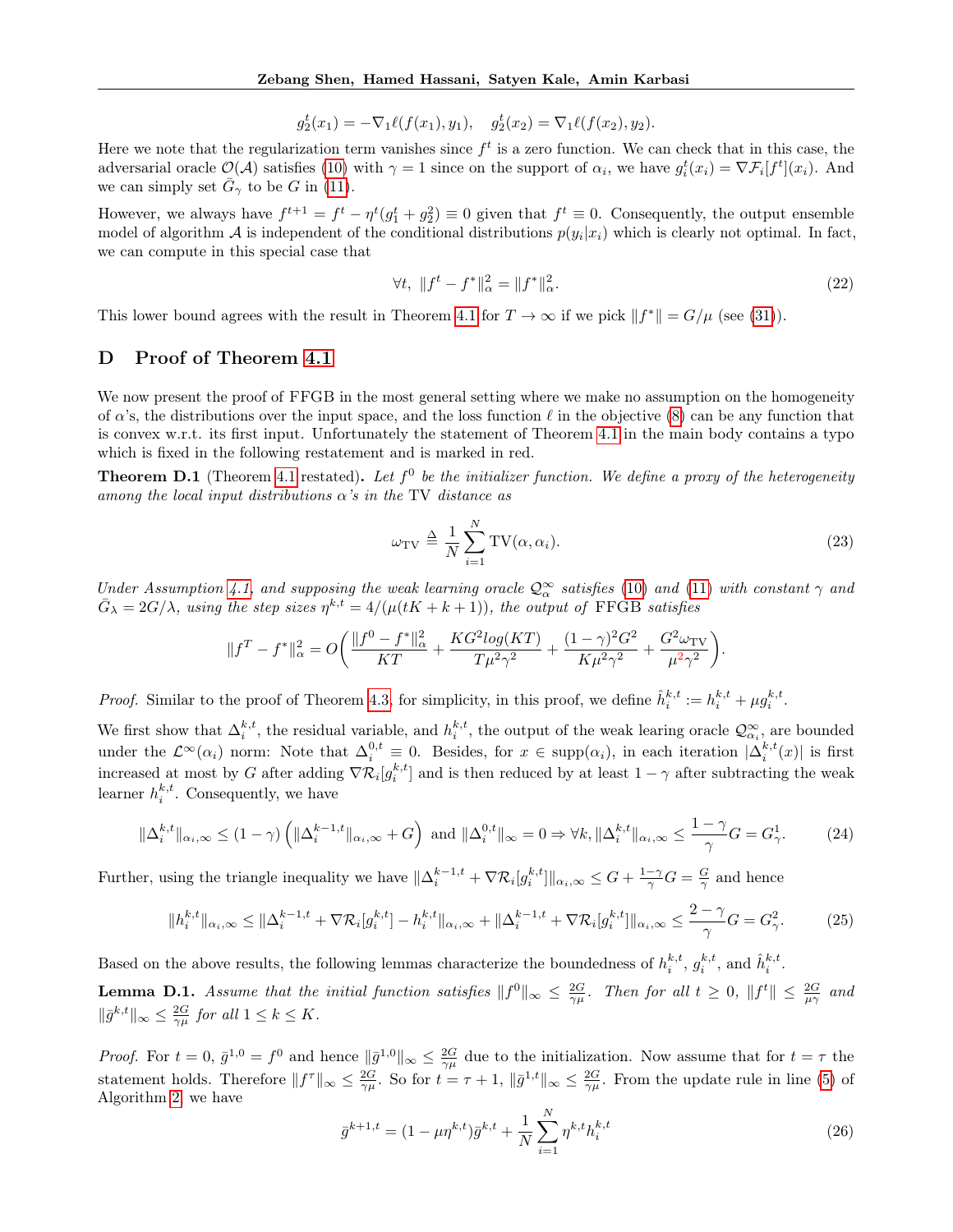Since we have  $||h_i^{k,t}||_{\infty} \leq \frac{2G}{\gamma \mu}$  from [\(25\)](#page-12-0) and the assumption [\(11\)](#page-4-3) on the weak learning oracle  $\mathcal{Q}^{\infty}_{\alpha_i}$ . Recursively, we have

$$
\|\bar{g}^{k+1,t}\|_{\infty} - \frac{2G}{\gamma\mu} \le (1 - \mu \eta^{k,t}) \left( \|\bar{g}^{k,t}\|_{\infty} - \frac{2G}{\gamma\mu} \right) \le 0,
$$

<span id="page-13-2"></span> $\Box$ 

which leads to the conclusion.

Combing the above results, we have the boundedness of  $\hat{h}_i^{k,t}$  and  $\nabla F_i[g_i^{k,t}]$ :  $\|\hat{h}_i^{k,t}\|_{\infty} \leq \frac{4G}{\gamma}$  and  $\|\nabla \mathcal{F}_i[g_i^{k,t}]\|_{\infty} \leq \frac{4G}{\gamma}$ . For a fixed communication round t, we define two hypothetical sequences  $\bar{g}^{k,t} = \frac{1}{N} \sum_{i=1}^{N} g_i^{k,t}$  and  $\bar{h}^{k,t} =$  $\frac{1}{N}\sum_{i=1}^N \hat{h}_i^{k,t}$ . Note that  $\bar{g}^{1,t} = f^t$ . From the update rule in line [5](#page-3-2) of Algorithm [2,](#page-3-2) we write

<span id="page-13-1"></span>
$$
\|\bar{g}^{k+1,t} - f^*\|_{\alpha}^2 = \|\bar{g}^{k,t} - f^*\|_{\alpha}^2 + (\eta^{k,t})^2 \|\bar{h}^{k,t}\|_{\alpha}^2 - 2\eta^{k,t}\langle \bar{g}^{k,t} - f^*, \bar{h}^{k,t}\rangle_{\alpha}.
$$
\n(27)

For the second term, we have  $\|\bar{h}^{k,t}\|_{\alpha}^2 \leq \|\bar{h}^{k,t}\|_{\infty}^2 = O(\frac{G^2}{\gamma^2}).$ 

The last term of [\(27\)](#page-13-1) can be split as

$$
-2\langle \bar{g}^{k,t} - f^*, \bar{h}^{k,t} \rangle_{\alpha}
$$
\n
$$
= -\frac{2}{N} \sum_{i=1}^{N} \langle \bar{g}^{k,t} - f^*, \hat{h}_i^{k,t} \rangle_{\alpha_i} + \left( \langle \bar{g}^{k,t} - f^*, \hat{h}_i^{k,t} \rangle_{\alpha} - \langle \bar{g}^{k,t} - f^*, \hat{h}_i^{k,t} \rangle_{\alpha_i} \right)
$$
\n
$$
= \frac{2}{N} \sum_{i=1}^{N} \langle g_i^{k,t} - \bar{g}^{k,t}, \hat{h}^{k,t} \rangle_{\alpha_i} + \langle f^* - g_i^{k,t}, \nabla \mathcal{F}_i[g_i^{k,t}] \rangle_{\alpha_i} + \langle f^* - g_i^{k,t}, \hat{h}^{k,t} - \nabla \mathcal{F}_i[g_i^{k,t}] \rangle_{\alpha_i}
$$
\n
$$
+ \left( \langle \bar{g}^{k,t} - f^*, \hat{h}^{k,t} \rangle_{\alpha_i} - \langle \bar{g}^{k,t} - f^*, \hat{h}^{k,t} \rangle_{\alpha} \right).
$$
\n(29)

Using the variational formulation of the TV norm, with the boundedness of  $\bar{g}^{k,t}$  and  $\hat{h}^{k,t}_i$  one has

$$
|\langle \bar{g}^{k,t} - f^*, \hat{h}_i^{k,t} \rangle_{\alpha} - \langle \bar{g}^{k,t} - f^*, \hat{h}_i^{k,t} \rangle_{\alpha_i}| \le O\left(G^2/\mu\gamma^2 \cdot \text{TV}(\alpha, \alpha_i)\right). \tag{30}
$$

where we know from the first-order optimalily solution of  $f^*$ :

<span id="page-13-0"></span>
$$
\nabla \mathcal{F}[f^*] = \mu f^* + \frac{1}{N} \sum_{i \in [N]} \nabla \mathcal{R}_i[f^*] \equiv 0 \Rightarrow \|f^*\|_{\alpha,\infty} \le \frac{1}{\mu} \max_i \|\nabla \mathcal{R}_i[f^*]\|_{\alpha_i,\infty} \le \frac{G}{\mu}.
$$
 (31)

Denote  $\omega_{TV} \triangleq \frac{1}{N} \sum_{i=1}^{N} \text{TV}(\alpha, \alpha_i)$ . We hence have

$$
\frac{2}{N} \sum_{i=1}^{N} \left( \langle \bar{g}^{k,t} - f^*, h_i^{k,t} \rangle_{\alpha_i} - \langle \bar{g}^{k,t} - f^*, h_i^{k,t} \rangle_{\alpha} \right) \le \delta \stackrel{\Delta}{=} O(G^2 \omega_{TV} / \mu \gamma^2). \tag{32}
$$

The first term of [\(29\)](#page-13-2) can be bounded by

$$
\begin{split}\n&\frac{2}{N}\sum_{i=1}^N \langle g_i^{k,t} - \bar{g}^{k,t}, h_i^{k,t} \rangle_{\alpha_i} \\
&\leq \frac{1}{N}\sum_{i=1}^N \eta^{k,t} \|h_i^{k,t}\|_{\alpha_i}^2 + \frac{1}{\eta^{k,t}} \|g_i^k - \bar{g}^k\|_{\alpha_i}^2 \\
&\leq \eta^{k,t} 4G^2/\gamma^2 + \frac{1}{N}\sum_{i=1}^N \frac{1}{\eta^{k,t}} \|g_i^k - \bar{g}^k\|_{\alpha_i}^2 = O(\frac{\eta^{k,t} G^2}{\gamma^2}) + \frac{1}{\eta^{k,t}} \cdot \frac{1}{N} \sum_{i=1}^N \|g_i^k - \bar{g}^k\|_{\alpha_i}^2.\n\end{split}
$$

The second term of [\(29\)](#page-13-2) can be bounded by using the  $\mu$ -strong convexity of  $\mathcal{F}_i$ :

$$
\frac{2}{N}\sum_{i=1}^N \langle f^* - g_i^{k,t}, \nabla \mathcal{F}_i[g_i^{k,t}] \rangle_{\alpha_i} \leq -\frac{2}{N}\sum_{i=1}^N \left( \mathcal{F}_i[g_i^{k,t}] - \mathcal{F}_i[f^*] \right) - \frac{2}{N}\sum_{i=1}^N \frac{\mu}{2} \| f^* - g_i^{k,t} \|_{\alpha_i}^2.
$$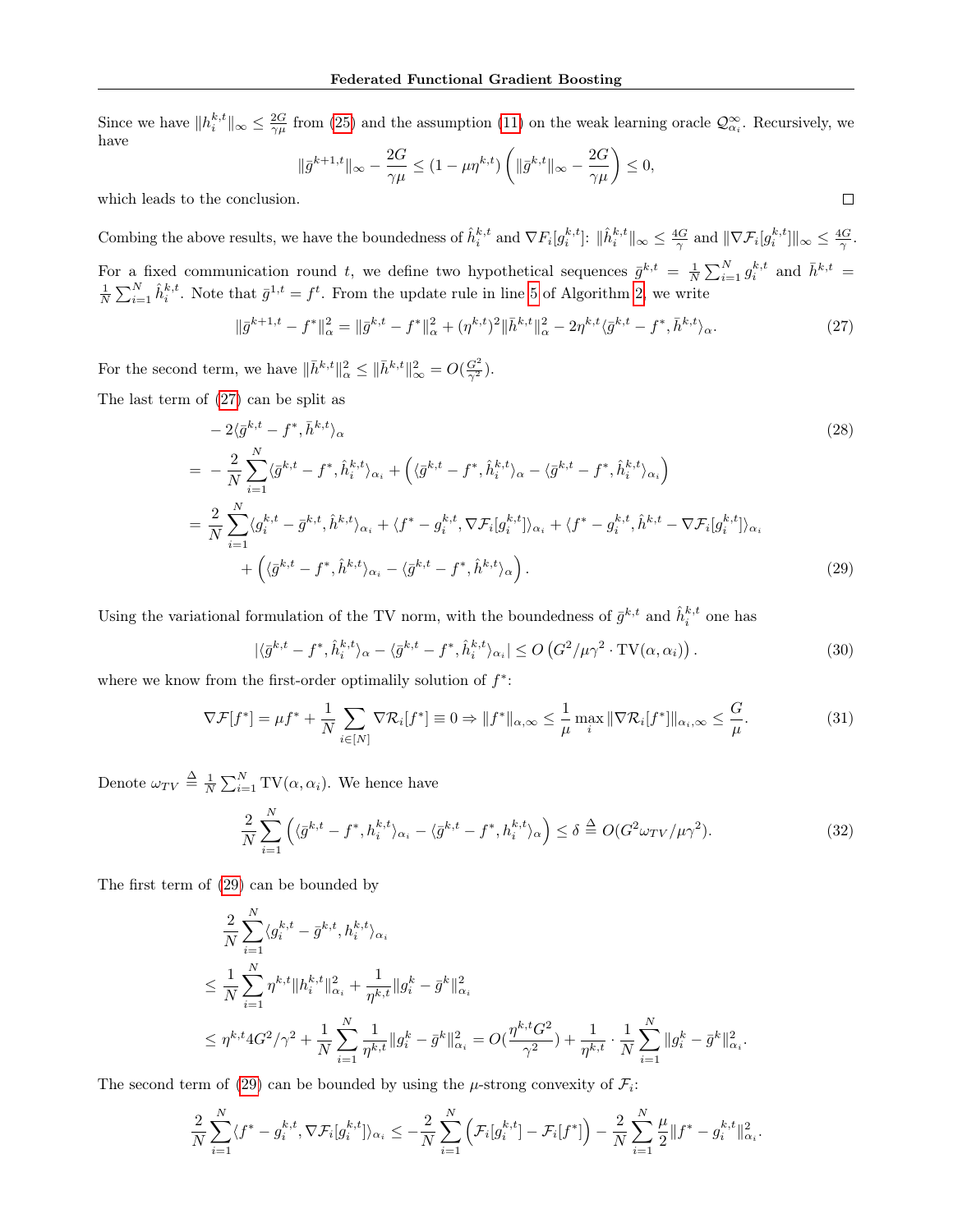For the first term above, using the optimality of  $f^*$ , we have

$$
- \frac{2}{N} \sum_{i=1}^{N} \left( \mathcal{F}_i[g_i^{k,t}] - \mathcal{F}_i[f^*] \right)
$$
  
= 
$$
- \frac{2}{N} \sum_{i=1}^{N} \left( \mathcal{F}_i[g_i^{k,t}] - \mathcal{F}_i[\bar{g}^{k,t}] + \mathcal{F}_i[\bar{g}^{k,t}] - \mathcal{F}_i[f^*] \right) \leq - \frac{2}{N} \sum_{i=1}^{N} \left( \mathcal{F}_i[g_i^{k,t}] - \mathcal{F}_i[\bar{g}^{k,t}] \right).
$$

For the second term, we have

$$
||f^* - g_i^{k,t}||_{\alpha_i}^2 \le 2||f^* - \bar{g}^{k,t}||_{\alpha_i}^2 + 2||\bar{g}^{k,t} - g_i^{k,t}||_{\alpha_i}^2.
$$

Combine the above inequality to yield

$$
\frac{2}{N} \sum_{i=1}^{N} \langle f^* - g_i^{k,t}, \nabla \mathcal{F}_i[g_i^{k,t}] \rangle_{\alpha_i}
$$
\n
$$
\leq -\frac{2}{N} \sum_{i=1}^{N} \left( \mathcal{F}_i[g_i^{k,t}] - \mathcal{F}_i[\bar{g}^{k,t}] \right) - \frac{\mu}{4} ||f^* - \bar{g}^{k,t}||_{\alpha}^2 + \frac{\mu}{2N} \sum_{i=1}^{N} ||g_i^{k,t} - \bar{g}^{k,t}||_{\alpha_i}^2 - \frac{\mu}{2N} \sum_{i=1}^{N} ||f^* - g_i^{k,t}||_{\alpha_i}^2
$$
\n
$$
\leq -\frac{2}{N} \sum_{i=1}^{N} \langle \nabla \mathcal{F}_i[\bar{g}^{k,t}], g_i^{k,t} - \bar{g}^{k,t} \rangle_{\alpha_i} - \frac{\mu}{4} ||f^* - \bar{g}^{k,t}||_{\alpha}^2
$$
\n
$$
+ \frac{\mu}{2N} \sum_{i=1}^{N} ||g_i^{k,t} - \bar{g}^{k,t}||_{\alpha_i}^2 - \frac{\mu}{2N} \sum_{i=1}^{N} ||f^* - g_i^{k,t}||_{\alpha_i}^2
$$
\n
$$
\leq \frac{1}{N} \sum_{i=1}^{N} \eta^{k,t} ||\nabla \mathcal{F}_i[\bar{g}^{k,t}]||_{\alpha_i}^2 + \frac{1}{\eta^{k,t}} ||g_i^{k,t} - \bar{g}^{k,t}||_{\alpha_i}^2
$$
\n
$$
- \frac{\mu}{4} ||f^* - \bar{g}^{k,t}||_{\alpha}^2 + \frac{\mu}{2N} \sum_{i=1}^{N} ||g_i^{k,t} - \bar{g}^{k,t}||_{\alpha_i}^2 - \frac{\mu}{2N} \sum_{i=1}^{N} ||f^* - g_i^{k,t}||_{\alpha_i}^2
$$
\n
$$
\leq \eta^{k,t} \frac{16G^2}{\gamma^2} + (\frac{\mu}{2} + \frac{1}{\eta^{k,t}}) \frac{1}{N} \sum_{i=1}^{N} ||g_i^{k,t} - \bar{g}^{k,t}||_{\alpha_i}^2 - \frac{\mu}{4} ||f^* - \bar{g}
$$

Note that  $\|\bar{g}^{k,t} - f^t\|_{\alpha_i}^2 = \|\sum_{\kappa=1}^{k-1} \eta^{\kappa,t} \bar{h}^{\kappa,t} \|_{\alpha_i}^2$  and  $\eta^{t,\kappa} \leq 2\eta^{t,k}$  for  $\kappa \leq k$ . Therefore,  $\frac{1}{N} \sum_{i=1}^N \|g_i^{k,t} - \bar{g}^{k,t}\|_{\alpha_i}^2$  can be bounded by (we use  $\|\cdot\|_{\alpha_i} \leq \|\cdot\|_{\infty}$  in the following)

<span id="page-14-0"></span>
$$
\frac{1}{N} \sum_{i=1}^{N} \|g_i^{k,t} - \bar{g}^{k,t}\|_{\alpha_i}^2
$$
\n
$$
= \frac{1}{N} \sum_{i=1}^{N} \|g_i^{k,t} - f^t + f^t - \bar{g}^{k,t}\|_{\alpha_i}^2
$$
\n
$$
\leq \frac{1}{N} \sum_{i=1}^{N} 2 \|g_i^{k,t} - f^t\|_{\alpha_i}^2 + 2 \|f^t - \bar{g}^{k,t}\|_{\alpha_i}^2 \leq 36 \sum_{\kappa=1}^{k-1} (\eta^{\kappa,t})^2 G^2 / \gamma^2 \leq 144 (\eta^{k,t})^2 K^2 G^2 / \gamma^2
$$
\n
$$
= O\left(\frac{(\eta^{k,t})^2 K^2 G^2}{\gamma^2}\right).
$$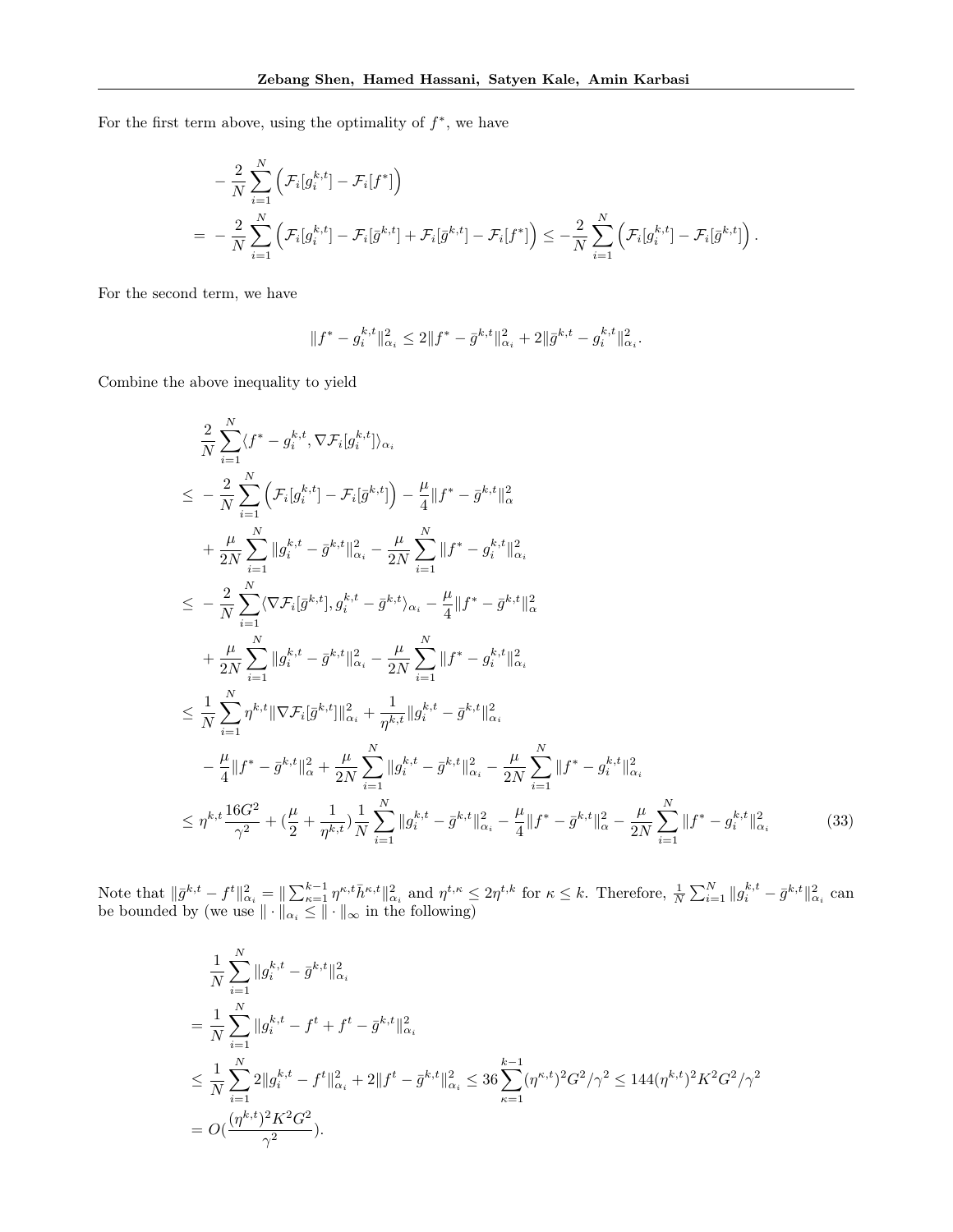Plug in the above results into [\(27\)](#page-13-1) to yield (note that  $\hat{h}_i^{k,t} - \nabla \mathcal{F}_i[g_i^{k,t}] = h_i^{k,t} - \nabla \mathcal{R}_i[g_i^{k,t}]$ )

$$
\begin{aligned} \|\bar{g}^{k+1,t} - f^*\|_{\alpha}^2 &\leq & (1 - \frac{\mu \eta^{k,t}}{4}) \|\bar{g}^{k,t} - f^*\|_{\alpha}^2 + O\left(\frac{(\eta^{k,t})^2 K^2 G^2}{\gamma^2}\right) \\ &+ \frac{2\eta^{k,t}}{N} \sum_{i=1}^N \langle f^* - g_i^{k,t}, h_i^{k,t} - \nabla \mathcal{R}_i[g_i^{k,t}] \rangle_{\alpha_i} + \eta^{k,t} \delta - \frac{\mu}{2N} \sum_{i=1}^N \|f^* - g_i^{k,t}\|_{\alpha_i}^2 \end{aligned}
$$

Recall that  $\eta^{k,t} = \frac{4}{\mu(tK+k+1)}$  and multiply both sides by  $(Kt + k + 1)$ 

$$
(Kt + k + 1) \|\bar{g}^{k+1,t} - f^*\|^2
$$
  
\n
$$
\leq (Kt + k) \|\bar{g}^{k,t} - f^*\|^2 + O(\frac{K^2 G^2}{\mu^2 \gamma^2 (Kt + k + 1)})
$$
  
\n
$$
+ \frac{4}{\mu N} \sum_{i=1}^N \langle f^* - g_i^{k,t}, h_i^{k,t} - \nabla \mathcal{R}_i[g_i^{k,t}] \rangle_{\alpha_i} + \frac{2\delta}{\mu} - \frac{\mu}{2N} \sum_{i=1}^N \|f^* - g_i^{k,t}\|_i^2
$$

Sum from  $k = 1$  to K

$$
(Kt + K + 1) \|\bar{g}^{k+1,t} - f^*\|^2
$$
  
\n
$$
\leq (Kt + 1) \|\bar{g}^{1,t} - f^*\|^2 + O\left(\frac{K^2 G^2}{\mu^2 \gamma^2} (\log(Kt + K + 1) - \log(Kt + 1))\right)
$$
  
\n
$$
+ \frac{4}{\mu N} \sum_{i=1}^N \sum_{k=1}^K \langle f^* - g_i^{k,t}, h_i^{k,t} - \nabla \mathcal{R}_i[g_i^{k,t}] \rangle_{\alpha_i} + \frac{2\delta K}{\mu} - \frac{2}{N} \sum_{k=1}^K \sum_{i=1}^N \|f^* - g_i^{k,t}\|_{\alpha_i}^2
$$

We analyze the first term in the second line above as follows.

$$
\sum_{k=1}^{K} \langle f^* - g_i^{k,t}, \hat{h}_i^{k,t} - \nabla \mathcal{F}_i[g_i^{k,t}] \rangle_{\alpha} = \sum_{k=1}^{K} \langle f^* - g_i^{k,t}, h_i^{k,t} - \nabla \mathcal{R}_i[g_i^{k,t}] \rangle_{\alpha}
$$
\n
$$
= \sum_{k=1}^{K} \langle f^* - g_i^{k,t}, h_i^{k,t} - (\nabla \mathcal{R}_i[g_i^{k,t}] + \Delta_i^{k-1}) \rangle_{\alpha} + \sum_{k=1}^{K} \langle f^* - g_i^{k,t}, \Delta_i^{k-1} \rangle_{\alpha}
$$
\n
$$
= \sum_{k=1}^{K} \langle f^* - g_i^{k,t}, -\Delta_i^{k} \rangle_{\alpha} + \sum_{k=2}^{K-1} \langle f^* - g_i^{k,t}, \Delta_i^{k-1} \rangle_{\alpha} + \langle f^* - g_i^1, \Delta_i^0 \rangle_{\alpha}
$$
\n
$$
\& \Delta_i^0 = 0
$$
\n
$$
= \sum_{k=1}^{K} \langle f^* - g_i^{k,t}, -\Delta_i^k \rangle_{\alpha} + \sum_{k=1}^{K-1} \langle f^* - g_i^{k,t}, \Delta_i^k \rangle_{\alpha}
$$
\n
$$
= \sum_{k=1}^{K} \langle f^* - g_i^{k,t}, -\Delta_i^k \rangle_{\alpha} + \sum_{k=1}^{K-1} \langle f^* - g_i^{k,t}, \Delta_i^k \rangle_{\alpha} + \sum_{k=1}^{K-1} \langle \eta_i^k h_i^{k,t}, \Delta_i^k \rangle_{\alpha}
$$
\n
$$
\leq \frac{\mu}{2} \| f^* - g_i^{K,t} \|^{2} + \frac{1}{2\mu} (\frac{1 - \gamma}{\gamma})^{2} G^{2} + \frac{(1 - \gamma)(2 - \gamma)}{\gamma^{2}} G^{2} \sum_{k=1}^{K-1} \eta^{k,t}
$$
\n
$$
\leq \frac{\mu}{2} \| f^* - g_i^{K,t} \|^{2} + \frac{1}{2\mu} (\frac{1 - \gamma}{\gamma})^{2} G^{2} + \frac{(1 - \gamma)(2 - \gamma)}{\gamma^{2}} G^{2} (\log(tK + K) - \log(tK + 2)).
$$

<span id="page-15-0"></span> $(34)$ 

Using this result, we obtain

$$
(K(t+1) + 1) \| f^{t+1} - f^* \|_{\alpha}^2
$$
  
\n
$$
\leq (Kt+1) \| f^t - f^* \|_{\alpha}^2 + O\left(\frac{K^2 G^2}{\mu^2 \gamma^2} (\log(K(t+1) + 1) - \log(Kt+1))\right)
$$
  
\n
$$
+ O(G^2 \frac{(1-\gamma)^2}{\mu^2 \gamma^2}) + O\left(G^2 \frac{1-\gamma}{\mu \gamma^2} (\log(K(t+1)) - \log(Kt))\right) + \frac{2\delta K}{\mu}
$$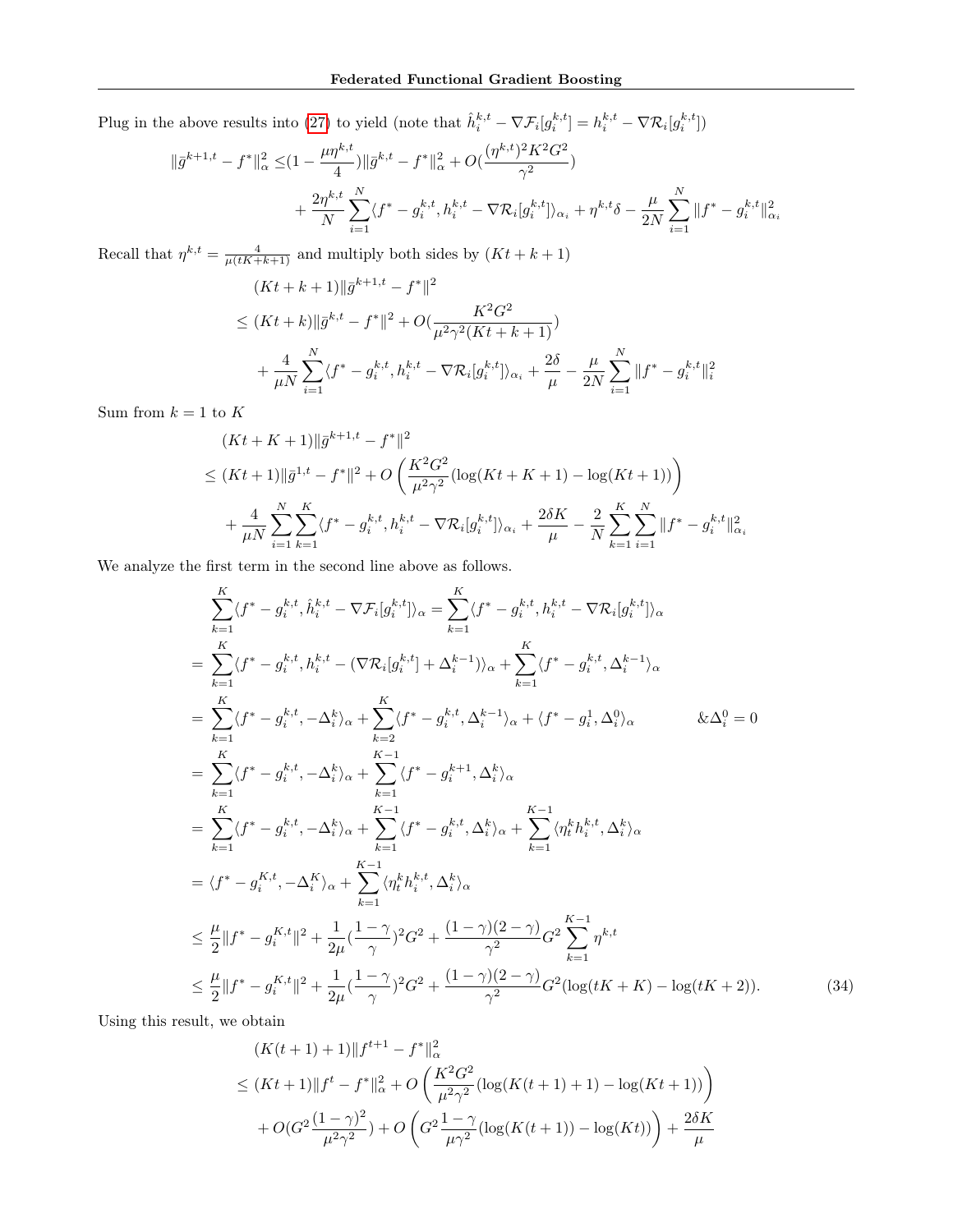Sum from  $t = 0$  to  $T - 1$  and use the non-expensiveness of the clip operation to yield

$$
(KT+1)\|f^T - f^*\|_{\alpha}^2
$$
  
\n
$$
\leq (k_0+1)\|f^0 - f^*\|_{\alpha}^2 + O\left(\frac{K^2G^2\log(KT+1)}{\mu^2\gamma^2}\right) + O\left(\frac{(1-\gamma)G^2\log(TK)}{\mu\gamma^2}\right)
$$
  
\n
$$
+ O(TG^2\frac{(1-\gamma)^2}{\mu^2\gamma^2}) + O\left(\frac{G^2TK\omega_{TV}}{\mu^2\gamma^2}\right),
$$

and hence

$$
||f^T - f^*||_{\alpha}^2 = O(\frac{||f^0 - f^*||_{\alpha}^2}{KT} + \frac{KG^2 \log(KT)}{T\mu^2 \gamma^2} + \frac{(1 - \gamma)^2 G^2}{K\mu^2 \gamma^2} + \frac{G^2 \omega_{TV}}{\mu^2 \gamma^2}).
$$
\n(35)

<span id="page-16-1"></span> $\Box$ 

# <span id="page-16-2"></span>E Proof of Theorem [4.3](#page-5-2)

In this section, we present the convergence analysis of the setting where the distributions over the input space are i.i.d.. Under this setting, we show that FFGB converges to the global minimizer in a sublinear rate.

**Theorem E.1** (Theorem [4.3](#page-5-2) restated.). Let  $f^0$  be the initializer function. Suppose that Assumption [4.2](#page-5-1) holds, and suppose the weak learning oracle  $Q^2_{\alpha}$  satisfies [\(5\)](#page-2-5) with constant  $\gamma$ . Using the step size  $\eta^{k,t} = \frac{2}{\mu(tK+k+1)}$ , the output of FFGB satisfies

$$
||f^T - f^*||_{\alpha}^2 = O\Bigg(\frac{||f^0 - f^*||_{\alpha}^2}{KT} + \frac{KG^2 \log(KT)}{T\gamma^2 \mu^2} + \frac{(1 - \gamma)G^2}{K\mu^2 \gamma^2} + \frac{(1 - \gamma)G^2 \log(KT)}{KT\mu\gamma^2}\Bigg).
$$

*Proof.* Since we are considering the setting where  $\alpha = \alpha_i$ , we ignore the subscript i and simply write  $\|\cdot\|_{\alpha}$  and  $\langle \cdot, \cdot \rangle_{\alpha}$  for the norm and the inner product in  $\mathcal{L}^2(\alpha)$ .

For simplicity, we denote  $\hat{h}_i^{k,t} = h_i^{k,t} + \mu g_i^{k,t}$ .

We define two hypothetical global average sequences  $\bar{g}^{k,t} = \frac{1}{N} \sum_{i=1}^{N} g_i^{k,t}$  and  $\bar{h}^{k,t} = \frac{1}{N} \sum_{i=1}^{N} \hat{h}_i^{k,t}$ . In particular, we have  $\bar{g}^{1,t} = f^t$ . From the update rule in line [\(5\)](#page-3-2) of Algorithm [2,](#page-3-2) we write

<span id="page-16-0"></span>
$$
\|\bar{g}^{k+1,t} - f^*\|_{\alpha}^2 = \|\bar{g}^{k,t} - f^*\|_{\alpha}^2 + (\eta^{k,t})^2 \|\bar{h}^{k,t}\|_{\alpha}^2 - 2\eta^{k,t} \langle \bar{g}^{k,t} - f^*, \bar{h}^{k,t} \rangle_{\alpha} \tag{36}
$$

The last term of [\(36\)](#page-16-0) can be split as

$$
-2\langle \bar{g}^{k,t} - f^*, \bar{h}^{k,t} \rangle_{\alpha} = -\frac{2}{N} \sum_{i=1}^N \langle \bar{g}^{k,t} - f^*, \hat{h}_i^{k,t} \rangle_{\alpha}
$$
\n
$$
= -\frac{2}{N} \sum_{i=1}^N \langle \bar{g}^{k,t} - g_i^{k,t}, \hat{h}_i^{k,t} \rangle_{\alpha} + \langle g_i^{k,t} - f^*, \hat{h}_i^{k,t} \rangle_{\alpha}
$$
\n
$$
= \frac{2}{N} \sum_{i=1}^N \langle g_i^{k,t} - \bar{g}^{k,t}, \hat{h}_i^{k,t} \rangle_{\alpha} + \langle f^* - g_i^{k,t}, \nabla \mathcal{F}_i[g_i^{k,t}] \rangle_{\alpha} + \langle f^* - g_i^{k,t}, \hat{h}_i^{k,t} - \nabla \mathcal{F}_i[g_i^{k,t}] \rangle_{\alpha}.
$$
\n(38)

The second term of [\(38\)](#page-16-1) can be bounded using the  $\mu$ -strong convexity of  $\mathcal{F}_i$ 

$$
\frac{2}{N}\sum_{i=1}^N \langle f^* - g_i^{k,t}, \nabla \mathcal{F}_i[g_i^{k,t}] \rangle_\alpha \leq -\frac{2}{N}\sum_{i=1}^N \mathcal{F}_i[g_i^{k,t}] - \mathcal{F}_i[f^*] - \frac{2}{N}\sum_{i=1}^N \frac{\mu}{2} \|f^* - g_i^{k,t}\|_\alpha^2.
$$

Note that using the optimality of  $f^*$  we have

$$
\sum_{i=1}^N \mathcal{F}_i[g_i^{k,t}] - \mathcal{F}_i[f^*] = \sum_{i=1}^N \mathcal{F}_i[g_i^{k,t}] - \mathcal{F}_i[\bar{g}^{k,t}] + \mathcal{F}_i[\bar{g}^{k,t}] - \mathcal{F}_i[f^*] \le \sum_{i=1}^N \mathcal{F}_i[g_i^{k,t}] - \mathcal{F}_i[\bar{g}^{k,t}]
$$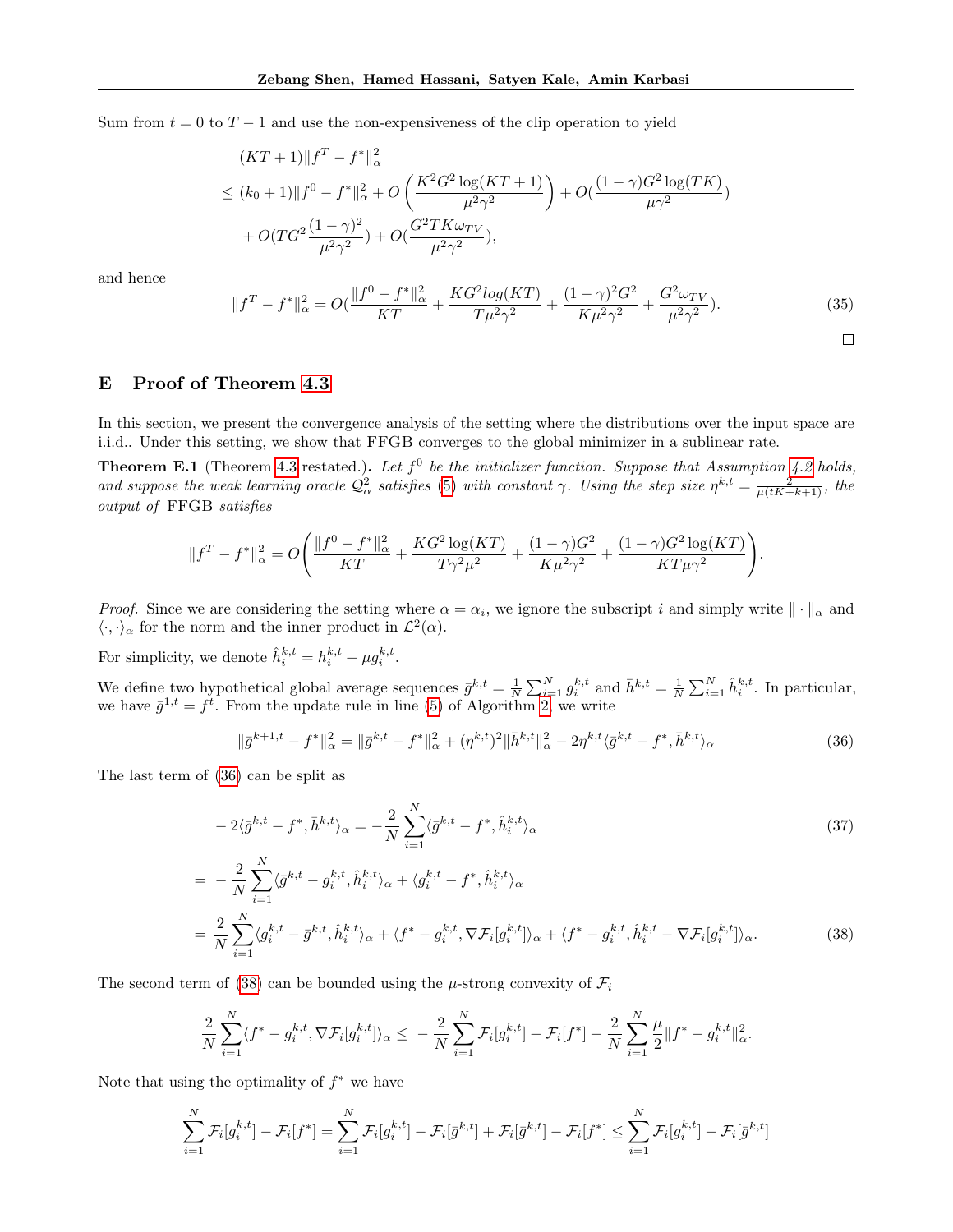and that by recalling that  $\bar{g}^{k,t} = \frac{1}{N} \sum_{i=1}^{N} g_i^{k,t}$  and using the Cauchy–Schwarz inequality we have

$$
\frac{1}{N} \sum_{i=1}^{N} \|f^* - g_i^{k,t}\|_{\alpha}^2 \ge \|f^* - \bar{g}^{k,t}\|_{\alpha}^2.
$$

Therefore, we can bound

$$
\frac{2}{N} \sum_{i=1}^{N} \langle f^* - g_i^{k,t}, \nabla \mathcal{F}_i[g_i^{k,t}] \rangle_{\alpha} \n\leq -\frac{2}{N} \sum_{i=1}^{N} \mathcal{F}_i[g_i^{k,t}] - \mathcal{F}_i[\bar{g}^{k,t}] - \frac{\mu}{2} ||f^* - \bar{g}^{k,t}||_{\alpha}^2 - \frac{1}{N} \sum_{i=1}^{N} \frac{\mu}{2} ||f^* - g_i^{k,t}||_{\alpha}^2 \n\leq -\frac{2}{N} \sum_{i=1}^{N} \langle \nabla \mathcal{F}_i[\bar{g}^{k,t}], g_i^{k,t} - \bar{g}^{k,t} \rangle_{\alpha} - \frac{\mu}{2} ||f^* - \bar{g}^{k,t}||_{\alpha}^2 - \frac{1}{N} \sum_{i=1}^{N} \frac{\mu}{2} ||f^* - g_i^{k,t}||_{\alpha}^2 \n\leq \frac{1}{N} \sum_{i=1}^{N} \eta^{k,t} ||\nabla \mathcal{F}_i[\bar{g}^{k,t}]||_{\alpha}^2 + \frac{1}{\eta^{k,t}} ||g_i^{k,t} - \bar{g}^{k,t}||_{\alpha}^2 - \frac{\mu}{2} ||f^* - \bar{g}^{k,t}||_{\alpha}^2 - \frac{1}{N} \sum_{i=1}^{N} \frac{\mu}{2} ||f^* - g_i^{k,t}||_{\alpha}^2,
$$

where we use Young's inequality in the last inequality.

Besides, recall that  $\|\nabla \mathcal{R}_i[g]\|_{\alpha} \leq G$  from Assumption [4.2.](#page-5-1) Together with the property of the oracle, we have

$$
\|\Delta_i^{k,t}\|_{\alpha} \le (1-\gamma) \left( \|\Delta_i^{k-1,t}\|_{\alpha} + G \right) \text{ and } \|\Delta_i^{0,t}\|_{\alpha} = 0 \Rightarrow \forall k, \|\Delta_i^{k,t}\|_{\alpha} \le \frac{1-\gamma}{\gamma}G. \tag{39}
$$

Consequently, we also have

$$
\|\bar{h}^{k}\|_{\alpha} \leq \frac{1}{N} \sum_{i=1}^{N} \|h_{i}^{k,t}\|_{\alpha} = \frac{1}{N} \sum_{i=1}^{N} \|\nabla \mathcal{R}_{i}[g_{i}^{k,t}] + \Delta_{i}^{k-1}\|_{\alpha} \leq \frac{2-\gamma}{\gamma}G.
$$

From line [5](#page-3-2) of Algorithm [2,](#page-3-2) we have  $g_i^{k+1,t} = (1 - \mu \eta^{k,t})g_i^{k,t} + \eta^{k,t}h_i^{k,t}$  and therefore

$$
||g_i^{k+1,t}||_{\alpha} - \frac{2G}{\gamma \mu} \le (1 - \mu \eta^{k,t}) \left( ||g_i^{k+1,t}||_{\alpha} - \frac{2G}{\gamma \mu} \right),\tag{40}
$$

where we use  $||h_i^{k,t}||_{\alpha} \leq 2G/\gamma$ . Therefore, if we have initially  $||f^t||_{\alpha} \leq \frac{2G}{\gamma\mu}$ , we always have  $||g_i^{k,t}||_{\alpha} \leq \frac{2G}{\gamma\mu}$  (hence so is  $f^{t+1}$  as it is the global average  $\bar{g}^{K+1,t}$ ). Further, together with  $||h_i^{k,t}||_{\alpha} \leq 2G/\gamma$ , we have  $||\hat{h}_i^{k,t}||_{\alpha} \leq 4G/\gamma$ . Additionally,  $\frac{1}{N} \sum_{i=1}^{N} ||g_i^{k,t} - \bar{g}^{k,t}||_{\alpha}^2$  can be bounded by (we use  $E[(X - E[X])^2] \le E[X^2]$ )

$$
\frac{1}{N} \sum_{i=1}^{N} \|g_i^{k,t} - \bar{g}^{k,t}\|_{\alpha}^2 = \frac{1}{N} \sum_{i=1}^{N} \|g_i^{k,t} - g_i^{1,t} + g_i^{1,t} - \bar{g}^{k,t}\|_{\alpha}^2
$$
\n
$$
\leq \frac{1}{N} \sum_{i=1}^{N} \|g_i^{k,t} - g_i^{1,t}\|_{\alpha}^2 \leq \sum_{\kappa=1}^{k} 16(\eta^{\kappa,t})^2 G^2 / \gamma^2 \leq 64(\eta^{k,t})^2 K^2 G^2 / \gamma^2,
$$

where we use  $\eta^{\kappa,t} \leq 2\eta^{k,t}$  for any  $t \geq 0$  and  $1 \leq \kappa \leq k$ . Therefore we can bound the first term of [\(38\)](#page-16-1) by

$$
\frac{2}{N}\sum_{i=1}^N \langle g_i^{k,t} - \bar{g}^{k,t}, \hat{h}_i^{k,t} \rangle_\alpha \le \frac{1}{N}\sum_{i=1}^N \frac{1}{\eta^{k,t}} \|g_i^{k,t} - \bar{g}^{k,t}\|_\alpha^2 + \frac{\eta^{k,t}}{N}\sum_{i=1}^N \|\hat{h}_i^{k,t}\|_\alpha^2 \le (64K^2 + 16)\eta^{k,t} G^2/\gamma^2
$$

Plug in the above results into [\(36\)](#page-16-0) to yield

$$
\begin{split} \|\bar{g}^{k+1,t} - f^*\|_{\alpha}^2 &\leq (1 - \frac{\mu\eta^{k,t}}{2}) \|\bar{g}^{k,t} - f^*\|_{\alpha}^2 + O\left((\eta^{k,t})^2 K^2 G^2 / \gamma^2\right) \\ &+ \frac{2\eta^{k,t}}{N} \sum_{i=1}^N \langle f^* - g_i^{k,t}, \hat{h}_i^{k,t} - \nabla \mathcal{F}_i[g_i^{k,t}] \rangle_{\alpha} - \frac{\eta^{k,t}}{N} \sum_{i=1}^N \frac{\mu}{2} \|f^* - g_i^{k,t}\|^2. \end{split}
$$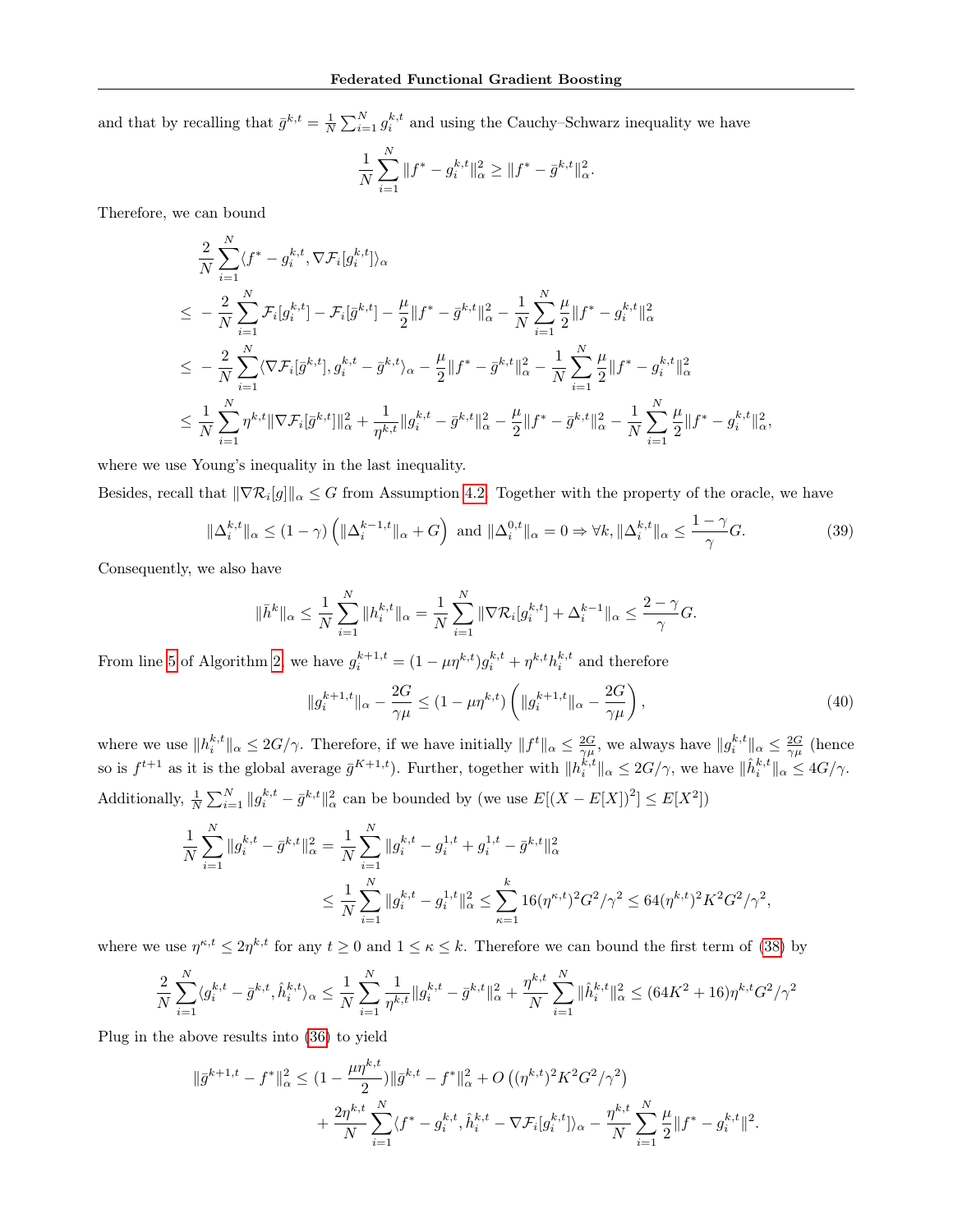Recall that  $\eta^{k,t} = \frac{2}{\mu(tK+k+1)}$  and multiply both sides by  $(tK + k + 1)$ 

$$
(tK + k + 1) \|\bar{g}^{k+1,t} - f^*\|_{\alpha}^2 \le (tK + k) \|\bar{g}^{k,t} - f^*\|_{\alpha}^2 + O(\frac{K^2 G^2}{\gamma^2 \mu^2 (tK + k + 1)}) + \frac{4}{\mu N} \sum_{i=1}^N \langle f^* - g_i^{k,t}, \hat{h}_i^{k,t} - \nabla \mathcal{F}_i[g_i^{k,t}] \rangle_{\alpha} - \frac{2}{\mu N} \sum_{i=1}^N \frac{\mu}{2} \|f^* - g_i^{k,t}\|_{\alpha}^2.
$$

Sum from  $k = 1$  to K

<span id="page-18-0"></span>
$$
(tK + K + 1) \|\bar{g}^{K+1,t} - f^*\|_{\alpha}^2
$$
  
\n
$$
\leq (tK + 1) \|\bar{g}^{1,t} - f^*\|_{\alpha}^2 + O(\frac{K^2 G^2}{\gamma^2 \mu^2}) \left(\log(tK + K) - \log(tK + 1)\right)
$$
  
\n
$$
+ \frac{4}{\mu N} \sum_{i=1}^N \sum_{k=1}^K \langle f^* - g_i^{k,t}, \hat{h}_i^{k,t} - \nabla \mathcal{F}_i[g_i^{k,t}] \rangle_{\alpha} - \frac{2}{\mu N} \sum_{i=1}^N \sum_{k=1}^K \frac{\mu}{2} \|f^* - g_i^{k,t}\|_{\alpha}^2.
$$
\n(41)

For the first term of the second line above, the following equality holds for the same reason as [\(34\)](#page-15-0)

$$
\sum_{k=1}^{K} \langle f^* - g_i^{k,t}, \hat{h}_i^{k,t} - \nabla \mathcal{F}_i[g_i^{k,t}] \rangle_{\alpha} = \langle f^* - g_i^{K,t}, -\Delta_i^{K} \rangle_{\alpha} + \sum_{k=1}^{K-1} \langle \eta_t^k h_i^{k,t}, \Delta_i^k \rangle_{\alpha}
$$
\n
$$
\leq \frac{\mu}{2} \| f^* - g_i^{K,t} \|^2 + \frac{1}{2\mu} (\frac{1-\gamma}{\gamma})^2 G^2 + \frac{(1-\gamma)(2-\gamma)}{\gamma^2} G^2 \sum_{k=1}^{K-1} \eta^{k,t}
$$
\n
$$
\leq \frac{\mu}{2} \| f^* - g_i^{K,t} \|^2 + \frac{1}{2\mu} (\frac{1-\gamma}{\gamma})^2 G^2 + \frac{(1-\gamma)(2-\gamma)}{\gamma^2} G^2 (\log(tK + K) - \log(tK + 2)). \tag{42}
$$

Using this result, we obtain (we cancel  $\frac{\mu}{2} || f^* - g_i^{K,t} ||^2$  with the last term of [\(41\)](#page-18-0))

$$
(K(t+1) + 1) \|f^{t+1} - f^*\|_{\alpha}^2
$$
  
\n
$$
\leq (Kt+1) \|f^t - f^*\|_{\alpha}^2 + O\left(\frac{K^2 G^2}{\gamma^2 \mu^2}\right) \left(\log(K(t+1) + 1) - \log(Kt+1)\right)
$$
  
\n
$$
+ \frac{4}{\mu} \left(\frac{1}{2\mu} \left(\frac{1-\gamma}{\gamma}\right)^2 G^2 + \frac{(1-\gamma)(2-\gamma)}{\gamma^2} G^2 \left(\log(K(t+1) - 1) - \log(Kt+1)\right)\right)
$$

Sum from  $t = 0$  to  $T - 1$  to yield

$$
(KT+1)\|f^T - f^*\|_{\alpha}^2
$$
  
\n
$$
\leq \|f^0 - f^*\|_{\alpha}^2 + O(\frac{K^2G^2\log(KT)}{\gamma^2\mu^2}) + O(\frac{(1-\gamma)TG^2}{\mu^2\gamma^2}) + O(\frac{(1-\gamma)G^2\log(KT)}{\mu\gamma^2}),
$$

and hence

$$
\begin{aligned} &\|f^T-f^*\|^2_{\alpha} \\ &\le O(\frac{\|f^0-f^*\|^2_{\alpha}}{KT})+O(\frac{KG^2\log(KT)}{T\gamma^2\mu^2})+O(\frac{(1-\gamma)G^2}{K\mu^2\gamma^2})+O(\frac{(1-\gamma)G^2\log(KT)}{KT\mu\gamma^2}). \end{aligned}
$$

 $\Box$ 

# F Proof of Theorem [4.4](#page-5-7)

To show that FFGB converges to a neighborhood of  $f^*$ , the global minimizer of the federated functional minimization problem [\(9\)](#page-3-0), in the regression loss special case, we need to following lemma that characterizes the difference between the inner products in  $\mathcal{L}^2$  spaces with different weights.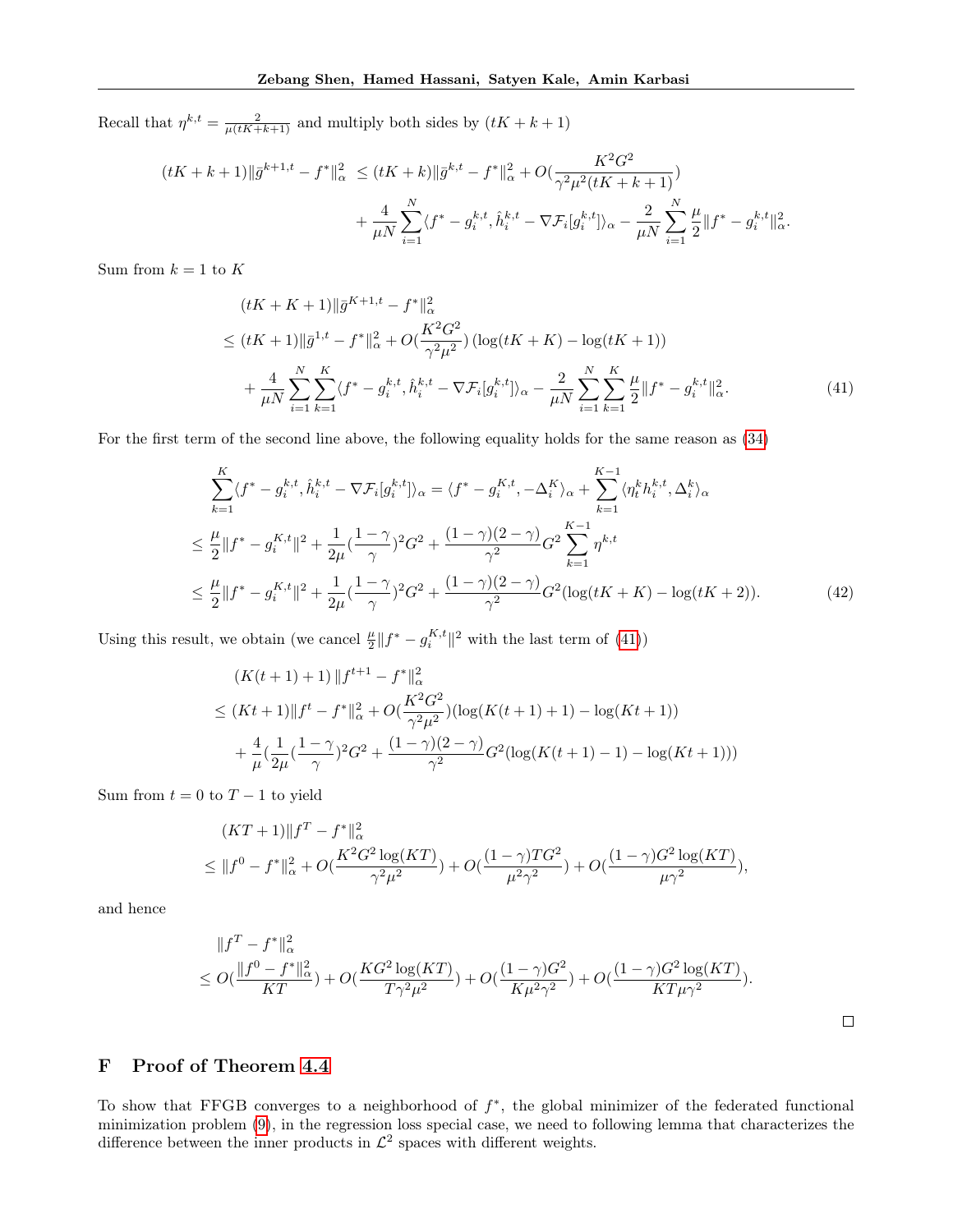**Lemma F.1.** For two functions  $f, g \in \mathcal{L}^{\infty}(\alpha)$  with  $||f||_{\text{lip}} < \infty$  and  $||g||_{\text{lip}} < \infty$ , denote  $\xi := ||f||_{\text{lip}}||g||_{\alpha,\infty}$  +  $||g||_{\text{lib}}||f||_{\alpha,\infty}$ . Then

<span id="page-19-0"></span>
$$
|\langle f, g \rangle_{\alpha_i} - \langle f, g \rangle_{\alpha}| \le \xi W_1(\alpha, \alpha_i). \tag{43}
$$

*Proof.* Recall [\(19\)](#page-11-0) where the Wasserstein-1 distance between two discrete distribution  $\mu$  and  $\nu$  can be written as

$$
W_1(\mu, \nu) = \min_{\Pi \ge 0} \int_{\mathcal{X}^2} ||x - y|| d\Pi(x, y), \quad s.t. \sharp_1 \Pi = \mu, \sharp_2 \Pi = \nu.
$$

Note that the constraint of the above problem implies that  $\text{supp}(\Pi) \subseteq \text{supp}(\mu) \times \text{supp}(\nu)$ , otherwise  $\Pi$  must be infeasible. The above minimization problem is equivalent to

$$
W_1(\mu,\nu) = \min_{\Pi \geq 0} \max_{\phi,\psi} \int_{\mathcal{X}^2} ||x - y|| d\Pi(x,y) + \int_{\mathcal{X}} \phi(x) d(\mu - \sharp_1 \Pi)(x) + \int_{\mathcal{X}} \psi(y) d(\nu - \sharp_2 \Pi)(y).
$$

Change the order of min-max to max-min (due to convexity) and rearrange terms:

$$
W_1(\mu,\nu) = \max_{\phi,\psi} \left\{ \min_{\Pi \geq 0} \int_{\mathcal{X}^2} ||x - y|| - \phi(x) - \psi(y) d\Pi(x,y) \right\} + \int_{\mathcal{X}} \phi(x) d\mu(x) + \int_{\mathcal{X}} \psi(y) d\nu(y).
$$

Therefore, we must have that for  $(x, y) \in \text{supp}(\Pi) \subseteq \text{supp}(\mu) \times \text{supp}(\nu)$ ,  $\phi(x) + \psi(y) \le ||x - y||$  which leads to

$$
W_1(\mu, \nu) = \max_{\phi, \psi} \int_{\mathcal{X}} \phi(x) d\mu(x) + \int_{\mathcal{X}} \psi(y) d\nu(y),
$$
  
s.t.  $\phi(x) + \psi(y) \le ||x - y||, \forall (x, y) \in \text{supp}(\mu) \times \text{supp}(\nu).$ 

Now, recall that every local distribution  $\alpha_i$  is described by a set of data feature points:  $\alpha_i = \frac{1}{M} \sum_{j=1}^{M} \delta_{x_{i,j}},$ where  $\delta_x$  is the Dirac distribution; and the global distribution  $\alpha$  is described by the union of all these points:  $\alpha = \frac{1}{MN} \sum_{i,j=1}^{N,M} \delta_{x_{i,j}}$ . Clearly we have  $\text{supp}(\alpha_i) \subseteq \text{supp}(\alpha)$ . Using Proposition 6.1. of [\[Peyré et al., 2019\]](#page-9-24) with  $\mathcal{X} = \text{supp}(\alpha)$ , the above bi-variable problem is equivalent to the single-variable problem

$$
W_1(\mu, \nu) = \max_{\phi} \int_{\mathcal{X}} \phi(x) d\mu(x) - \int_{\mathcal{X}} \phi(y) d\nu(y),
$$
  
s.t.  $|\phi(x) - \phi(y)| \le ||x - y||, \forall (x, y) \in \text{supp}(\mu) \times \text{supp}(\nu).$ 

Recall that in [\(43\)](#page-19-0),  $\phi(x) = f(x)g(x)$  and  $\xi = ||g||_{\text{lip}}||f||_{\infty} + ||f||_{\text{lip}}||g||_{\infty}$ . One can check that

$$
\|\phi(x)/\xi - \phi(y)/\xi\| = \|f(x) (g(x) - g(y)) + g(y) (f(x) - f(y))\|/\xi
$$
  
\n
$$
\leq (||g||_{\text{lip}} ||f||_{\infty} + ||f||_{\text{lip}} ||g||_{\infty}) / \xi ||x - y|| = ||x - y||.
$$

Therefore

$$
W_1(\mu,\nu) \geq |\int_{\mathcal{X}} f(x)g(x)/\xi d\alpha(x) - \int_{\mathcal{X}} f(x)g(x)/\xi d\alpha_i(y)|,
$$

which is equivalent to [\(43\)](#page-19-0).

Recall that we assume the input to  $\mathcal{Q}_{\alpha}^{\text{lip}}$  to be of the form  $-\phi + g$ , where g is some function that is explicitly available (usually, the variable function) and recall that  $\mathcal{Q}_{\alpha}^{lip}$  outputs  $-h_{\theta}+g$  where  $h_{\theta}$  is a neural network with parameter  $\theta$ . In other words,  $\mathcal{Q}_{\alpha}^{lip}$  only approximates  $\phi$  in the input with  $h_{\theta}$  and leaves the known part, g, untouched. Therefore, the client procedure of FFGB in Algorithm [2](#page-3-2) can be equivalently written as Algorithm [3.](#page-19-1) In the following, we will analyze the convergence of Algorithm [3.](#page-19-1)

<span id="page-19-1"></span>Algorithm 3 CLIENT procedure of Federated Functional Gradient Boosting for regression loss

1: procedure  $CLIENT(i, t, f)$ 2:  $\Delta_i^0 = 0, g_i^{1,t} = f^t;$ 3: for  $k \leftarrow 1$  to K do 4:  $h_i^k := Q_{\alpha_i}^{\text{lip}}(\Delta_i^{k-1} - u_i)$ 5:  $g_i^{k+1,t} := g_{i_i}^{k,t} - \eta^{k,t}(g_i^{k,t} - h_i^k)$ 6:  $\Delta_i^k := \Delta_i^{k-1} - u_i + h_i^k$ 

7: return 
$$
g_i^{K,t}
$$
.

 $\Box$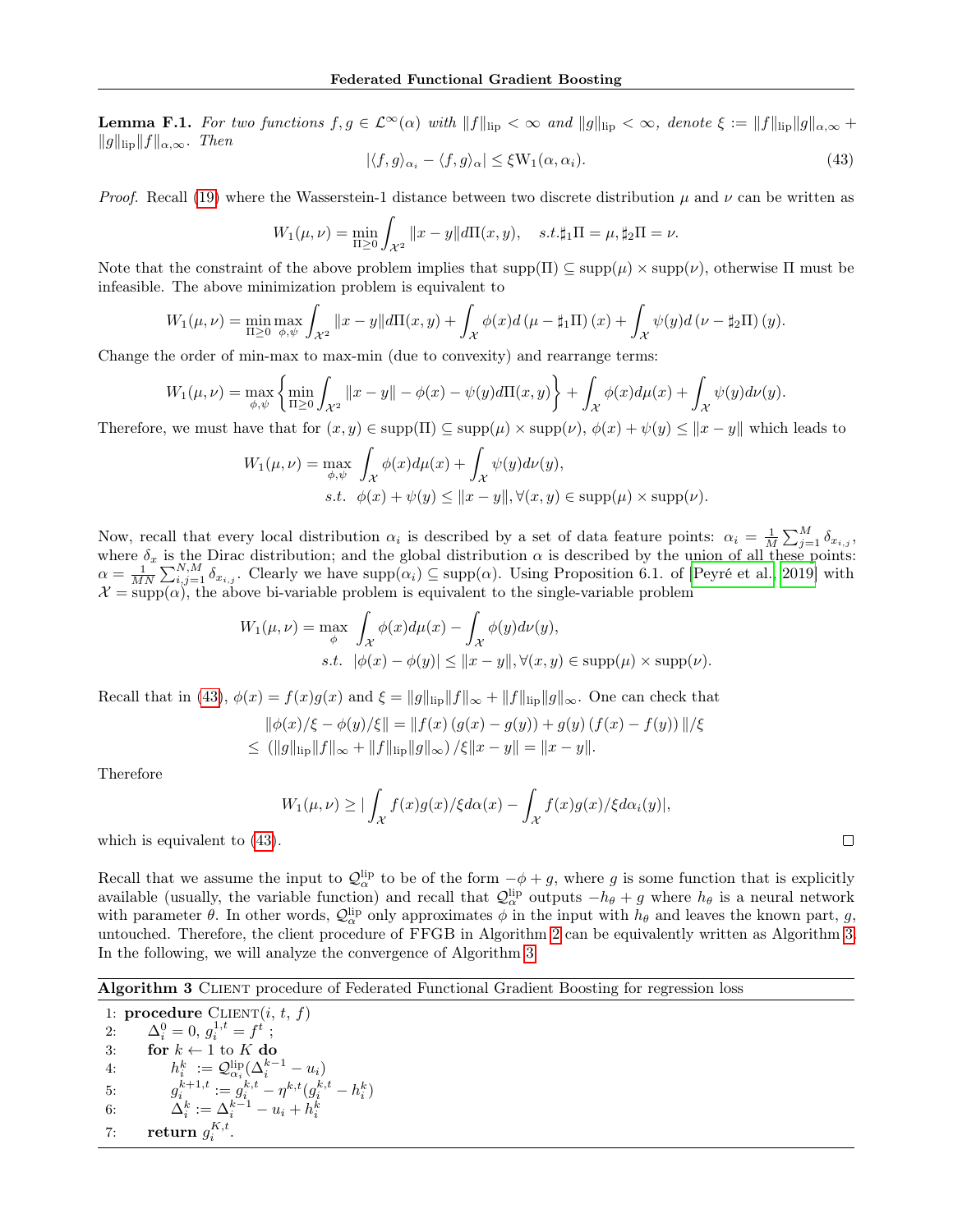Theorem F.1 (Theorem [4.4](#page-5-7) restated). Consider the special case of the federated functional minimization problem with square loss. Assume that the optimal solution  $f^*$  is L-Lipschitz continuous. Let  $f^0$  be the initializer. We define a proxy of the heterogeneity among the local input distributions  $\alpha$ 's in the Wasserstein-1 distance as

$$
\omega_{W_1} = \frac{1}{N} \sum_{i=1}^{N} \mathcal{W}_1(\alpha, \alpha_i)
$$
\n(44)

Suppose that Assumption [4.3](#page-5-4) holds and define  $G^2 = \frac{2L^2}{N^2}$  $\frac{2L^2}{N^2}\sum_{i,s=1}^N\text{W}_2^2(\alpha_s,\alpha_i)+2B^2$ . Moreover, suppose the weak learning oracle  $\mathcal{Q}_{\alpha}^{\text{lip}}$  satisfies [\(14\)](#page-5-5) and [\(15\)](#page-5-0) with constant  $\gamma$ . Using the step sizes  $\eta^{k,t} = 4/(\mu(tK + k + 1))$ , the output of FFGB satisfies

$$
||f^T - f^*||_{\alpha}^2 = O\bigg(\frac{K\left(L(LD + B)\omega_{W_1} + G^2\right)\log(KT)}{T\mu^2\gamma^2} + \frac{||f^0 - f^*||^2}{KT} + \frac{(1-\gamma)^2B^2}{\mu^2\gamma^2K} + \frac{L(LD + B)\omega_{W_1}}{\gamma^2\mu}\bigg).
$$

*Proof.* For a fixed communication round t, we define a hypothetical sequence  $\bar{g}^{k,t} = \frac{1}{N} \sum_{i=1}^{N} g_i^{k,t}$ . We also define  $\bar{h}^k = \frac{1}{N} \sum_{i=1}^N h_i^k$ . Note that  $\bar{g}^{1,t} = f^t$ .

From the Lipschitz extension construction, we have  $||u_i||_{\text{lip}} \leq L$ . Additionally, using the assumptions [\(15\)](#page-5-0) on the oracle, the residual is inductively proved to be  $\frac{(1-\gamma)}{\gamma}L$ -Lipschitz continuous as follows. For the base case, note that  $\|\Delta_i^0\|_{\text{lip}}\equiv 0$ . Now, assume that for some  $k\geq 1$ , we have  $\|\Delta_i^{k-1}\|_{\text{lip}}\leq \frac{(1-\gamma)}{\gamma}$  $\frac{-\gamma j}{\gamma}L$ . Then

$$
\|\Delta_i^k\|_{\text{lip}} = \|h_i^k - (u_i - \Delta_i^{k-1})\|_{\text{lip}} \le (1 - \gamma) \|u_i - \Delta_i^{k-1}\|_{\text{lip}} \le (1 - \gamma) (\|\Delta_i^{k-1}\|_{\text{lip}} + L) \le \frac{(1 - \gamma)}{\gamma} L.
$$

Therefore, the query to the weak learning oracle is also Lipschitz continuous:  $\|\Delta_i^{k-1} - u_i\|_{\text{lip}} \leq L/\gamma$ , and so is the output,  $||h_i^k||_{\text{lip}} \le L/\gamma$ . Now, the update rule of  $g_i^{k,t}$  (line [5\)](#page-19-1), and the boundedness of  $||h_i^k||_{\text{lip}}$  imply the boundedness of  $||g_i^{k,t}||_{\text{lip}}$  for sufficiently small  $\eta^{k,t}$ :

$$
||g_i^{k+1,t}||_{\text{lip}} = ||(1 - \eta^{k,t})g_i^{k,t} + \eta^{k,t}h_i^k||_{\text{lip}} \le (1 - \eta^{k,t})||g_i^{k,t}||_{\text{lip}} + L/\gamma \cdot \eta^{k,t}
$$
  
\n
$$
\Rightarrow ||g_i^{k,t}||_{\text{lip}} \le L/\gamma \text{ (via induction using } |g_i^{1,t}||_{\text{lip}} \le L/\gamma).
$$

<span id="page-20-1"></span>**Lemma F.2.** The residual  $\Delta_i^k$  and the output  $h_i^k$  of the oracle  $\mathcal{Q}_{\alpha_i}^{lip}$  are bounded under the  $\mathcal{L}^{\infty}(\alpha_i)$  norm:

$$
\|\Delta_i^k\|_{\alpha_i,\infty} \le \frac{(1-\gamma)B}{\gamma} \text{ and } \|h_i^k\|_{\alpha_i,\infty} \le B/\gamma.
$$

*Proof.* From property [\(15\)](#page-5-0) of the weak leaner oracle  $\mathcal{Q}_{\alpha_i}^{lip}$ , we have

$$
\|\Delta_i^k\|_{\alpha_i,\infty} = \|\Delta_i^{k-1} - u_i + h_i^k\|_{\alpha_i,\infty} \le (1-\gamma)\|\Delta_i^{k-1} - u_i\|_{\alpha_i,\infty} \le (1-\gamma)\|\Delta_i^{k-1}\|_{\alpha_i,\infty} + (1-\gamma)B,\tag{45}
$$

where the second inequality uses the boundedness of  $y_{i,j} = f_i^*(x_{i,j})$  in Assumption [4.3.](#page-5-4) We hence have

$$
\|\Delta_i^k\|_{\alpha_i,\infty} - \frac{(1-\gamma)B}{\gamma} \le (1-\gamma) \left( \|\Delta_i^{k-1}\|_{\alpha_i,\infty} - \frac{(1-\gamma)B}{\gamma} \right) \Rightarrow \|\Delta_i^k\|_{\alpha_i,\infty} \le \frac{(1-\gamma)B}{\gamma}.
$$
 (46)

The boundedness of  $||h_i^k||_{\alpha_i,\infty}$  can be obtained from the above inequality:  $||h_i^k||_{\alpha_i,\infty} \le ||u_i||_{\alpha_i,\infty} + ||\Delta_i^k||_{\alpha_i,\infty} \le$  $B/\gamma$ .

<span id="page-20-0"></span>**Lemma F.3.** The local variable function  $g_i^{k,t}$  is bounded under the  $\mathcal{L}^{\infty}(\alpha_i)$  norm:  $||g_i^{k,t}||_{\alpha_i,\infty} \leq B/\gamma$ .

Proof. Using the update rule in line [5](#page-19-1) of Algorithm [3,](#page-19-1) we have

$$
||g_i^{k+1,t}||_{\alpha_i,\infty} = ||(1-\eta^{k,t})g_i^{k,t} + \eta^{k,t}h_i^k||_{\alpha_i,\infty}
$$
  

$$
\leq (1-\eta^{k,t})||g_i^{k,t}||_{\alpha_i,\infty} + \eta^{k,t}||h_i^k||_{\alpha_i,\infty} \leq (1-\eta^{k,t})||g_i^{k,t}||_{\alpha_i,\infty} + \eta^{k,t}B/\gamma.
$$

Inductively, we have the boundedness of  $||g_i^{k+1,t}||_{\alpha_i,\infty}$ 

$$
||g_i^{k+1,t}||_{\alpha_i,\infty} - B/\gamma \le (1 - \eta^{k,t}) \left( ||g_i^{k,t}||_{\alpha_i,\infty} - B/\gamma \right) \Rightarrow ||g_i^{k,t}||_{\alpha_i,\infty} \le B/\gamma.
$$
 (47)

 $\Box$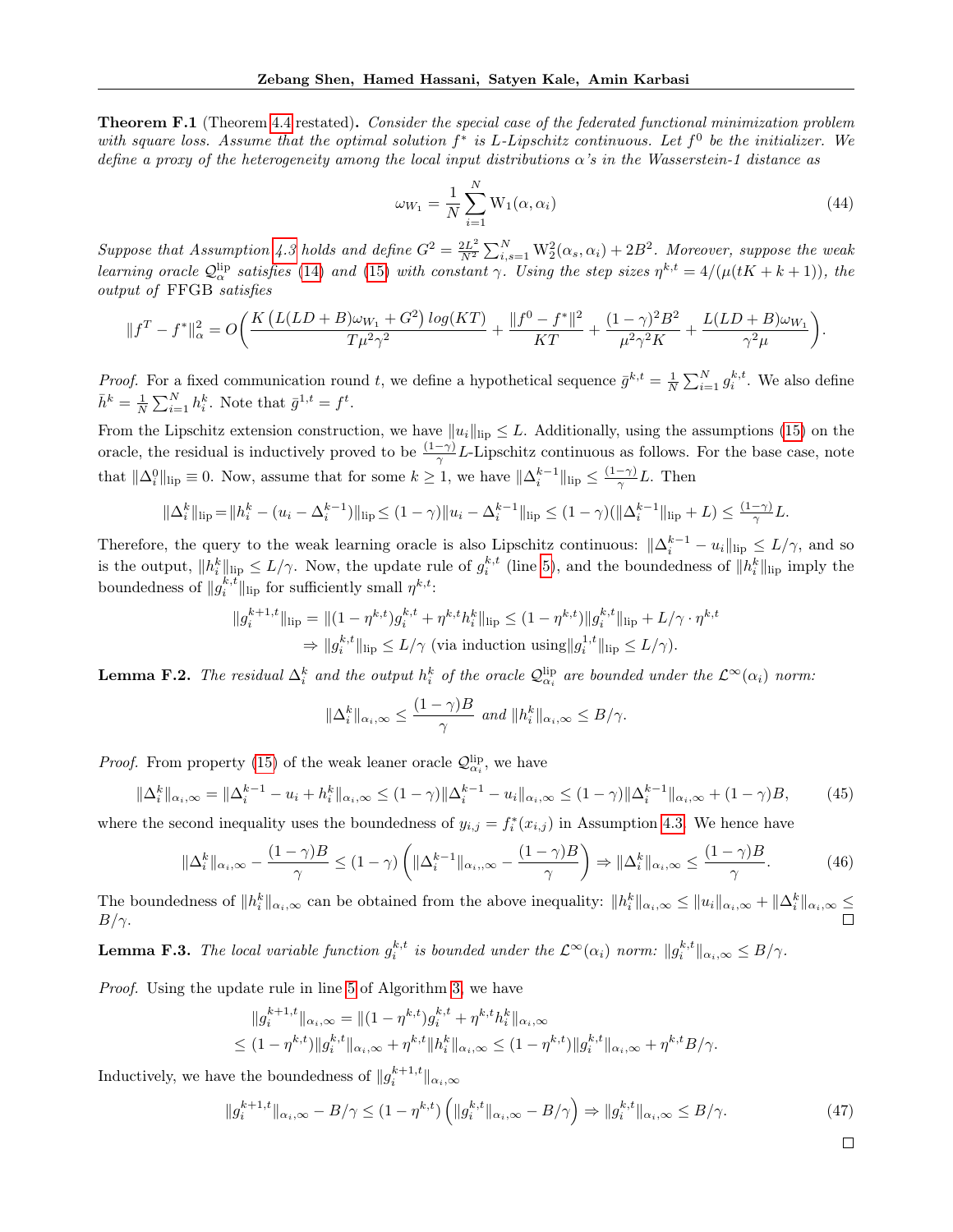**Lemma F.4.** The local variable function  $g_i^{k,t}$ , the global average function  $\bar{g}^{k,t}$ , and the output of the oracle  $\mathcal{Q}^{\text{lip}}_{\alpha_i}$ are  $(LD+B)/\gamma$ -bounded under the  $\mathcal{L}^{\infty}(\alpha)$  norm.

*Proof.* From Lemmas [F.3](#page-20-0) and [F.2,](#page-20-1)  $g_i^{k,t}$ ,  $\bar{g}^{k,t}$  and  $h_i^{k,t}$  are  $B/\gamma$  on the support of  $\alpha_i$ . Using Assumption [4.3](#page-5-4) together with the  $L/\gamma$ -Lipschitz continuity of  $g_i^{k,t}$ ,  $\bar{g}^{k,t}$  and  $h_i^{k,t}$ , we have the results.

While the above lemma implies the boundedness of  $\bar{g}^{k,t}$  under the  $\mathcal{L}^2(\alpha)$  norm, we can tighten the analysis with the following lemma. Important, the following result does not depend on the constant  $D$  in Assumption [4.3.](#page-5-4)

**Lemma F.5.** The hypothetical global sequences  $\bar{g}^{k,t}$  and  $\bar{h}^{k,t}$  are bounded under the local norm  $\|\cdot\|_{\alpha_s}$ : Denote  $G_s^2 = \frac{2L^2}{N}$  $\frac{dL^2}{dN}\sum_{i=1}^N\mathcal{W}_2^2(\alpha_s,\alpha_i)+2B^2$ . We have that  $\|\bar{g}^{k,t}\|_{\alpha_s}\leq G_s^2/\gamma^2$  and  $\|\bar{h}^{k,t}\|_{\alpha_s}\leq G_s^2/\gamma^2$ , where  $\mathcal{W}_2(\alpha_s,\alpha_i)$  is the Wasserstein-2 distance between measures  $\alpha_i$  and  $\alpha_s$ . Consequently, we have  $\bar{g}^{\tilde{k},t}$  and  $\bar{h}^{k,t}$  are G-bounded under the  $\mathcal{L}^2(\alpha)$  norm, where we further denote  $G^2 = \frac{1}{N} \sum_{s=1}^{N} G_s^2$ .

Proof. Let  $\Pi^{s,i} \in \mathbb{R}_+^{M \times M}$  be the Wasserstein-2 optimal transport plan (matrix) between  $\alpha_s$  and  $\alpha_i$ . The entry  $\Pi_{j_1,j_2}^{s,i}$  denotes the portion of mass that should be transported from  $x_{s,j_1} \in \text{supp}(\alpha_s)$  to  $x_{i,j_2} \in \text{supp}(\alpha_i)$ . Note that in  $\alpha_i$  and  $\alpha_s$ , the entries  $x_{s,j_1}$  and  $x_{i,j_2}$  have uniform weight 1/M. As a transport plan, any row or column of  $\Pi^{s,i}$  sums up to  $1/M$ . We now show that  $\|\bar{g}^{k,t}\|_{\alpha_s}$  is bounded using the Lipschitz continuity of  $g_i^{k,t}$ .

<span id="page-21-0"></span>
$$
\|\bar{g}^{k,t}\|_{\alpha_s}^2 = \frac{1}{M} \sum_{j=1}^M \|\frac{1}{N} \sum_{i=1}^N g_i^{k,t}(x_{s,j})\|^2 \le \frac{1}{M} \sum_{j=1}^M \frac{1}{N} \sum_{i=1}^N \|g_i^{k,t}(x_{s,j})\|^2 = \frac{1}{N} \sum_{i=1}^N \frac{1}{M} \sum_{j=1}^M \|g_i^{k,t}(x_{s,j})\|^2. \tag{48}
$$

We analyze the summand as follows.

$$
\frac{1}{M} \sum_{j=1}^{M} ||g_i^{k,t}(x_{s,j})||^2 = \sum_{j_1=1}^{M} \sum_{j_2=1}^{M} \Pi_{j_1,j_2}^{s,i} ||g_i^{k,t}(x_{s,j_1}) - g_i^{k,t}(x_{i,j_2}) + g_i^{k,t}(x_{i,j_2})||^2
$$
\n
$$
\leq \sum_{j_1=1}^{M} \sum_{j_2=1}^{M} \Pi_{j_1,j_2}^{s,i} \left( 2||g_i^{k,t}(x_{s,j_1}) - g_i^{k,t}(x_{i,j_2})||^2 + 2||g_i^{k,t}(x_{i,j_2})||^2 \right)
$$
\n
$$
\leq \sum_{j_1=1}^{M} \sum_{j_2=1}^{M} \Pi_{j_1,j_2}^{s,i} \left( 2L^2/\gamma^2 \cdot ||x_{s,j_1} - x_{i,j_2}||^2 + 2||g_i^{k,t}(x_{i,j_2})||^2 \right)
$$
\n
$$
= 2L^2/\gamma^2 \cdot \mathcal{W}_2^2(\alpha_s, \alpha_i) + \frac{2}{M} \sum_{j_2=1}^{M} ||g_i^{k,t}(x_{i,j_2})||^2
$$
\n
$$
= 2L^2/\gamma^2 \cdot \mathcal{W}_2^2(\alpha_s, \alpha_i) + 2||g_i^{k,t}||_{\alpha_i}^2,
$$

where we used the definition of the Wasserstein-2 distance. Therefore, [\(48\)](#page-21-0) can be bounded by

$$
\|\bar{g}^{k,t}\|_{\alpha_s}^2 \le \frac{1}{N} \sum_{i=1}^N 2L^2/\gamma^2 \cdot \mathcal{W}_2^2(\alpha_s, \alpha_i) + 2\|g_i^{k,t}\|_{\alpha_i}^2 \le \frac{2L^2}{N\gamma^2} \sum_{i=1}^N \mathcal{W}_2^2(\alpha_s, \alpha_i) + 2B^2/\gamma^2. \tag{49}
$$

Following the similar proof above, we have the same bound for  $\|\bar{h}^{k,t}\|_{\alpha_s}$  as  $h_i^{k,t}$  is also  $B/\gamma$ - bounded and  $L/\gamma$ -Lipschitz continuous:

$$
\|\bar{h}^{k,t}\|_{\alpha_s}^2 \le \frac{2L^2}{N\gamma^2} \sum_{i=1}^N \mathcal{W}_2^2(\alpha_s, \alpha_i) + 2B^2/\gamma^2. \tag{50}
$$

 $\Box$ 

We now present the convergence analysis of Algorithm [3.](#page-19-1) From the update rule in line [5](#page-19-1) of Algorithm [3,](#page-19-1) we write

<span id="page-21-1"></span>
$$
\|\bar{g}^{k+1,t} - f^*\|_{\alpha}^2 = \|\bar{g}^{k,t} - f^*\|_{\alpha}^2 + (\eta^{k,t})^2 \|\bar{g}^{k,t} - \bar{h}^k\|_{\alpha}^2 - 2\eta^{k,t} \langle \bar{g}^{k,t} - f^*, \bar{g}^{k,t} - \bar{h}^k \rangle_{\alpha}.
$$
 (51)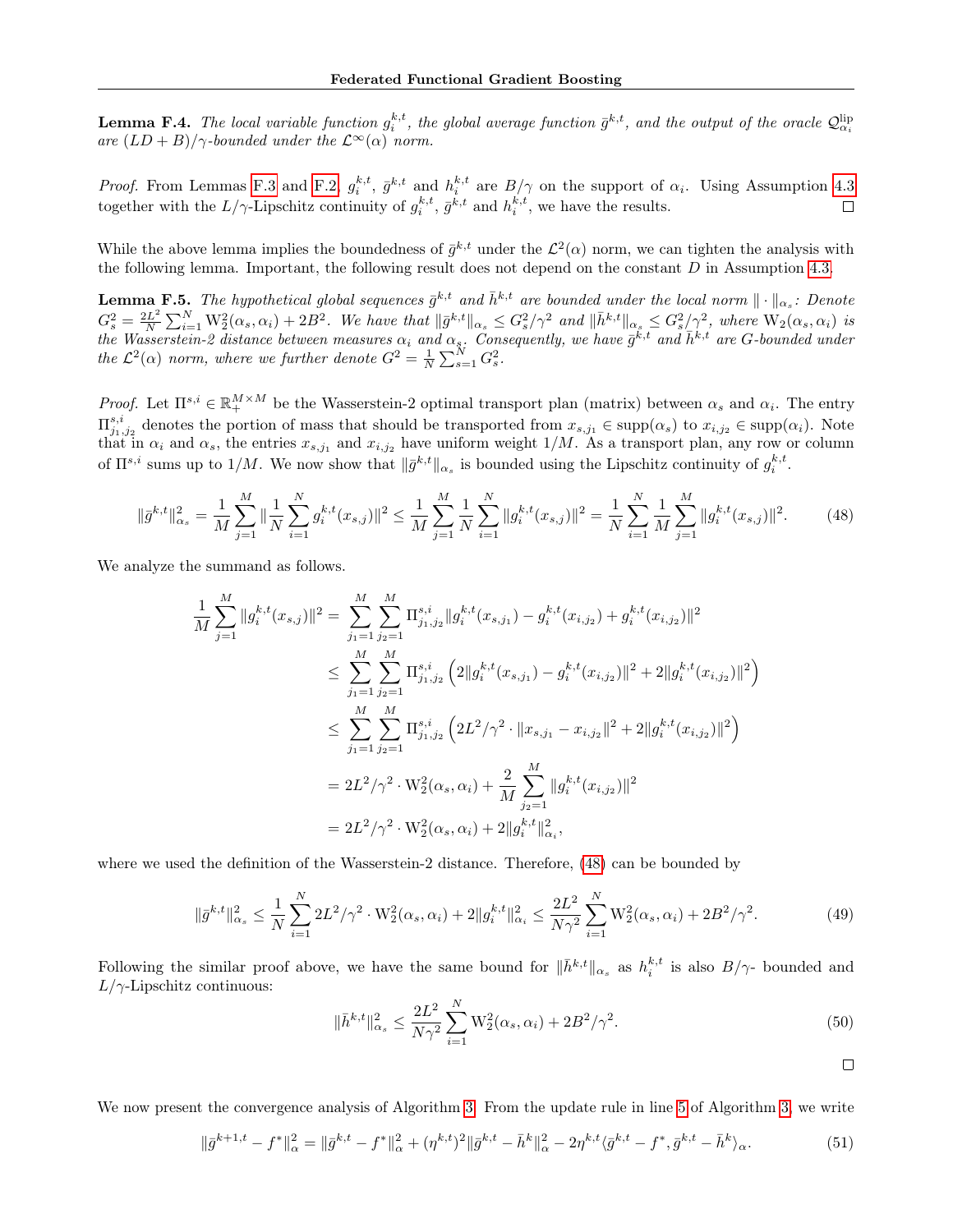To bound the second term, note that

$$
\|\bar{g}^{k,t} - \bar{h}^k\|_{\alpha}^2 \le \frac{1}{N} \sum_{i=1}^N \|g_i^{k,t} - h_i^k\|_{\alpha}^2.
$$
\n(52)

<span id="page-22-0"></span> $\setminus$ 

For each individual term on the R.H.S. of the above inequality, we have

$$
||g_i^{k,t} - h_i^k||_{\alpha}^2 = (||g_i^{k,t} - h_i^k||_{\alpha}^2 - ||g_i^{k,t} - h_i^k||_{\alpha_i}^2) + ||g_i^{k,t} - h_i^k||_{\alpha_i}^2
$$
  
\n
$$
\le O(L(LD + B)/\gamma^2 \cdot W_1(\alpha, \alpha_i)) + O(B^2/\gamma^2),
$$

where we use the variational formulation [\(43\)](#page-19-0) of the Wasserstein-1 distance as well as the Lipschitz continuity and boundedness of  $g_i^{k,t}$  and  $h_i^{k,t}$  under the  $\mathcal{L}^2(\alpha)$  norm. Therefore the second term is bounded by

$$
\|\bar{g}^{k+1,t} - f^*\|_{\alpha}^2 \le O(L(LD + B)/\gamma^2 \cdot \omega) + O(B^2/\gamma^2), \quad \omega = \frac{1}{N} \sum_{i=1}^N \mathcal{W}_1(\alpha, \alpha_i). \tag{53}
$$

The third term of [\(51\)](#page-21-1) can be split as

$$
-2\langle \bar{g}^{k,t} - f^*, \bar{g}^{k,t} - \bar{h}^k \rangle_{\alpha}
$$
\n
$$
= -\frac{2}{N} \sum_{i=1}^{N} \langle \bar{g}^{k,t} - f^*, g_i^{k,t} - h_i^k \rangle_{\alpha_i} + \left( \langle \bar{g}^{k,t} - f^*, g_i^{k,t} - h_i^k \rangle_{\alpha} - \langle \bar{g}^{k,t} - f^*, g_i^{k,t} - h_i^k \rangle_{\alpha_i} \right)
$$
\n
$$
= \frac{2}{N} \sum_{i=1}^{N} \langle g_i^{k,t} - \bar{g}^{k,t}, g_i^{k,t} - h_i^k \rangle_{\alpha_i} + \langle f^* - g_i^{k,t}, g_i^{k,t} - u_i \rangle_{\alpha_i} + \langle f^* - g_i^{k,t}, u_i - h_i^{k,t} \rangle_{\alpha_i}
$$
\n
$$
+ \left( \langle \bar{g}^{k,t} - f^*, g_i^{k,t} - h_i^k \rangle_{\alpha} - \langle \bar{g}^{k,t} - f^*, g_i^{k,t} - h_i^k \rangle_{\alpha_i} \right).
$$
\n(55)

The last term of R.H.S. of the above equality can be bounded using the Lipschitz continuity and the boundedness of  $(\bar{g}^{k,t} - f^*)$  and  $(g_i^{k,t} - h_i^k)$  and the variational formulation of  $\tilde{W}_1$  (see [\(43\)](#page-19-0)):

$$
\frac{1}{N} \sum_{i=1}^{N} \left( \langle \bar{g}^{k,t} - f^*, g_i^{k,t} - h_i^k \rangle_{\alpha} - \langle \bar{g}^{k,t} - f^*, g_i^{k,t} - h_i^k \rangle_{\alpha_i} \right)
$$

$$
= O(L(LD + B)/\gamma^2 \cdot \omega), \quad \omega = \frac{1}{N} \sum_{i=1}^{N} W_1(\alpha, \alpha_i).
$$

The first term of of the R.H.S. of [\(55\)](#page-22-0) can be bounded by

$$
\frac{2}{N} \sum_{i=1}^{N} \langle g_i^{k,t} - \bar{g}^{k,t}, g_i^{k,t} - h_i^k \rangle_{\alpha_i} \le \frac{1}{N} \sum_{i=1}^{N} \eta^{k,t} \| g_i^{k,t} - h_i^k \|_{\alpha_i}^2 + \frac{1}{\eta^{k,t}} \| g_i^{k,t} - \bar{g}^{k,t} \|_{\alpha_i}^2
$$
  

$$
\le O(\eta^{k,t} L(LD + B) / \gamma^2 \cdot W_1(\alpha, \alpha_i)) + O(\eta^{k,t} B^2 / \gamma^2) + \frac{1}{\eta^{k,t}} \cdot \frac{1}{N} \sum_{i=1}^{N} \| g_i^{k,t} - \bar{g}^k \|_{\alpha_i}^2.
$$

The second term of [\(55\)](#page-22-0) can be bounded by using the  $\mu$ -strong convexity of  $\mathcal{R}_i$  (note that  $\mu = 1$  and we use  $\nabla \mathcal{R}_i[g_i^{k,t}]$  to denote  $(g_i^{k,t} - u_i)$  as they are identical on the support of  $\alpha_i$ ). The following inequality holds for the same reason as [\(33\)](#page-14-0).

$$
\frac{2}{N} \sum_{i=1}^{N} \langle f^* - g_i^{k,t}, \nabla \mathcal{R}_i[g_i^{k,t}] \rangle_{\alpha_i}
$$
\n
$$
\leq O\left(\eta^{k,t} G^2 / \gamma^2\right) + \left(\frac{\mu}{2} + \frac{1}{\eta^{k,t}}\right) \frac{1}{N} \sum_{i=1}^{N} \|g_i^{k,t} - \bar{g}^{k,t}\|_{\alpha_i}^2 - \frac{\mu}{4} \|f^* - \bar{g}^{k,t}\|^2 - \frac{\mu}{2N} \sum_{i=1}^{N} \|f^* - g_i^{k,t}\|_{\alpha_i}^2
$$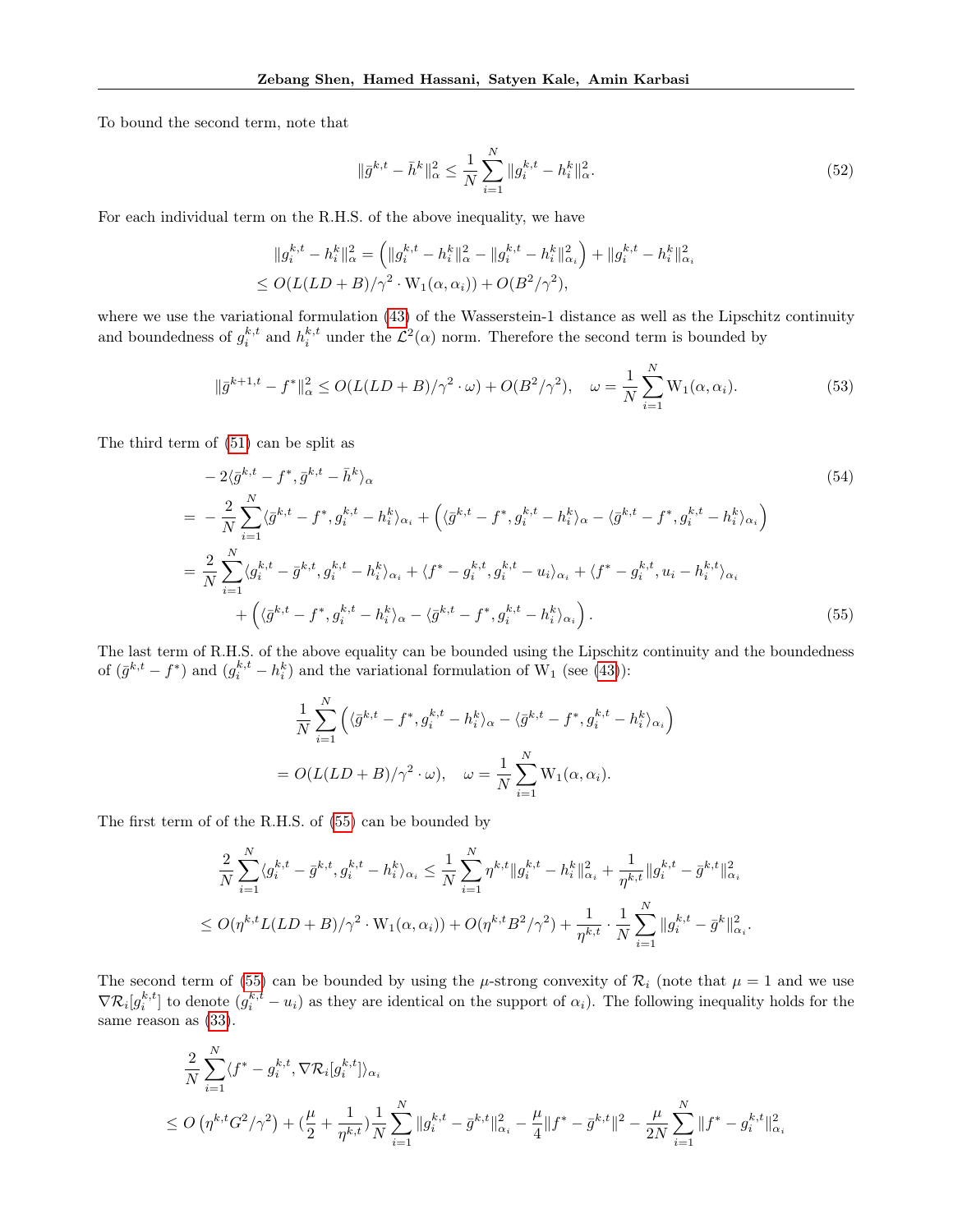Note that  $||f^t - \bar{g}^{k,t}||_{\alpha_i}^2 = ||\sum_{\kappa=1}^k \eta^{\kappa,t} (\bar{g}^{\kappa,t} - \bar{h}^{\kappa})||_{\alpha_i}^2$  and  $\eta^{t,\kappa} \leq 2\eta^{t,k}$  for  $\kappa \leq k$ . Therefore,  $\frac{1}{N} \sum_{i=1}^N ||g_i^{k,t} - \bar{g}^{k,t}||_{\alpha_i}^2$ <br>can be bounded by

$$
\frac{1}{N} \sum_{i=1}^{N} \|g_i^{k,t} - \bar{g}^{k,t}\|_{\alpha_i}^2
$$
\n
$$
= \frac{1}{N} \sum_{i=1}^{N} \|g_i^{k,t} - f^t + f^t - \bar{g}^{k,t}\|_{\alpha_i}^2
$$
\n
$$
\leq \frac{1}{N} \sum_{i=1}^{N} 2 \|g_i^{k,t} - f^t\|_{\alpha_i}^2 + 2 \|f^t - \bar{g}^{k,t}\|_{\alpha_i}^2 = O(\sum_{\kappa=1}^{k} (\eta^{\kappa,t})^2 G^2 / \gamma^2) = O(\eta^{k,t})^2 K^2 G^2 / \gamma^2
$$
\n
$$
= O(\frac{(\eta^{k,t})^2 K^2 G^2}{\gamma^2}).
$$

Plug in the above results into [\(51\)](#page-21-1) to yield

$$
\|\bar{g}^{k+1,t} - f^*\|_{\alpha}^2 \le (1 - \frac{\mu \eta^{k,t}}{2}) \|\bar{g}^{k,t} - f^*\|_{\alpha}^2 + O\left(\frac{(\eta^{k,t})^2 K^2}{\gamma^2} \left(L(LD + B)\omega + G^2 + B^2\right)\right) + \frac{2\eta^{k,t}}{N} \sum_{i=1}^N \langle f^* - g_i^{k,t}, u_i - h_i^k \rangle_{\alpha_i} + O(\eta^{k,t} L(LD + B)/\gamma^2 \cdot \omega) - \frac{\mu \eta^{k,t}}{2N} \sum_{i=1}^N \|f^* - g_i^{k,t}\|_{\alpha_i}^2
$$

Set  $\eta^{k,t} = \frac{4}{\mu(Kt+k+1)}$  and multiply both sides by  $(Kt + k + 1)$ 

$$
(Kt + k + 1) \|\bar{g}^{k+1,t} - f^*\|^2
$$
  
\n
$$
\leq (Kt + k) \|\bar{g}^{k,t} - f^*\|^2 + O\left(\frac{K^2 \left(L(LD + B)\omega + G^2 + B^2\right)}{\mu^2 \gamma^2 (Kt + k + 1)}\right)
$$
  
\n
$$
+ \frac{4}{\mu N} \sum_{i=1}^N \langle f^* - g_i^{k,t}, u_i - h_i^k \rangle_{\alpha_i} + O\left((L(LD + B) \cdot \omega/(\gamma^2 \mu)) - \frac{1}{N} \sum_{i=1}^N \|f^* - g_i^{k,t}\|_i^2\right)
$$

Sum from  $k = 1$  to K

$$
(Kt + K + 1) \|\bar{g}^{k+1,t} - f^*\|^2
$$
  
\n
$$
\leq (Kt + 1) \|\bar{g}^{1,t} - f^*\|^2 + O\left(\frac{K^2 \left(L(LD + B)\omega + G^2 + B^2\right)}{\mu^2 \gamma^2} \left(\log(Kt + K + 1) - \log(Kt + 1)\right)\right)
$$
  
\n
$$
+ \frac{4}{\mu N} \sum_{i=1}^N \sum_{k=1}^K \langle f^* - g_i^{k,t}, u_i - h_i^k \rangle_{\alpha_i} + O\left(KL(LD + B) \cdot \omega/(\gamma^2 \mu)\right) - \frac{1}{N} \sum_{k=1}^K \sum_{i=1}^N \|f^* - g_i^{k,t}\|_{\alpha_i}^2
$$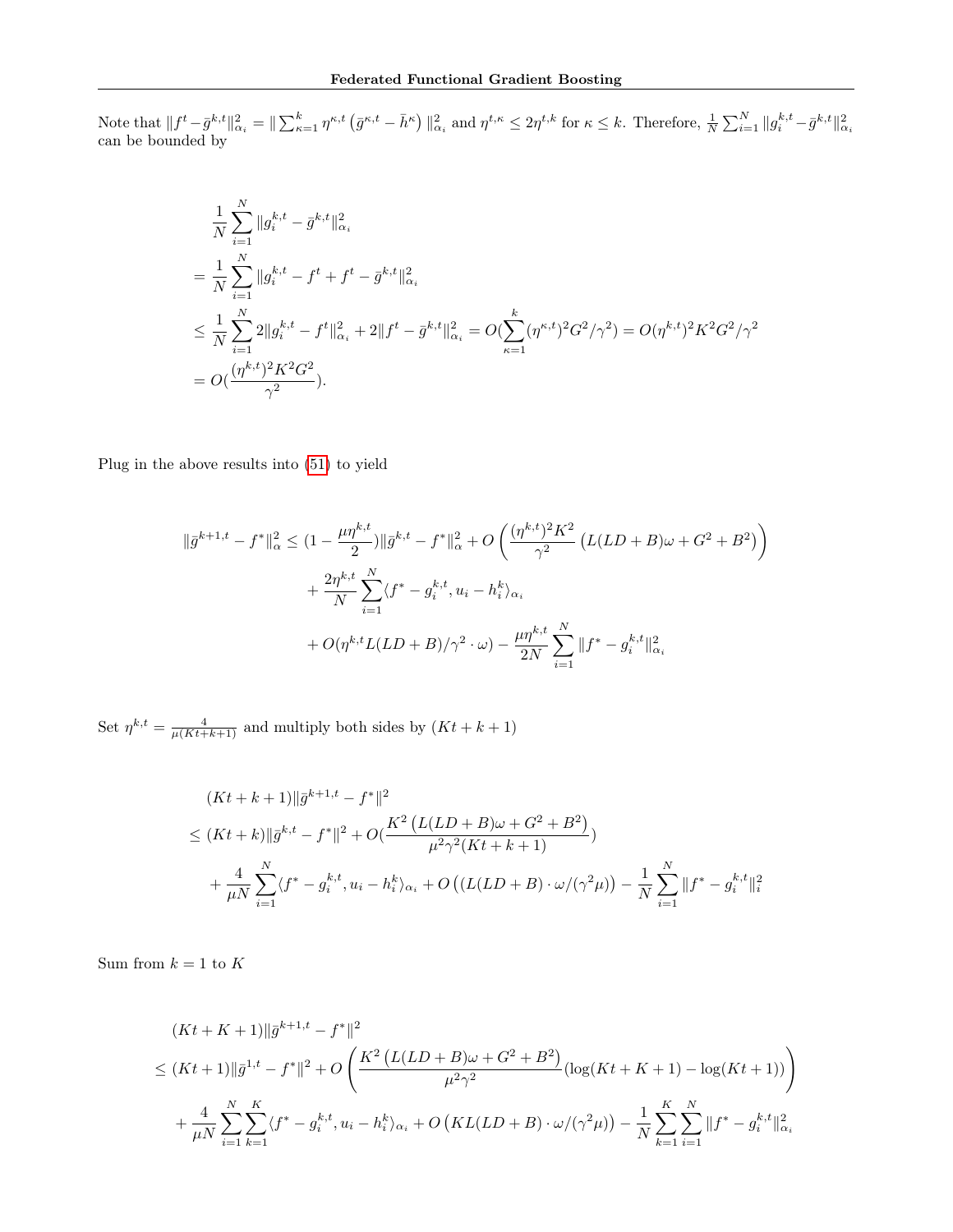We now focus on the last term

K

$$
\sum_{k=1}^{N} \langle f^* - g_i^{k,t}, u_i - h_i^k \rangle_{\alpha_i} \n= \sum_{k=1}^{K} \langle f^* - g_i^{k,t}, u_i - (u_i - \Delta_i^{k-1} + \Delta_i^k) \rangle_{\alpha_i} = \sum_{k=1}^{K} \langle f^* - g_i^{k,t}, \Delta_i^{k-1} - \Delta_i^k \rangle_{\alpha_i} \n= \sum_{k=1}^{K} \langle f^* - g_i^{k,t}, -\Delta_i^k \rangle_{\alpha_i} + \sum_{k=2}^{K} \langle f^* - g_i^{k,t}, \Delta_i^{k-1} \rangle_{\alpha_i} + \langle f^* - g_i^1, \Delta_i^0 \rangle_{\alpha_i} \qquad & \& \Delta_i^0 = 0 \n= \sum_{k=1}^{K} \langle f^* - g_i^{k,t}, -\Delta_i^k \rangle_{\alpha_i} + \sum_{k=1}^{K-1} \langle f^* - g_i^{k+1}, \Delta_i^k \rangle_{\alpha_i} \n= \sum_{k=1}^{K} \langle f^* - g_i^{k,t}, -\Delta_i^k \rangle_{\alpha_i} + \sum_{k=1}^{K-1} \langle f^* - g_i^{k,t}, \Delta_i^k \rangle_{\alpha_i} + \sum_{k=1}^{K-1} \langle \eta_i^k \left( g_i^{k,t} - h_i^k \right), \Delta_i^k \rangle_{\alpha_i} \n= \langle f^* - g_i^{K,t}, -\Delta_i^K \rangle_{\alpha_i} + \sum_{k=1}^{K-1} \langle \eta_i^k \left( g_i^{k,t} - h_i^k \right), \Delta_i^k \rangle_{\alpha_i} \n\leq \mu || f^* - g_i^{k,t} ||_{\alpha_i}^2 + O((1 - \gamma)^2 B^2/(\gamma^2 \mu)) + O\left(G^2 \frac{1 - \gamma}{\gamma^2} \right) \sum_{k=1}^{K-1} \eta^{k,t} \n= \mu || f^* - g_i^{k,t} ||_{\alpha_i}^2 + O((1 - \gamma)^2 B^2/(\gamma^2 \mu)) + O\left(G^2 \frac{1 - \gamma}{\gamma^2} (\log(KT + K) - \log(Kt))\right).
$$

Using this result, we obtain

$$
(K(t+1) + 1) ||f^{t+1} - f^*||^2
$$
  
\n
$$
\leq (Kt+1) ||f^t - f^*||^2 + O\left(\frac{K^2 (L(LD + B)\omega + G^2 + B^2)}{\mu^2 \gamma^2} (\log(K(t+1) + 1) - \log(Kt+1))\right)
$$
  
\n
$$
+ \frac{2}{\mu} (O((1-\gamma)^2 B^2/(\gamma^2 \mu)) + O\left(G^2 \frac{1-\gamma}{\gamma^2} (\log(K(t+1)) - \log(Kt))\right))
$$
  
\n
$$
+ O\left(KL(LD + B) \cdot \omega/(\gamma^2 \mu)\right)
$$

Sum from  $t = 0$  to  $T - 1$  and use the non-expensiveness of the projection operation (note that C is a convex set) to yield

$$
(KT+1)\|f^T - f^*\|^2 \le (k_0+1)\|f^0 - f^*\|^2 + O\left(\frac{K^2\left(L(LD+B)\omega + G^2 + B^2\right)\log(KT+1)}{\mu^2\gamma^2}\right) + O\left(\frac{(1-\gamma)^2TB^2}{\mu^2\gamma^2} + \frac{(1-\gamma)G^2\log(TK)}{\mu\gamma^2}\right) + O\left(TKL^2 \cdot \omega/(\gamma^2\mu)\right),
$$

and hence  $(B = O(G))$ 

$$
||f^T - f^*||^2 = O(\frac{||f^0 - f^*||^2}{KT} + \frac{K(L(LD + B)\omega + G^2) \log(KT)}{T\mu^2 \gamma^2} + \frac{(1 - \gamma)^2 B^2}{\mu^2 \gamma^2 K} + \frac{L(LD + B)\omega}{\gamma^2 \mu}).
$$

# G Partial Device Participation

In this section, we consider the setting of partial device participation. In the following discussion, we take the setting of homogeneous input distributions for example. Similar arguments hold for the other two settings.

In round t of Algorithm [2,](#page-3-2) we randomly sample without replacement a subset  $S_t \subseteq [N]$  of clients and only compute the average of their returns to update the global variable function. We assume that all  $S_t$  has the same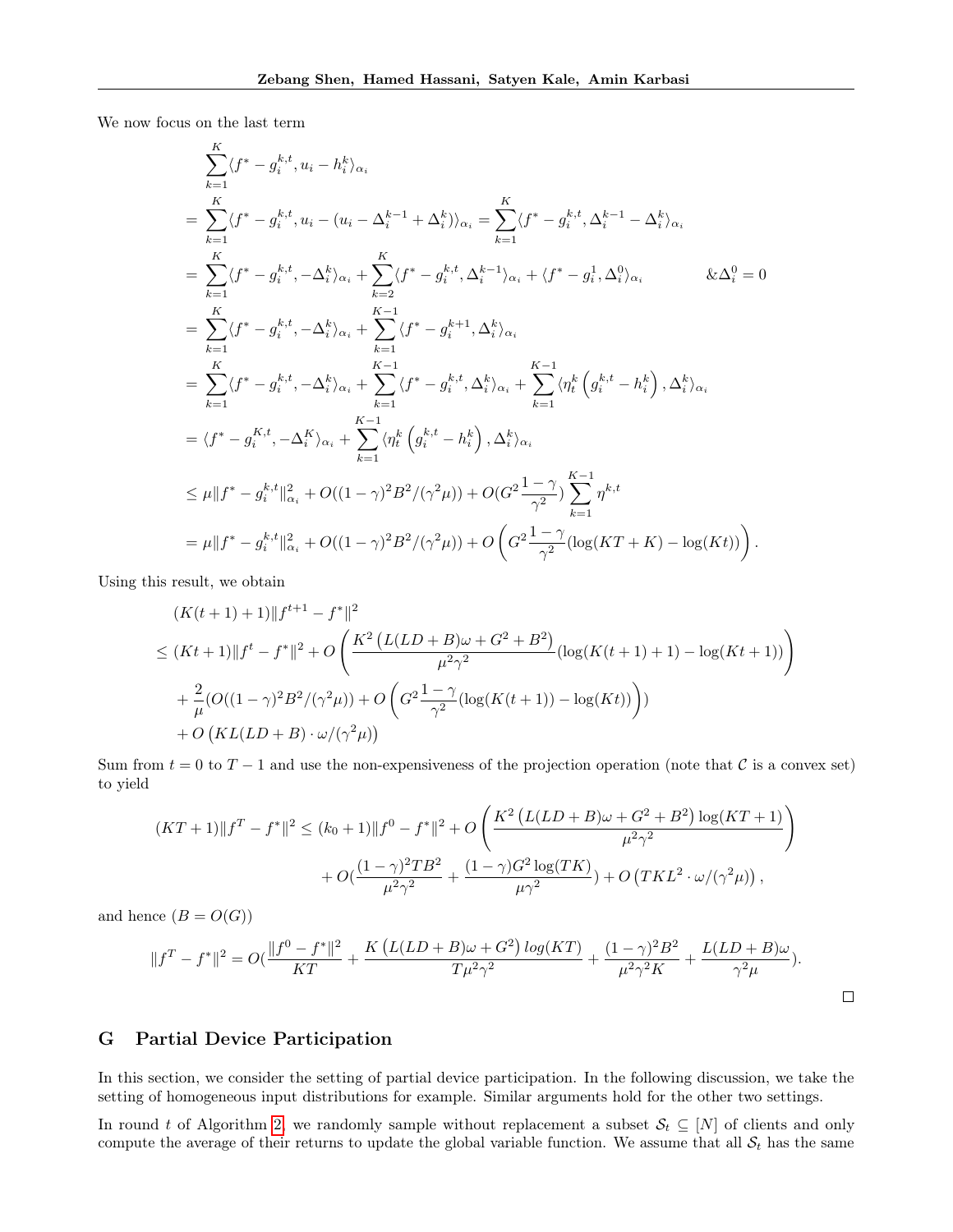cardinality  $m$ . Conceptually, we can imagine all the clients are participating in the update, but we only utilize the results in the set  $S_t$ .

Similar to the proof for the setting of full device participation, we define the hypothetical global average function  $\bar{g}^{k,t} = \frac{1}{N} \sum_{i=1}^{N} g_i^{k,t}$ . In particular, we have  $\bar{g}^{1,t} = f^t$ . From the derivation therein (see Section [E\)](#page-16-2), we have

$$
(tK + K + 1) \|\bar{g}^{K+1,t} - f^*\|_{\alpha}^2
$$
  
\n
$$
\leq (tK + 1) \|\bar{g}^{1,t} - f^*\|_{\alpha}^2 + O\left(\frac{K^2 G^2}{\gamma^2 \mu^2}\right) \left(\log(tK + K + 1) - \log(tK + 1)\right)
$$
  
\n
$$
+ \frac{4}{\mu} \left(\frac{1}{2\mu} \left(\frac{1 - \gamma}{\gamma}\right)^2 G^2 + \frac{(1 - \gamma)(2 - \gamma)}{\gamma^2} G^2 \left(\log(tK + K) - \log(tK)\right)\right)
$$

However, unlike the setting of full device participation, we do not have  $f^{t+1} = \bar{g}^{K+1,t}$ . Instead,  $f^{t+1} = \frac{1}{m} \sum_{i \in S^t} g_i^{K+1}$ . We have the following simple but useful lemma. The proof of this lemma is similar of Lemma 5 in [\[Li et al., 2019\]](#page-9-14).

Lemma G.1.  $\mathbb{E}_{\mathcal{S}_t} \| f^{t+1} - \bar{g}^{K+1,t} \|_\alpha^2 = O\left(\frac{N-m}{N-1}\right)$  $(\eta^{K,t})^2 K^2 G^2$  $\frac{\binom{t}{2}K^2G^2}{m\gamma^2}.$ 

Moreover,  $f^{t+1}$  is an unbiased estimator of  $\bar{g}^{K+1,t}$ . Therefore  $\mathbb{E}_{\mathcal{S}^t} \langle f^{t+1} - \bar{g}^{K+1,t}, \bar{g}^{K+1,t} - f^* \rangle_\alpha = 0$  and

$$
\mathbb{E}_{\mathcal{S}^t} \| f^{t+1} - f^* \|_{\alpha}^2 = \mathbb{E}_{\mathcal{S}^t} \| f^{t+1} - \bar{g}^{K+1,t} \|^2 + \| \bar{g}^{K+1,t} - f^* \|_{\alpha}^2.
$$
 (56)

Recall that  $\eta^{k,t} = \frac{2}{\mu(tK+k+1)}$ . Combining the above results, we have

$$
((t+1)K+1)\mathbb{E}_{\mathcal{S}_t}||f^{t+1} - f^*||_{\alpha}^2
$$
  
\n
$$
\leq (tK+1)||f^t - f^*||_{\alpha}^2 + O(\frac{K^2G^2}{\gamma^2\mu^2})(\log(tK+K+1) - \log(tK+1))
$$
  
\n
$$
+ \frac{4}{\mu}(\frac{1}{2\mu}(\frac{1-\gamma}{\gamma})^2G^2 + \frac{(1-\gamma)(2-\gamma)}{\gamma^2}G^2(\log(tK+K) - \log(tK)))
$$
  
\n
$$
+ O\left(\frac{N-m}{N-1}\frac{\eta^{K,t}K^2G^2}{\mu m\gamma^2}\right).
$$

Sum the above results from  $t = 0$  to T, we have

$$
((T+1)K+1)\mathbb{E}||f^{T+1} - f^*||_{\alpha}^2
$$
  
\n
$$
\leq ||f^0 - f^*||_{\alpha}^2 + O(\frac{K^2G^2\log(KT)}{\gamma^2\mu^2}) + O(\frac{TG^2}{\mu^2}(\frac{1-\gamma}{\gamma})^2)
$$
  
\n
$$
+ O\left(\frac{(1-\gamma)}{\mu\gamma^2}G^2\log(TK+K)\right) + O(\frac{N-m}{N-1}\frac{KG^2\log T}{\mu^2m\gamma^2})
$$
  
\n
$$
\Rightarrow \mathbb{E}||f^{T+1} - f^*||_{\alpha}^2 = O\left(\frac{||f^0 - f^*||_{\alpha}^2}{KT} + \frac{KG^2\log(KT)}{T\gamma^2\mu^2} + \frac{G^2}{K\mu^2}(\frac{1-\gamma}{\gamma})^2 + \frac{(1-\gamma)G^2\log(TK)}{KT\mu\gamma^2} + \frac{N-m}{N-1}\frac{G^2\log T}{T\mu^2m\gamma^2}\right).
$$

**Theorem G.1.** Let  $f^0$  be the initializer function. Suppose that Assumption [4.2](#page-5-1) holds, and suppose the weak learning oracle  $\mathcal{Q}^2_\alpha$  satisfies [\(5\)](#page-2-5) with constant  $\gamma$ . We pick the step size  $\eta^{k,t} = \frac{2}{\mu(tK+k+1)}$  and in each round the server randomly selects a subset  $S_t \subseteq [N]$  without replacement with  $|S_t| = m$ . The output of FFGB (Algorithm [2\)](#page-3-2) satisfies

$$
||f^T - f^*||_{\alpha}^2 = O\left(\frac{||f^0 - f^*||_{\alpha}^2}{KT} + \frac{KG^2 \log(KT)}{T\gamma^2 \mu^2} + \frac{(1-\gamma)G^2}{K\mu^2 \gamma^2} + \frac{(1-\gamma)G^2 \log(KT)}{KT\mu\gamma^2} + \frac{N-m}{N-1} \frac{G^2 \log T}{T\mu^2 m\gamma^2}\right).
$$

**Theorem G.2.** Let  $f^0$  be the initializer function. We define a proxy of the heterogeneity among the local input distributions  $\alpha$ 's in the TV distance as

$$
\omega_{\rm TV} \triangleq \frac{1}{N} \sum_{i=1}^{N} \text{TV}(\alpha, \alpha_i). \tag{57}
$$